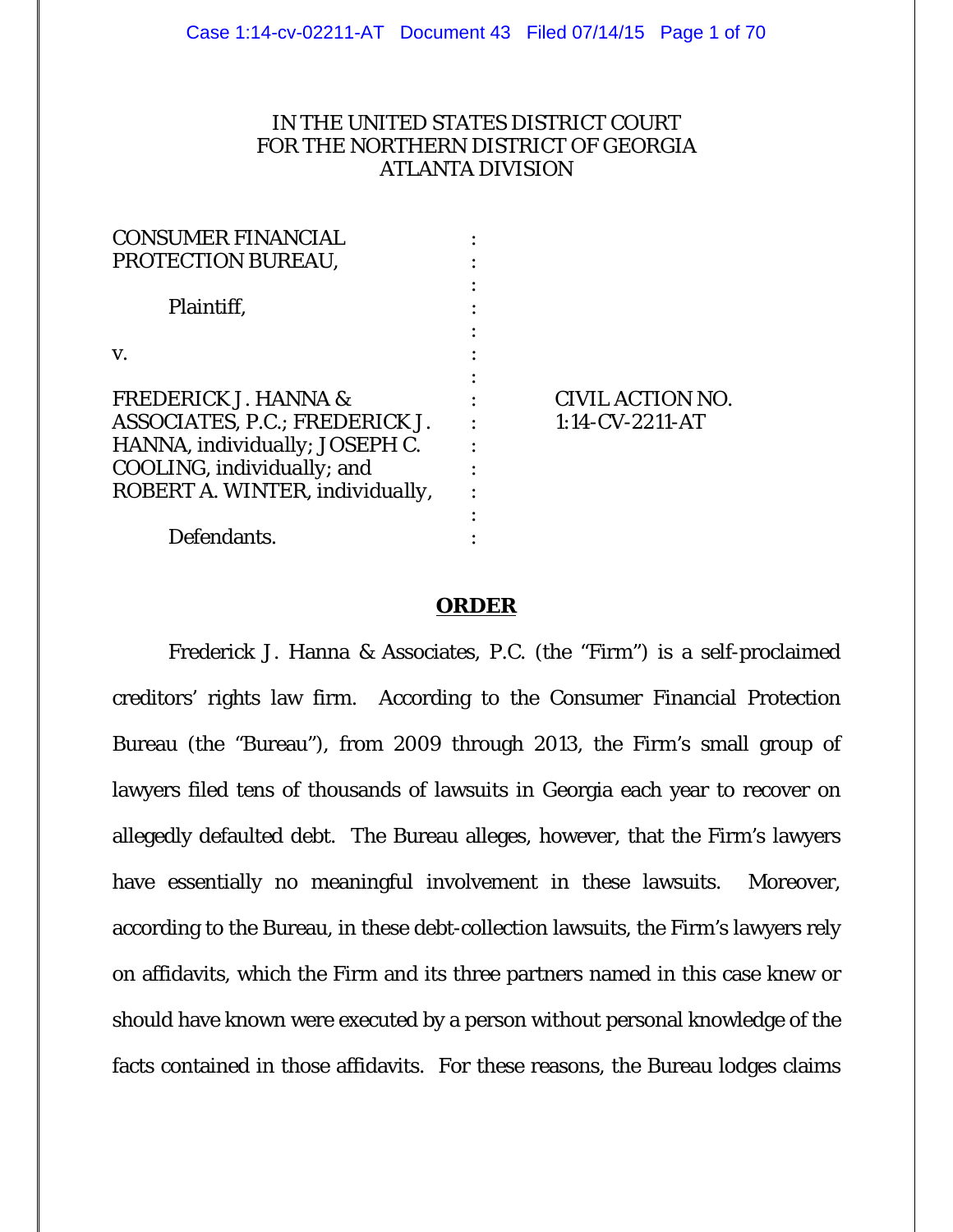under the Fair Debt Collection Practices Act ("FDCPA"), 15 U.S.C. 1692 *et seq*. and the Consumer Financial Protection Act ("CFPA"), 12 U.S.C. § 5536.

Defendants move to dismiss the Complaint [Doc. 20]. With the benefit of oral argument and for the reasons that follow, the Court **DENIES** Defendants' Motion to Dismiss.

## **I. LEGAL STANDARD**

A complaint should be dismissed under Rule 12(b)(6) only where it appears that the facts alleged fail to state a "plausible" claim for relief. *Bell Atlantic v. Twombly*, 550 U.S. 544, 555-556 (2007); Fed. R. Civ. P. 12(b)(6). The plaintiff need only give the defendant fair notice of the plaintiff's claim and the grounds upon which it rests. *See Erickson v. Pardus*, 551 U.S. 89, 93 (2007) (citing *Bell Atlantic v. Twombly*, 550 U.S. 544, 555 (2007)); Fed. R. Civ. P. 8(a). In ruling on a motion to dismiss, the court must accept the facts alleged in the complaint as true and construe them in the light most favorable to the plaintiff. *See Hill v. White*, 321 F.3d 1334, 1335 (11th Cir. 2003).

A claim is plausible where the plaintiff alleges factual content that "allows the court to draw the reasonable inference that the defendant is liable for the misconduct alleged." *Ashcroft v. Iqbal*, 556 U.S. 662, 678 (2009). A plaintiff is not required to provide "detailed factual allegations" to survive dismissal, but the "obligation to provide the 'grounds' of his 'entitle[ment] to relief' requires more than labels and conclusions, and a formulaic recitation of the elements of a cause of action will not do." *Twombly*, 550 U.S. at 555. The plausibility standard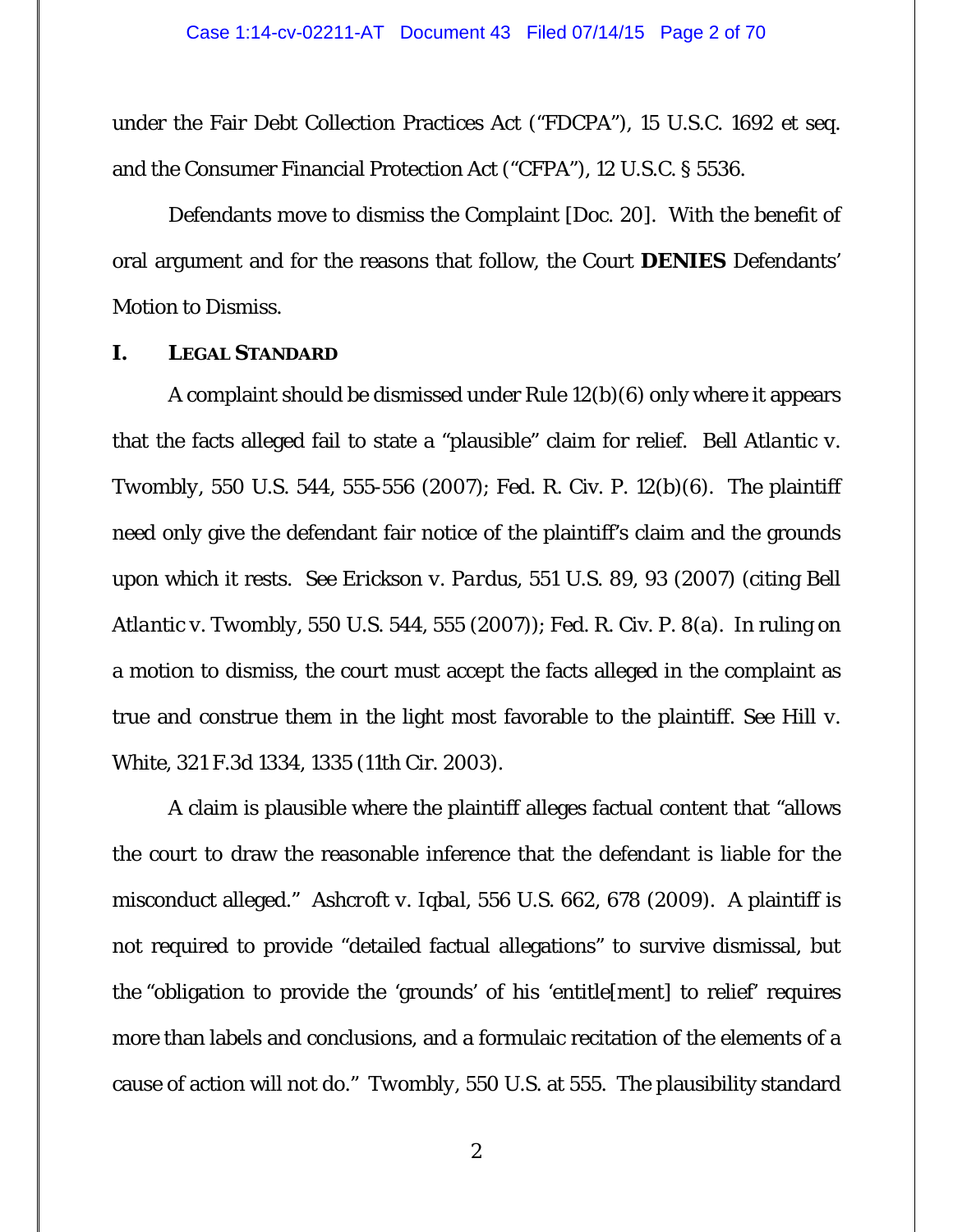requires that a plaintiff allege sufficient facts "to raise a reasonable expectation that discovery will reveal evidence" that supports the plaintiff's claim. *Id.* at 556. A complaint may survive a motion to dismiss for failure to state a claim even if it is "improbable" that a plaintiff would be able to prove those facts and even if the possibility of recovery is extremely "remote and unlikely." *Id*.

## **II. BACKGROUND**

-

According to the allegations in the Complaint, since January 1, 2009, the Firm has collected or attempted to collect debts for several credit-card issuers and "debt buyers."1 (Compl. ¶ 12.) In the course of its debt collection practice, the Firm routinely files thousands of lawsuits each year. (*Id.* ¶ 13.) The Bureau estimates that "in Georgia alone, the Firm sued about 78,000 consumers in 2009; about 84,000 in 2010; about 71,000 in 2011; about 57,000 in 2012; and about 60,000 in 2013." The total estimated number of collection suits from 2009 through 2013 (the "Georgia Collection Suits") topped 350,000.

<sup>&</sup>lt;sup>1</sup> A "debt buyer" is an entity which "purchase[s] portfolios of defaulted credit-card debts." (Compl. ¶ 7.) The Sixth Circuit Court of Appeals describes the debt buying industry in its decision in *Stratton v. Portfolio Recovery Assocs, LLC*, 770 F.3d 443, 445-46 (6th Cir. 2014), quoting a District of Columbia District Court decision:

To recoup a portion of its lost investment, an originating lender may sell a charged-off consumer loan to a Debt Buyer, usually as part of a portfolio of delinquent consumer loans, for a fraction of the total amount owed to the originating lender. Once a Debt Buyer has purchased a portfolio of defaulted consumer loans, it may engage in collection efforts (or hire a third-party to do so), which may include locating borrowers, determining whether borrowers are in bankruptcy, commencing legal proceedings, or "otherwise encouraging" payment of all or a portion of the delinquency.

*Stratton*, 770 F.3d at 445-46 (quoting *Debt Buyers' Ass'n v. Snow*, 481 F. Supp. 2d 1, 4 (D.D.C. 2006) (internal citations omitted)).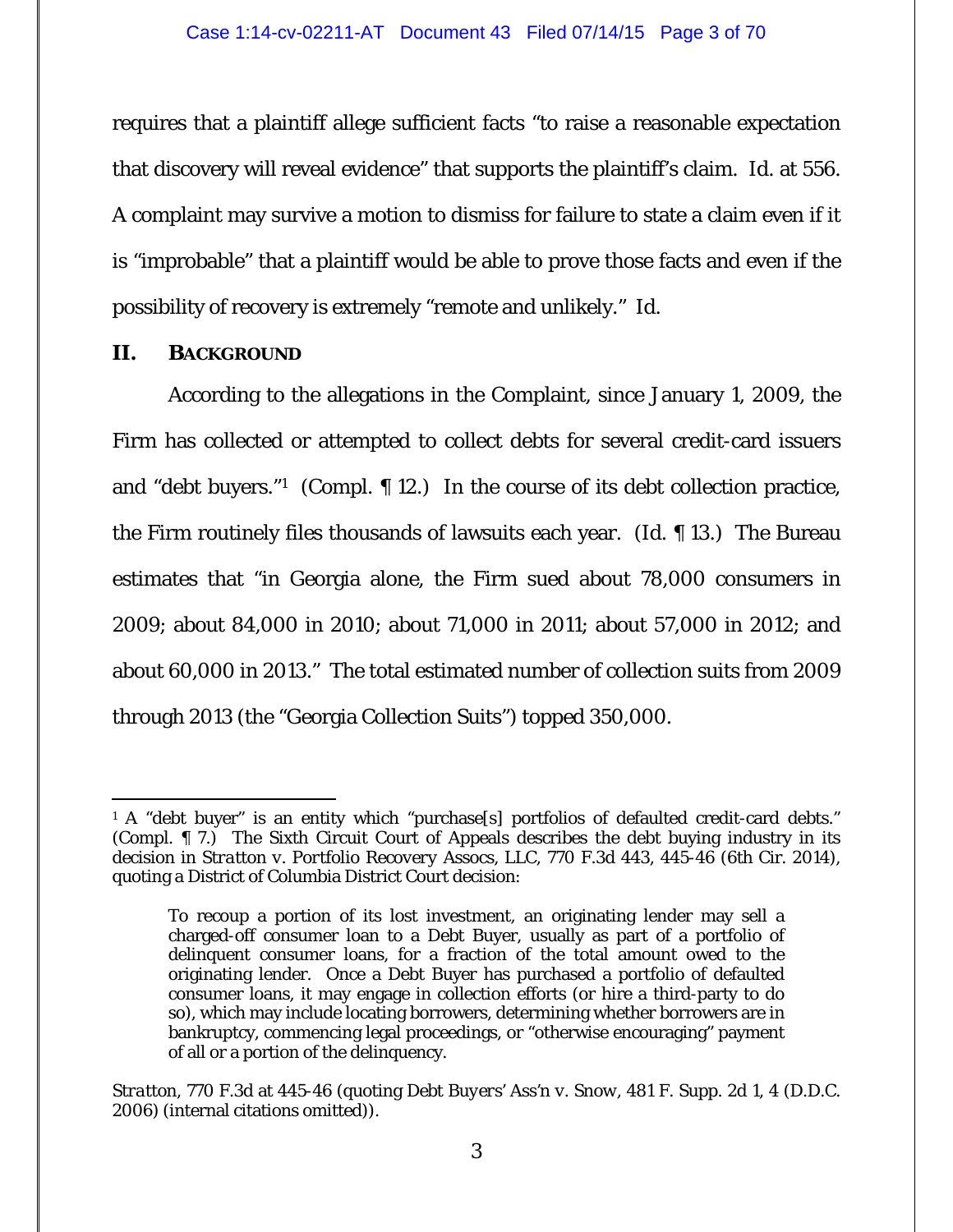The Bureau maintains that, although the Georgia Collection Suits "may have featured the signatures of attorneys," these lawsuits were in fact "prepared and filed without meaningful attorney involvement" in either the decision to initiate the lawsuit or in the preparation of the pleadings. (*Id.* ¶¶ 17, 28.) To support this assertion, the Bureau points to a number of facts. For example, during the relevant time, the Firm allegedly employed hundreds of non-attorney staff but only between 8 and 16 attorneys. (*Id.* ¶ 14.) The Firm then delegated to the non-attorneys many important responsibilities including determining whether a case was "suit worthy," determining the alleged principal, interest, and attorneys' fees owed, and actually drafting complaints. (*Id.* ¶ 16.) The Bureau further alleges that the Firm's attorneys routinely relied on "an automated system and support-staff research" to determine (1) "whether consumers had sought relief in bankruptcy"; (2) "whether their debts were barred by limitations"; and (3) "legally significant facts such as each consumer's date of initial contract and the date the consumer last made a payment." (*Id.*)

Once the Firm delegated these tasks to non-attorney staff or automated systems, the few attorneys on staff were allegedly left to essentially skim and sign the prepared pleadings. The Firm's attorneys thus allegedly gave "only cursory review to" the suits the Firm was filing, "checking the pleadings prepared by nonattorney support staff for grammar and spelling errors." (*Id.* ¶ 18.) The alleged expectation was that the lawyer would spend "no more than one minute reviewing and signing the pleadings prepared by support staff." (*Id.*) This makes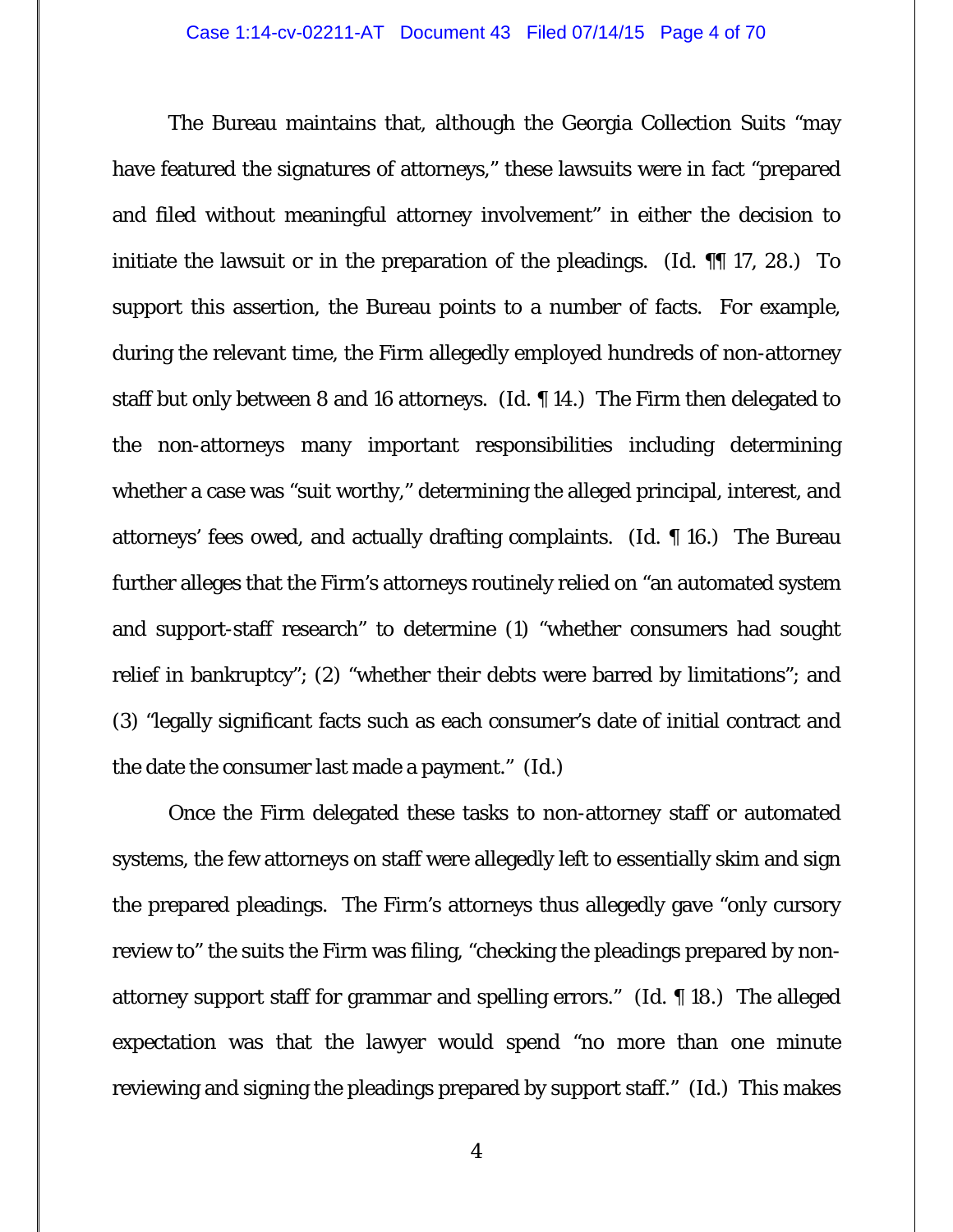#### Case 1:14-cv-02211-AT Document 43 Filed 07/14/15 Page 5 of 70

sense, given the alleged ratio of the volume of lawsuits filed to the number of attorneys at the Firm. In 2009 and 2010, for instance, the Firm allegedly arranged for one attorney to sign about 138,000 lawsuits, averaging about 1,300 collection suits each week. (*Id.* ¶ 15.) Assuming this one attorney did nothing but review and sign collection suits for eight hours a day, five days per week, for every week of the year without vacation, the lawyer would literally have less than a minute to approve each suit. (*See id.*) For these reasons, the Bureau alleges that the "Firm's attorneys did not exercise independent professional judgment in determining whether to file the Georgia Collection Suits or what remedies to seek." (*Id.* ¶ 18.)

Moreover, according to the Bureau, the Firm routinely relied on affidavits that its lawyers knew or should have known were executed by persons who lacked personal knowledge of the facts. (*Id.* ¶ 23.) Specifically, in support of many of the Georgia Collection Suits, the Firm allegedly offered an affidavit of a person who attested to personal knowledge of the validity and ownership of the debt. (*Id.*) For those affidavits received from its debt-buyer clients (as opposed to its creditor clients), the Firm allegedly "did not determine whether any underlying documentation for the debt was available." (*Id.* ¶ 24.) The Firm also allegedly failed to "review the contracts governing the sale of accounts to determine whether those contracts disclaimed any warranties regarding the accuracy or validity of the debts." (*Id.* ¶ 24.) Along the same vein, the Bureau also alleges that "Defendants filed the Georgia Collection Suits without investigating or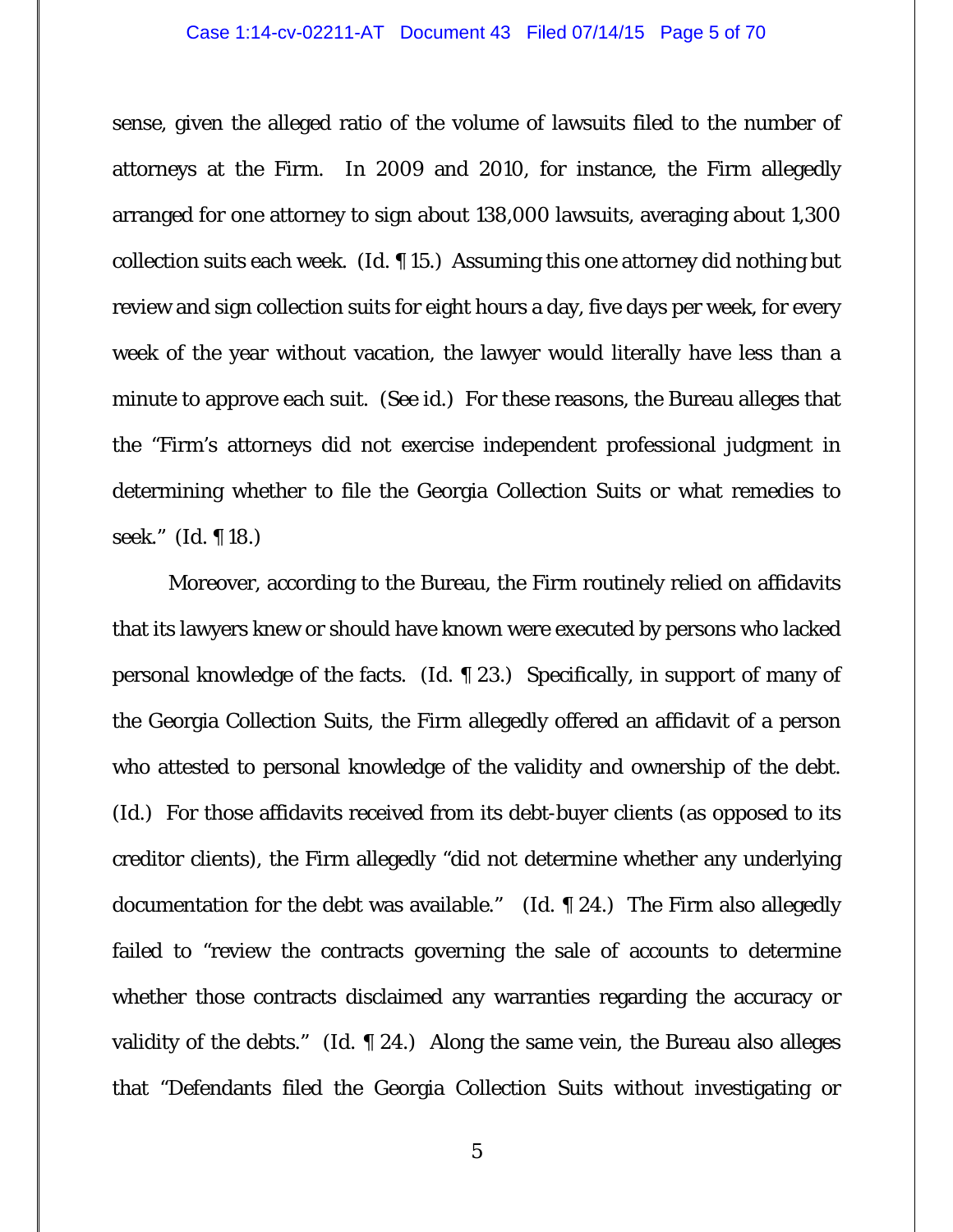verifying support for the suits, including whether the facts alleged were true." (*Id.* ¶ 20.)

Apparently, the Firm's Georgia Collection Suits were largely successful. According to the Bureau, most cases ended in a default judgment or settlement. (*Id.* ¶ 21.) However, in those few cases where the consumer responded to the lawsuit, the Firm routinely dismissed the cases. (*Id.* ¶ 22.) The Bureau reports that since 2009, the Firm voluntarily dismisses about 155 cases each week. (*Id.*) The Bureau does not allege the reason for these voluntary dismissals. But the Bureau notes that "consumers who retained attorneys were almost four times more likely to have their cases dismissed." (*Id.*)

 The Bureau argues that the Firm's litigation practices violate the FDCPA and CFPA in two ways. First, the Bureau argues that the filing of the Georgia Collection Suits, signed by attorneys, falsely conveyed to consumers that an attorney was meaningfully involved in preparing or filing the case. According to the Bureau, this false implication violates (1) Section 807 of the FDCPA, and specifically 807(3), which prohibits "the false representation or implication that . . . any communication is from an attorney," 15 U.S.C. § 1692e(3), and (2) the CFPA's prohibition against "any unfair, deceptive, or abusive act or practice." 12 U.S.C. § 5536(a)(1)(B). Second, the Bureau contends that the use of affidavits, which the Defendants knew or should have known were unsupported by personal knowledge, also violates several provisions of the FDCPA, 15 U.S.C. §§ 1692e(2)(A), (10), and 1692f, and the same provision of the CFPA identified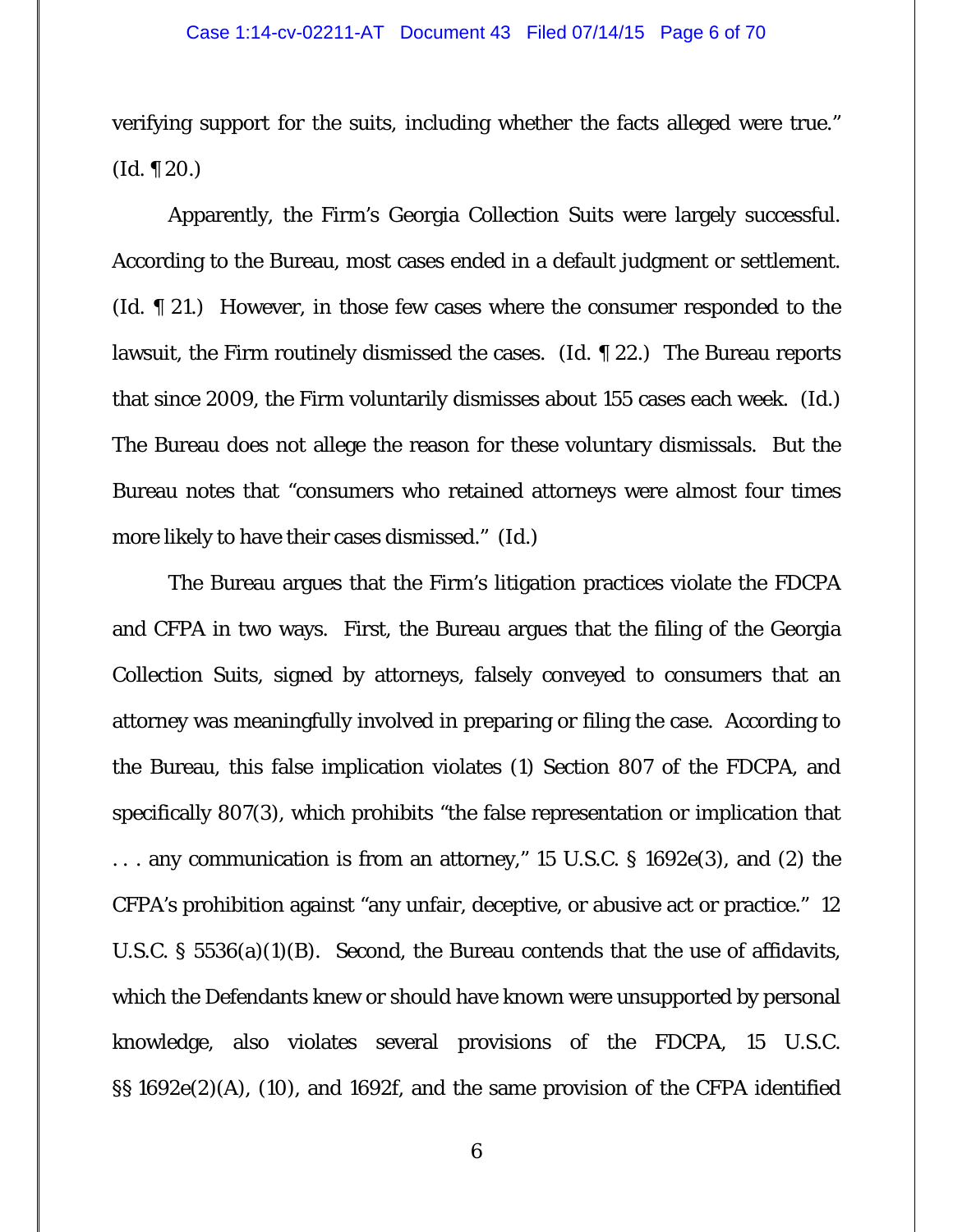above.2 The Bureau overall contends that the Defendants used false or deceptive representations in their consumer collection debt litigation.

## **III. ANALYSIS**

 $\overline{a}$ 

Defendants raise several arguments in support of their Motion to Dismiss. First, Defendants assert that the "practice-of-law exclusion" in the CFPA, 12 U.S.C. § 5517(e), bars enforcement of the CFPA claims here. Second, Defendants argue that the Bureau's claims should be dismissed on constitutional grounds because (1) they infringe on Defendants' First Amendment right to petition the courts for redress and (2) they violate the Equal Protection clause by impeding debt-collection lawyers' fundamental right of access to the courts. Third, Defendants argue that the Complaint fails to state a claim for relief premised on either an alleged lack of meaningful attorney involvement in the filing of complaints or the Firm's filing affidavits which they knew or should have known were signed by affiants without personal knowledge of material facts averred in the affidavit. And finally, Defendants urge the Court to limit recovery for the FDCPA claims to the extent they are barred by a one-year statute of limitations.

# **A. CFPA Practice-of-law exclusion**

Defendants first argue that the CFPA's "practice-of-law" exclusion, found in § 1027(e) and codified at 12 U.S.C. § 5517(e)(1), precludes the Bureau's CFPA claims brought against the Defendants. To be clear, the practice-of-law exclusion

<sup>2</sup> The Bureau also contends that the types of misconduct alleged above violate 12 U.S.C. § 5536(a)(1)(A), which makes it unlawful to "offer or provide to a consumer any financial product or service not in conformity with Federal consumer financial law, or otherwise commit any act or omission in violation of a Federal consumer financial law." (Resp. at 24.) In other words, a violation of the FDCPA is also a violation of the CFPA under this subsection.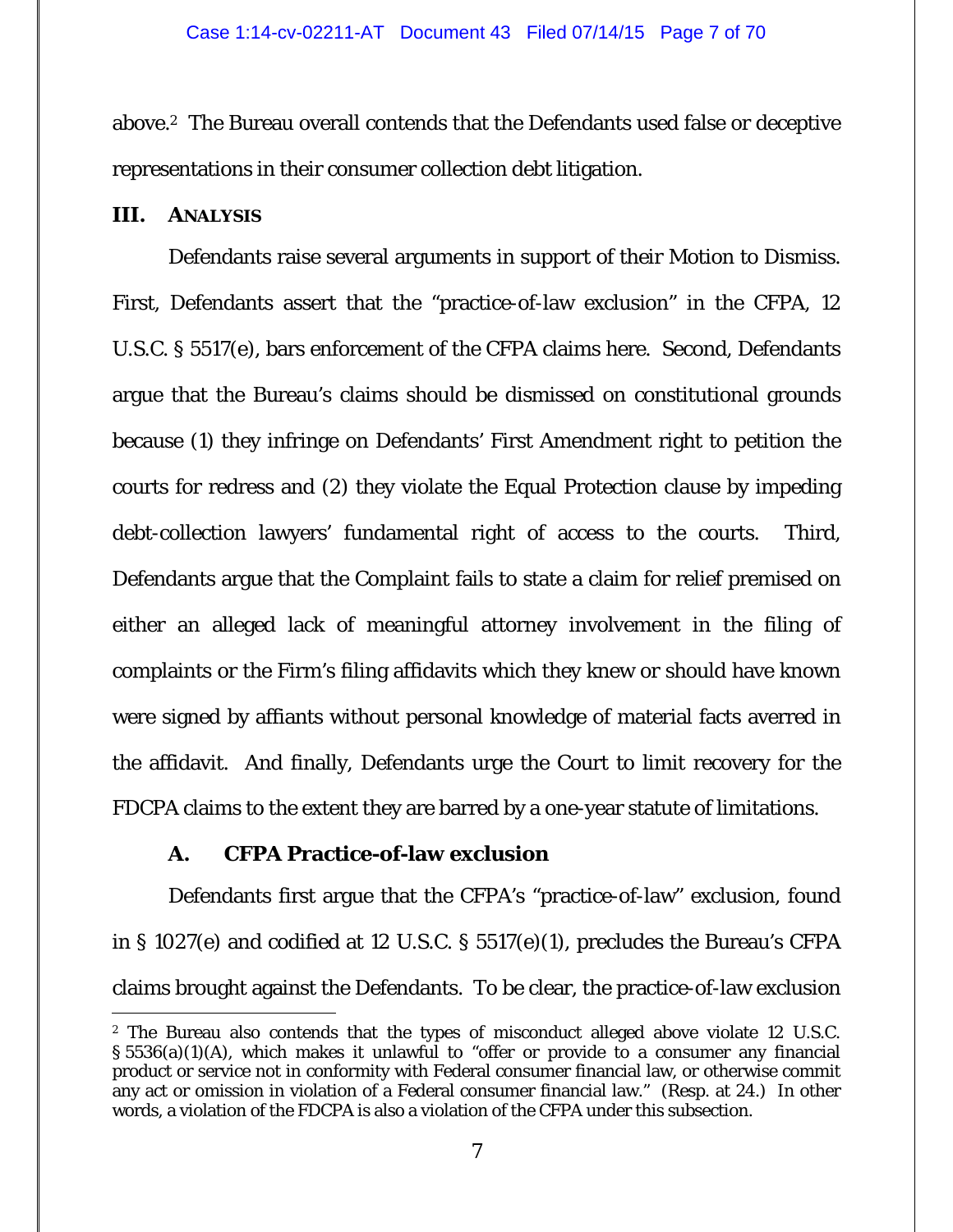does not apply to the FDCPA claims. *See* 12 U.S.C. § 5517(e)(3) ("Paragraph (1) shall not be construed as to limit the authority of the Bureau with respect to any attorney, to the extent that such attorney is otherwise subject to any of the enumerated consumer laws or the authorities transferred under subtitle F or H."); 12 U.S.C. § 5481(12)(H) (defining "enumerated consumer laws" to include the FDCPA); *see also Heintz v. Jenkins*, 514 U.S. 291, 294 (1995) (holding that the FDCPA "applies to attorneys who 'regularly' engage in consumer-debtcollection activity, even when that activity consists of litigation"); *Miljkovic v. Shafritz and Dinkin, P.A. et al.*, --- F.3d. ---, No. 14-13715, 2015 WL 3956570 at \*4 (11th Cir. June 30, 2015) (holding that the FDCPA applies to litigation activity of lawyers and all documents they file in Court including affidavits, "categorically prohibiting abusive conduct in the name of debt collection" even when the consumer's counsel is the targeted audience).

The Bureau responds to the Defendants' practice-of-law defense by arguing that an "exception" to this exclusion unambiguously applies in this case, providing a carve-out for the Bureau to bring its CFPA claims against Defendants here. After a thorough consideration of the parties' positions, and with the benefit of oral argument, the Court concludes that the practice-of-law exclusion does not bar the Bureau's CFPA claims.

"As with any question of statutory interpretation, [the Court] begin[s] by examining the text of the statute to determine whether its meaning is clear." *Lindley v. F.D.I.C.*, 733 F.3d 1055 (11th Cir. 2013) (citing *Harry v. Marchant*, 291

8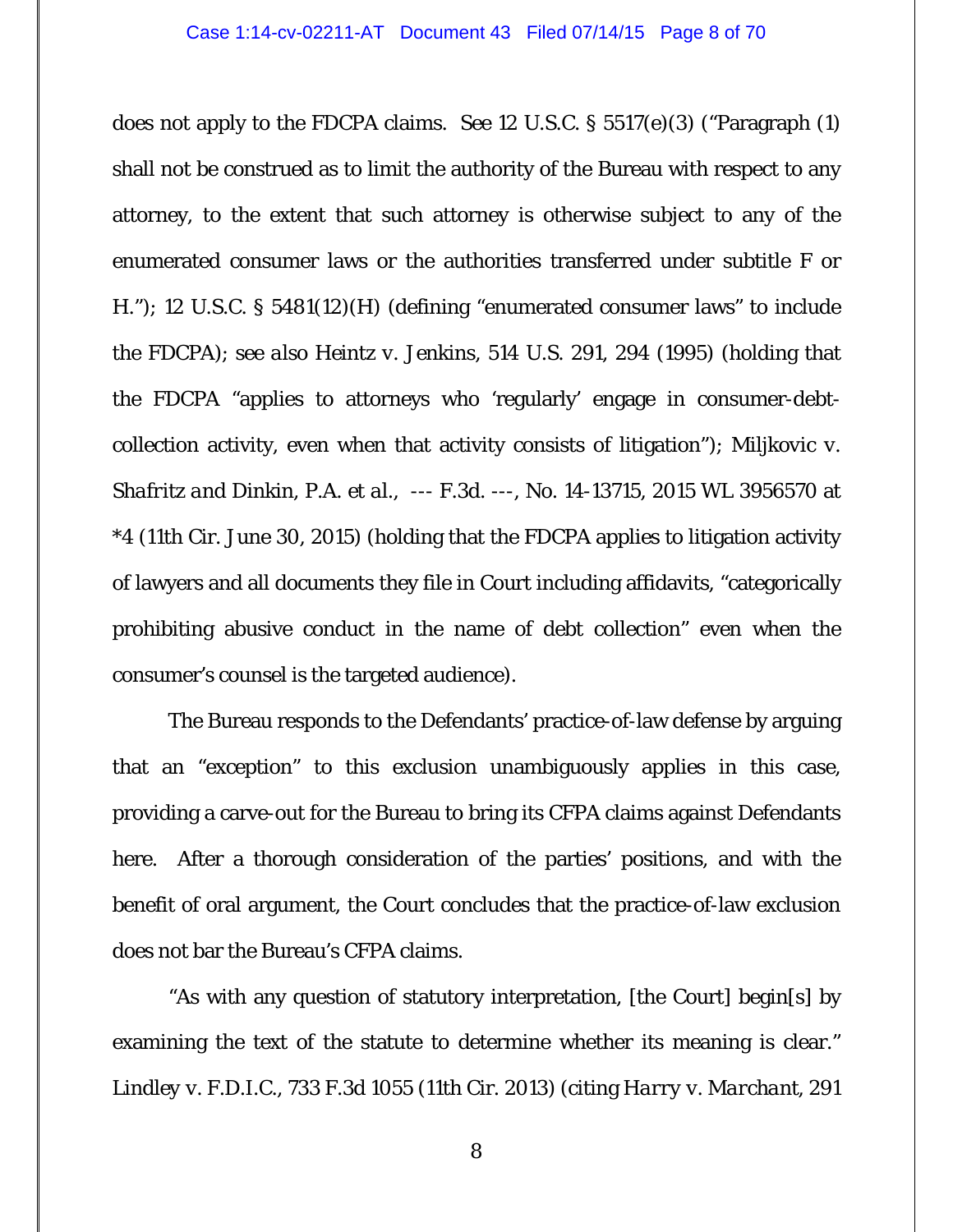F.3d 767, 770 (11th Cir. 2002)). The Court's analysis stops at a review of the text of a statute "if the statutory language is unambiguous and the statutory scheme is coherent and consistent." *Med. Transp. Mgmt. Corp. v. Comm'r of IRS,* 506 F.3d 1364, 1368 (11th Cir. 2007). If the statutory language may be reasonably interpreted in more than one way, however, the statutory language is deemed ambiguous and additional tools of statutory interpretation should be used. *Id.* Only "in rare and exceptional circumstances" may a court "decline to follow the plain meaning of a statute because overwhelming extrinsic evidence demonstrates a legislative intent contrary to the text's plain meaning." *Boca Ciega Hotel, Inc. v. Bouchard Transp. Co., Inc.*, 51 F.3d 235, 238 (11th Cir. 1995).

The CFPA's practice-of-law exclusion begins with a broad limitation on the Bureau's authority. Under  $\S 5517(e)(1)$ , "[e]xcept as provided under paragraph (2), the Bureau may not exercise any supervisory or enforcement authority with respect to an activity engaged in by an attorney as part of the practice of law under the laws of a State in which the attorney is licensed to practice law." 12 U.S.C. § 5517(e)(1). This sweeping language encompasses the Firm's alleged activities here — the filing of a lawsuit and the filing of affidavits in connection with a lawsuit — as these are undoubtedly "activit[ies] engaged in by an attorney as part of the practice of law." *Id; see State ex rel. Doyle v. Frederick J. Hanna & Assocs., P.C.*, 695 S.E.2d 612, 615 (Ga. 2010) ("[T]he manner in which support is used and managed in the representation of clients is part of the actual practice of law. . . .") (holding the Administrator of the Fair Business Practices Act ("FBPA")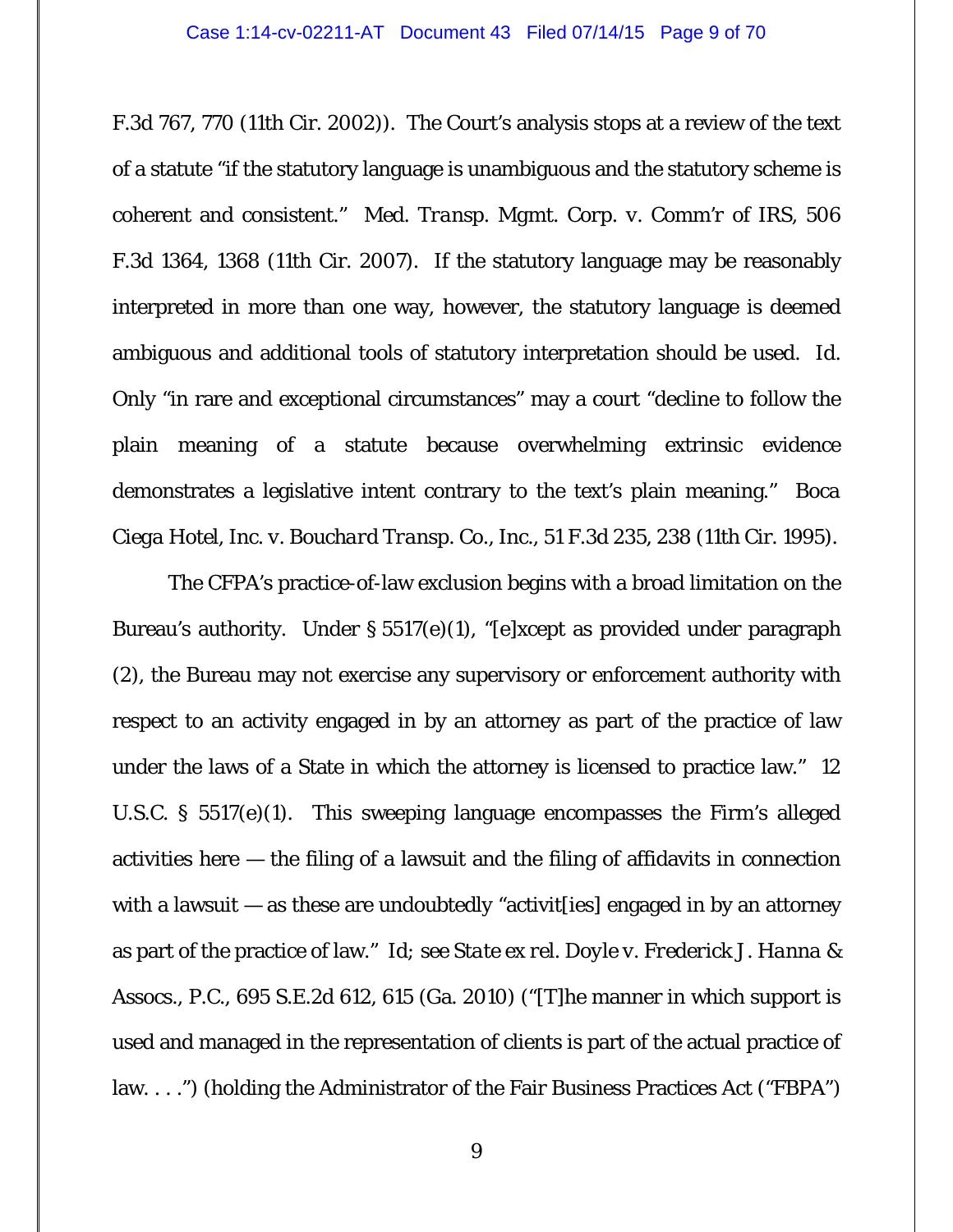could not investigate Frederick J. Hanna & Associates's day-to-day operations because such investigation amounts to an impermissible regulation of the practice of law in the state). And the Bureau did not dispute, either in its response brief or at oral argument, that the Firm's practices at issue in this case constitute the practice of law under the law of Georgia. (*See* Resp. at 4-6.)

However, at the outset, the practice-of-law exclusion also contemplates that some activities engaged in by attorneys "as part of the practice of law" may nonetheless be regulated by the Bureau. *See* 12 U.S.C. § 5517(e)(1). Accordingly, the statute provides two exceptions to the practice-of-law exclusion in subparagraph (2):

Paragraph (1) shall not be construed so as to limit the exercise by the Bureau of any supervisory, enforcement, or other authority regarding *the offering or provision of a consumer financial product or service described in any subparagraph of section 5481(5)* of this title --

(A) that is not offered or provided as part of, or incidental to, the practice of law, occurring exclusively within the scope of the attorney-client relationship; or

(B) *that is otherwise offered or provided by the attorney in question with respect to any consumer who is not receiving legal advice or services from the attorney in connection with such financial product or service*.

12 U.S.C. § 5517(e)(2) (emphasis added).

 Although cumbersome, once unpacked, subparagraph (2)(B) unambiguously includes the conduct at issue here and thus provides a carve-out for the Bureau to bring its CFPA claims. First, to fall within the exceptions to the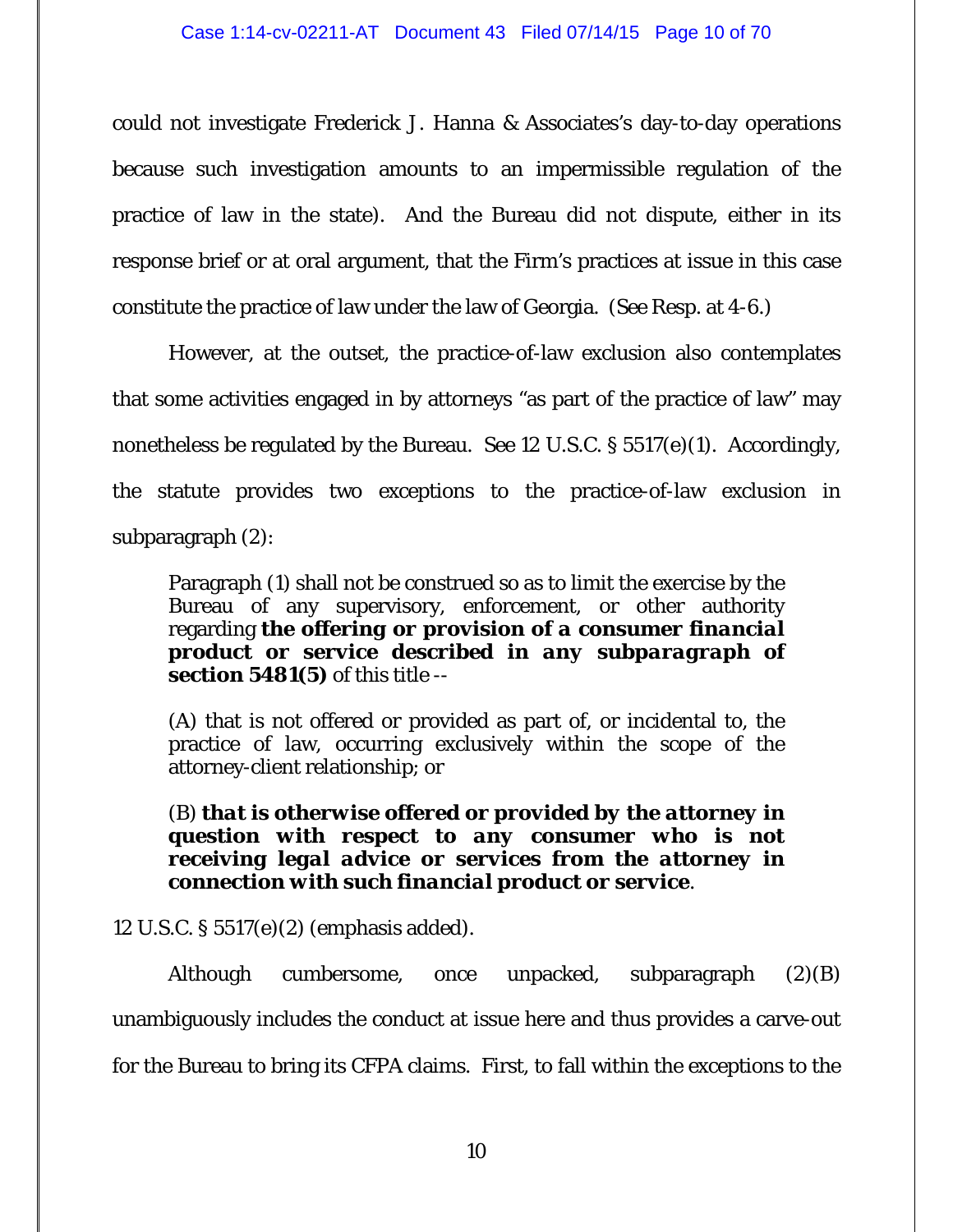practice-of-law exclusion, the activity must involve "the offering or provision of a consumer financial product or service." The CFPA expressly defines a "consumer financial product or service" to include "collecting debt related to any consumer financial product or service." 12 U.S.C. § 5481(15)(x); *see* 12 U.S.C. § 5481(5)(A). And this definition more specifically includes the act of collecting personal creditcard debt, *see* 12 U.S.C. § 5481(15)(i), which the Firm allegedly engages in. Thus, the filing of a lawsuit, the purpose of which is to collect on such a debt, is debt collection activity. *See also Heintz v. Jenkins*, 514 U.S. 291, 294 (1995) ("In ordinary English, a lawyer who regularly tries to obtain payment of consumer debts through legal proceedings is a lawyer who regularly 'attempts' to 'collect' those consumer debts.") (citing Black's Law Dictionary 264 (6th ed. 1990) ("To collect a debt or claim is to obtain payment or liquidation of it, either by personal solicitation or legal proceedings.")).

The statute then provides two categories of activities that are not excluded from the Bureau's authority. 12 U.S.C.  $\S$  5517(e)(2)(A)-(B). The first, under subparagraph (2)(A), does not apply here but is nonetheless informative. Subparagraph  $(2)(A)$  preserves<sup>3</sup> the Bureau's ability to exercise its authority

-

<sup>&</sup>lt;sup>3</sup> Defendants challenge the Bureau's assertion that  $\S$  5517(e)(2)(B) "preserves" the Bureau's authority to prosecute Defendants. "Subsection 5517(e)(2) does not provide preservations of authority," Defendants contend, "which are provided in § 5517(e)(3)." (Reply at 5.) "Rather," Defendants continue, "Congress explicitly included § 5517(e)(2)(A) and (B) as 'rules of construction' to help delineate the borders of the exclusion — i.e., what constitutes the 'practice of law.'" (*Id.*) Defendants' argument falls flat for two reasons. First, although § 5517(e)(2) and § 5517(e)(3) bear different headings, they in fact accomplish exactly the same goal of carving out exceptions to the practice-of-law exclusion. Both of these subsections begin with identical language. *Compare* 12 U.S.C. § 5517(e)(2) ("Paragraph (1) shall not be construed so as to limit the exercise by the Bureau of any supervisory, enforcement, or other authority regarding . . . .),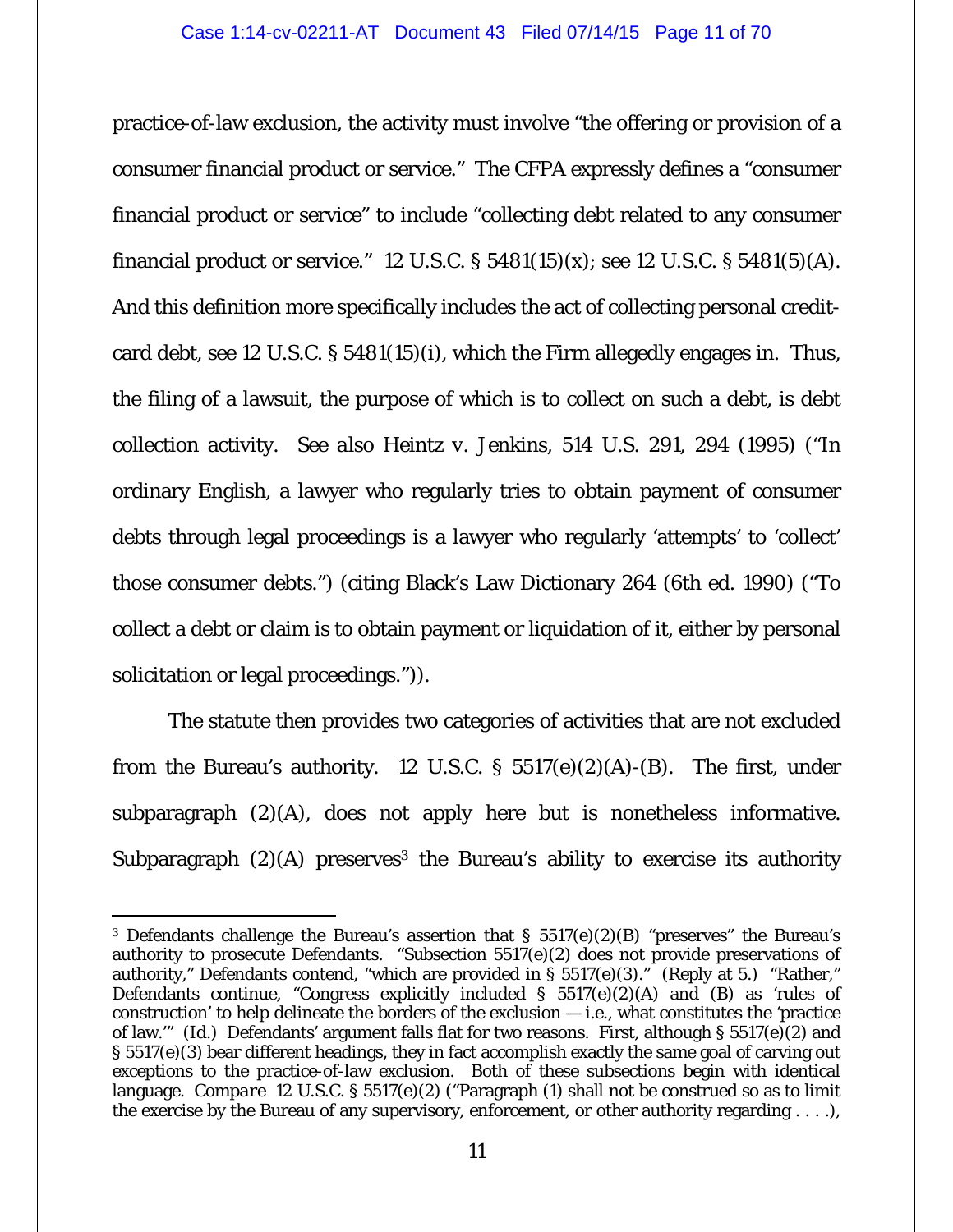"regarding the offering or provision of a consumer financial product or service . . . that is not offered or provided as part of, or incidental to, the practice of law, occurring exclusively within the scope of the attorney-client relationship." *Id.*  $\S 5517(e)(2)(A)$ . Thus, the Bureau could, for example, exert its authority over an attorney's debt collection practices so long as such practices are not part of the attorney's law practice occurring exclusively within the scope of his attorneyclient relationship. An attorney who engages in pure debt collection activity, completely outside of the practice of law, would be susceptible to the Bureau's authority. *See, e.g.*, *Consumer Fin. Protection Bur. v. ITT Educ. Servs., Inc.*, --- F. Supp. 3d ---, No. 1:14–cv–00292–SEB–TAB, 2015 WL 1013508, at n.29 (S.D. Ind. Mar. 6, 2015) (recognizing that under subparagraph  $(e)(2)(A)$ , "the CFPA could bring suit against a law firm engaged in the provision of financial products or services").The alleged CFPA violations here, however, arise out of litigation activities offered as part of Defendants' practice of law which arguably occur exclusively within the Firm's relationship with its clients. Accordingly, the Bureau does not argue that Defendants' conduct falls within the first exception to the practice-of-law exclusion.

Subparagraph (2)(B), on the other hand, encompasses the Firm's alleged conduct. Under Subparagraph (2)(B), the Bureau may exert its authority over an attorney's debt collection practice "that is otherwise offered or provided by the

 $\overline{a}$ 

*with* 12 U.S.C. § 5517(e)(3) ("Paragraph (1) shall not be construed as to limit the authority of the Bureau . . . "). Second, the exceptions to the practice-of-law exclusion do not simply define what constitutes the practice of law. As noted above, the exceptions apply to conduct that may in fact constitute a "part of the practice of law." 12 U.S.C. § 5517(e)(1).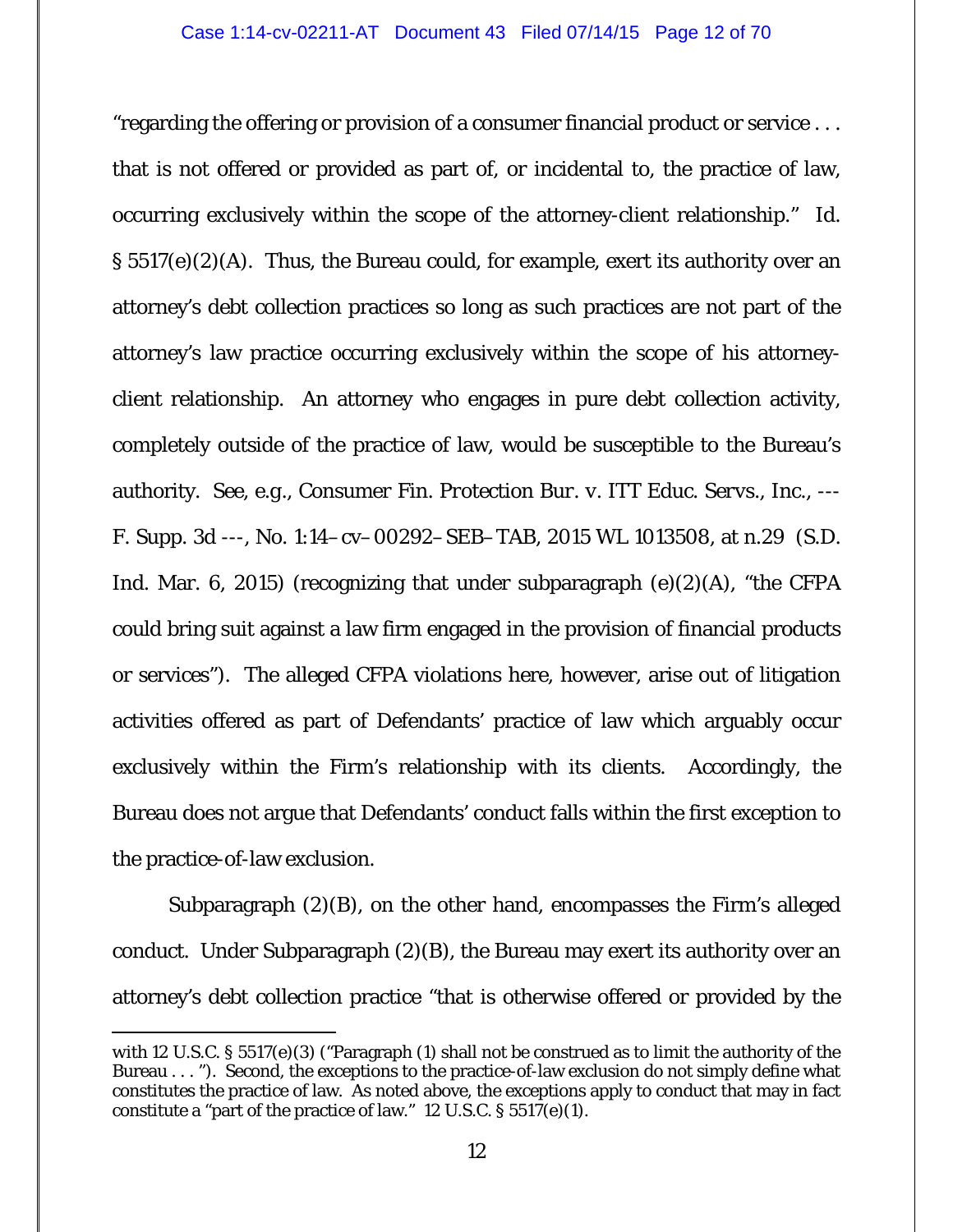attorney in question *with respect to any consumer who is not receiving legal advice or services from the attorney in connection* with such financial product or service." 12 U.S.C.  $\S 5517(e)(2)(B)$ . Here, the debt-collection acts of filing a breach of contract lawsuit and litigating that suit are acts provided to the Firm's creditor clients "with respect to" consumers who themselves do "not receive[] legal advice or services from the attorney." *Id.* The plain terms of this exception to the practice-of-law exclusion allow the Bureau to bring a CFPA claim here.

At oral argument, counsel for Defendants proposed, for the first time, that four words within subparagraph (2)(B) dictate a different result. (*See* June 5, 2015 Oral Arg. Tr. (Oral Arg. Tr. at 6-9, Doc. 38.) These four words, emphasized below, are "otherwise," "the" and "in question."

Paragraph (1) shall not be construed so as to limit the exercise by the Bureau of any supervisory, enforcement, or other authority regarding the offering or provision of a consumer financial product or service described in any subparagraph of section 5481(5) of this title --

(A) that is not offered or provided as part of, or incidental to, the practice of law, occurring exclusively within the scope of the attorney-client relationship; or

(B) that is *otherwise* offered or provided by *the* attorney *in question* with respect to any consumer who is not receiving legal advice or services from the attorney in connection with such financial product or service.

12 U.S.C. § 5517(e)(2)(B). According to Defendants, the term "otherwise" refers

to the attorney-client relationship identified just above it in subparagraph (2)(A).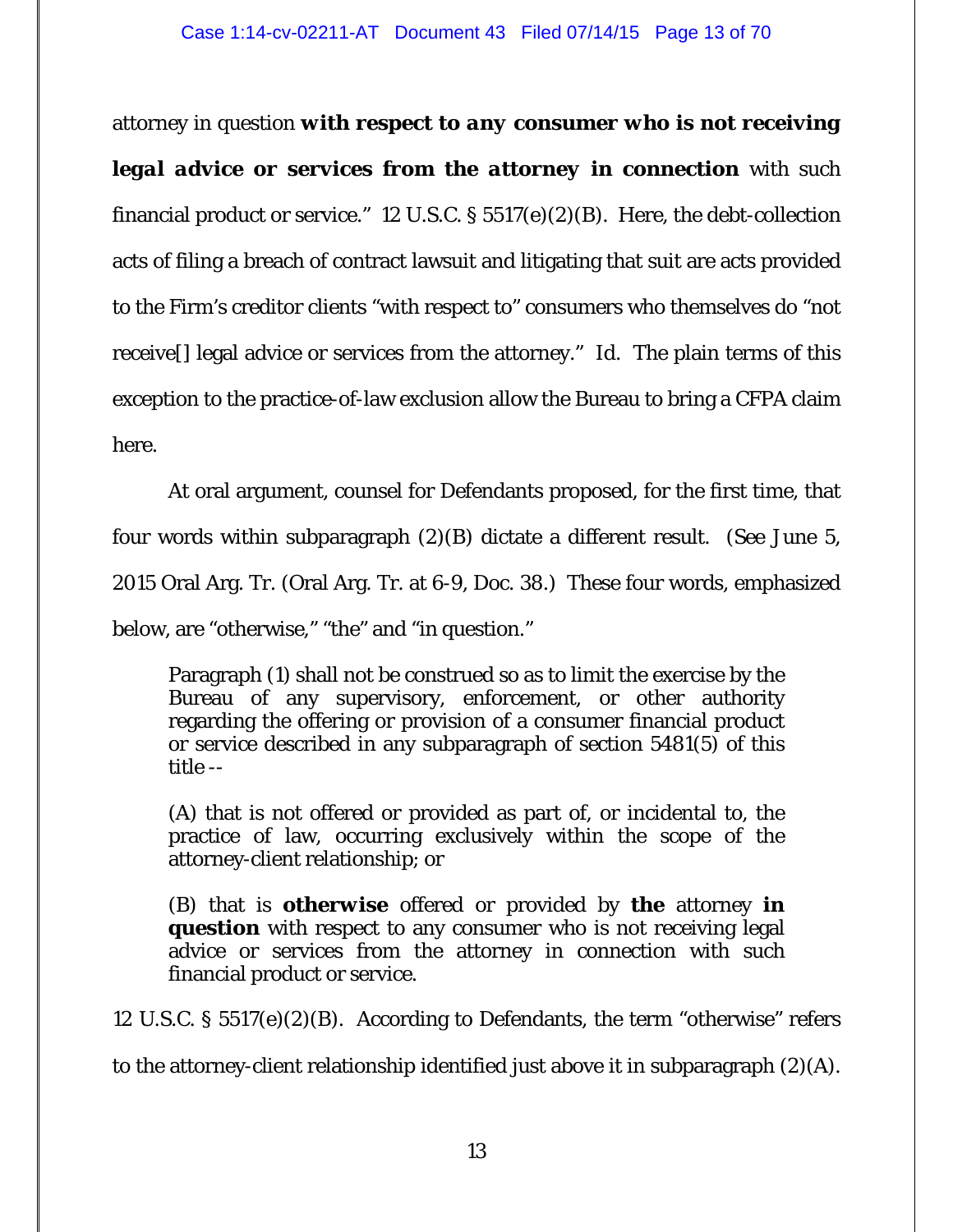Likewise, Defendants argue that the phrase "*the* attorney *in question*" refers to the attorney referenced subparagraph (A). Thus, according to Defendants, the conduct in (B) is in fact a subcategory of (A). Defendants finally observe that, in the Bureau's discussion of the practice-of-law exclusion in the preamble to its Final Consumer Debt Collection Rule — wherein the Bureau interprets  $\S 5517(e)(2)(B)$  to allow it to exert its authority over attorney debt-collectors who engage in litigation activity — the Bureau strategically omits these four words. *See* 77 Fed. Reg. 65775-01, 65784 (Oct. 21, 2012). Suggesting a nefarious motive, Defendants counsel explains, "They falsely stated the statute and then falsely stated to this Court what they were basing their interpretation on." (Oral Arg. Tr. at 9.) According to Defendants, omitting these four words "totally change[s]" the meaning of  $\S 5517(e)(2)(B)$ . (Oral Arg. Tr. at 8.)

Although Defendants' point was zealously advanced at oral argument, it is not persuasive. While Defendants argue that the omission of the four words identified above totally changes the meaning of the subsection, Defendants do not explain precisely how the meaning is totally changed. They suggest that the conduct in subsection (B) is simply a subcategory of the conduct covered in (A), but they fail to articulate how their proposal makes sense given that the two subsections are provided in the disjunctive as separate exceptions to the practiceof-law exclusion.

It is, on the other hand, much easier to understand the statute's use of the terms "otherwise" and "the attorney in question" to reference the introductory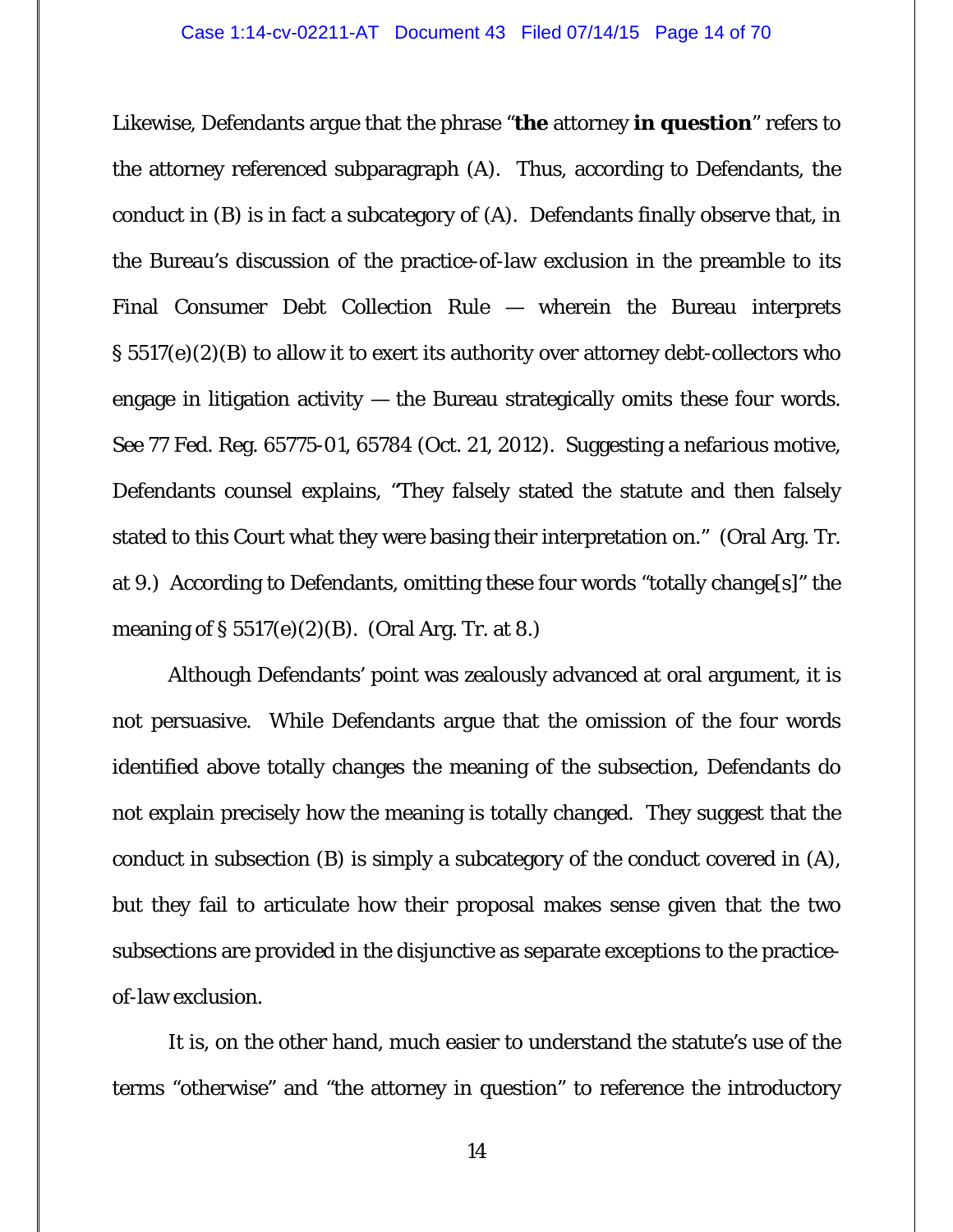paragraph of  $\S$ § 5517(e)(2) and (e)(1) in a manner that is consistent with the Court's decision that subparagraph (B) carves out the conduct at issue in this case. Subsection 5517(e)(2) introduces the two exceptions by referring to the Bureau's ability to exercise authority over "the offering or provision of a consumer financial product or service." Thus,  $\S 5517(e)(2)(B)$  refers to anything *not* covered in (A) but "otherwise offered or provided" by an attorney. And "the attorney in question" must refer to the attorney referenced in the practice-of-law exclusion in  $(e)(1)$ . Subsection 5517 $(e)(1)$  articulates the general exclusion for the practice of law, stating that, except as provided in the two exceptions in subparagraphs  $(e)(2)(A)$  and  $(B)$ , the Bureau may not exercise its authority "with respect to an activity engaged in *by an attorney* as part of the practice of law." 12 U.S.C. § 5517(e)(1) (emphasis added). The "attorney-in-question is therefore whichever attorney is engaged in the practice of law whose conduct is at issue. On the other hand, subparagraph (2)(A) makes no mention of a specific attorney in question. The graphic below summarizes this analysis, and for these reasons, the Court rejects Defendants' argument based on the four words identified above.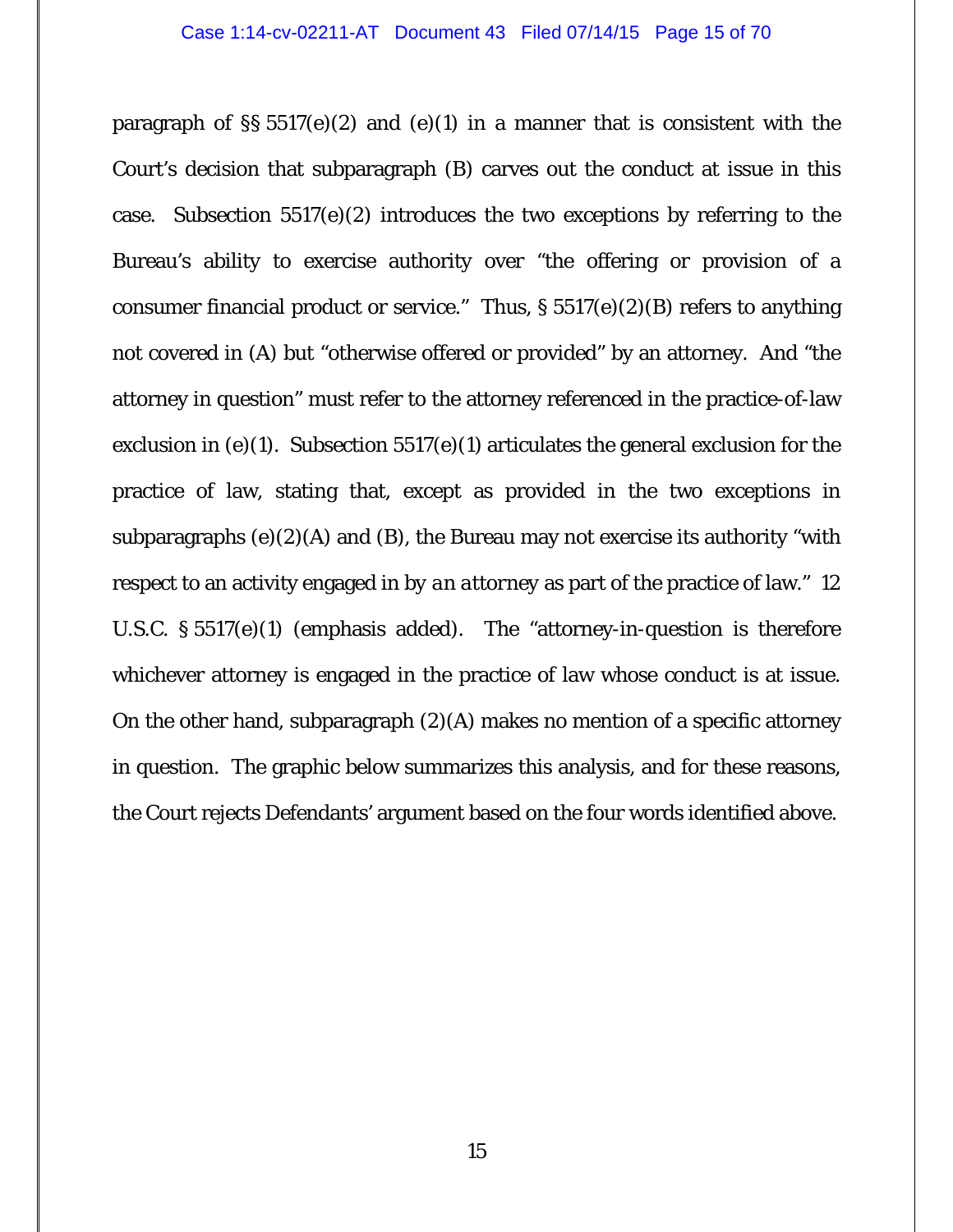(e) Exclusion for practice of law

(1) In general

Except as provided under paragraph (2), the Bureau may not exercise any supervisory or enforcement authority with respect to an activity engaged in **by an attorney** as part of the practice of law under the laws of a State in which the attorney is licensed to practice law.

(2) Rule of construction

Paragraph (1) shall not be construed so as to limit the exercise by the Bureau of any supervisory, enforcement, or other authority regarding **the offering or provision of a consumer financial product or service** described in any subparagraph of section  $5481(5)$  of this title--

(A) that is not offered  $\phi r$  provided as part of, or incidental to, the practice of law, occurring exclusively within the scope of the attorney-client relationship; or

(B) that is **otherwise** offered or provided by **the attorney in question** with respect to any consumer who is not receiving legal advice or services from the attorney in connection with such financial product or service.

12 U.S.C. § 5517(e)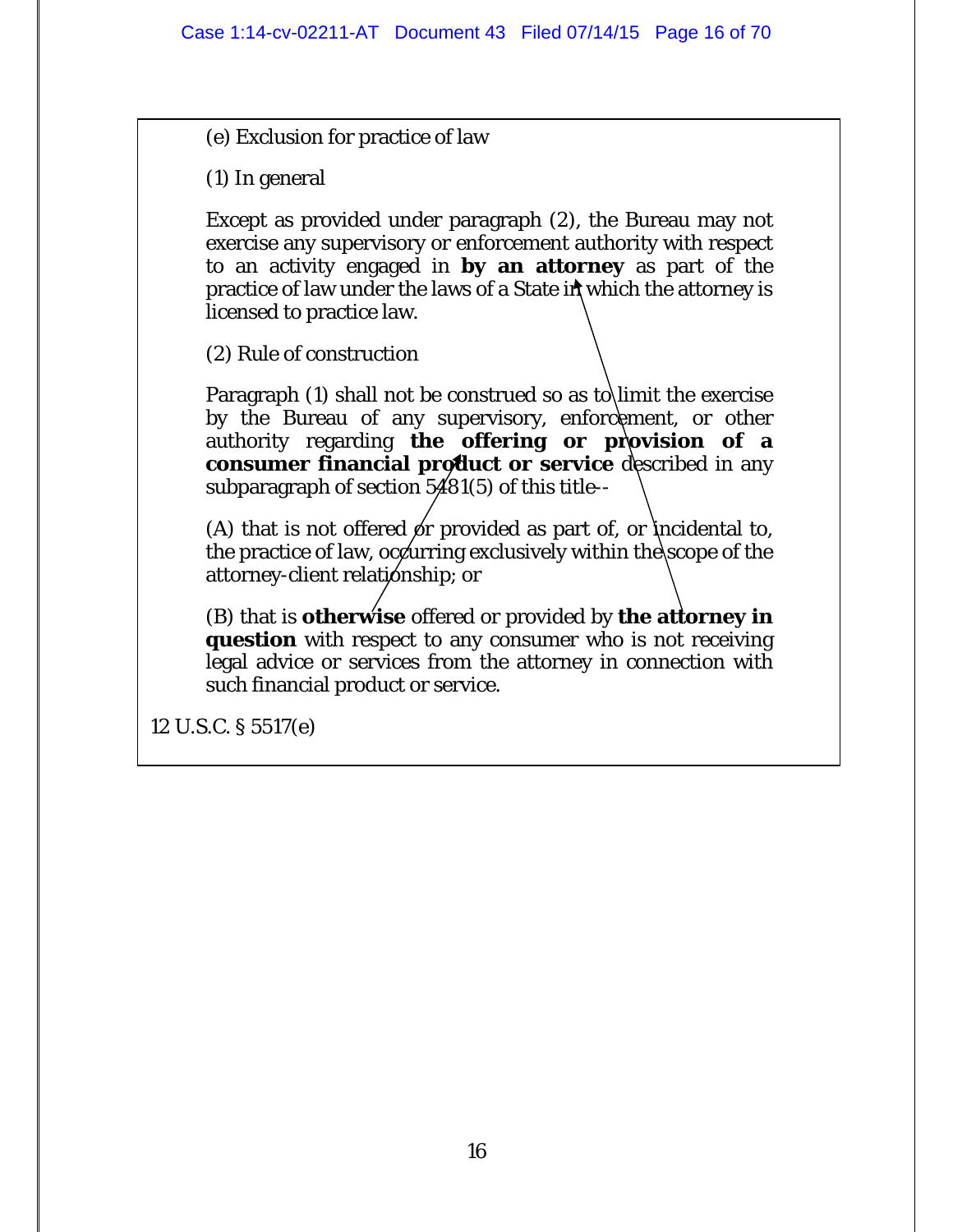Defendants next argue that the Bureau's proposed reading of the statute ignores the statutory context of the practice-of-law exclusion. (Reply at 5.) Defendants accurately report that the exclusion is "broad and sweeping," applying at the outset to all activity "engaged in by an attorney as part of the practice of law." (*Id.* (citing 12 U.S.C. § 5517(e)(1).) But Defendants offer no meaningful way to narrow the exception to this exclusion in subparagraph (2)(B), which as noted above is broad enough to encompass the debt-collection practices at issue here. Defendants instead simply announce that the exceptions "pertain to conduct on the fringe of what some may argue is 'the practice of law.'" (*Id.* at 6.) While perhaps subparagraph (2)(A) refers to such "fringe" conduct, the statute contains no textual support for reading this interpretation into subparagraph  $(2)(B)$  as well.

Defendants finally argue that if Congress had wanted to "immunize only lawyers who represent consumers," which is essentially the outcome of the Bureau's proposed interpretation of subparagraph (2)(B), Congress could have been clearer. (Reply at 6.) Maybe so. But simply because subparagraph (2)(B) is complexly worded, does not mean the Court should disregard its plain meaning.4 The Court rejects Defendants suggestion that excepting cases such as the one here from the practice-of-law exclusion would be the equivalent of hiding an

<sup>-</sup>4 The Court also notes that Congress's unusual manner of creating a broad exclusion to the Bureau's enforcement authority, and then carving out exceptions to the exclusion using double, or in fact, triple negatives, appears to be the consistent, intentional style of legislative drafting employed in other sections of the statute as well and arguably indicates a careful consideration of the scope of these exclusions. *See, e.g.,* 12 U.S.C. § 5517(d) ("Exclusion for accountants and tax preparers"); 12 U.S.C. § 5517(b) ("Exclusion for real estate brokerage activities").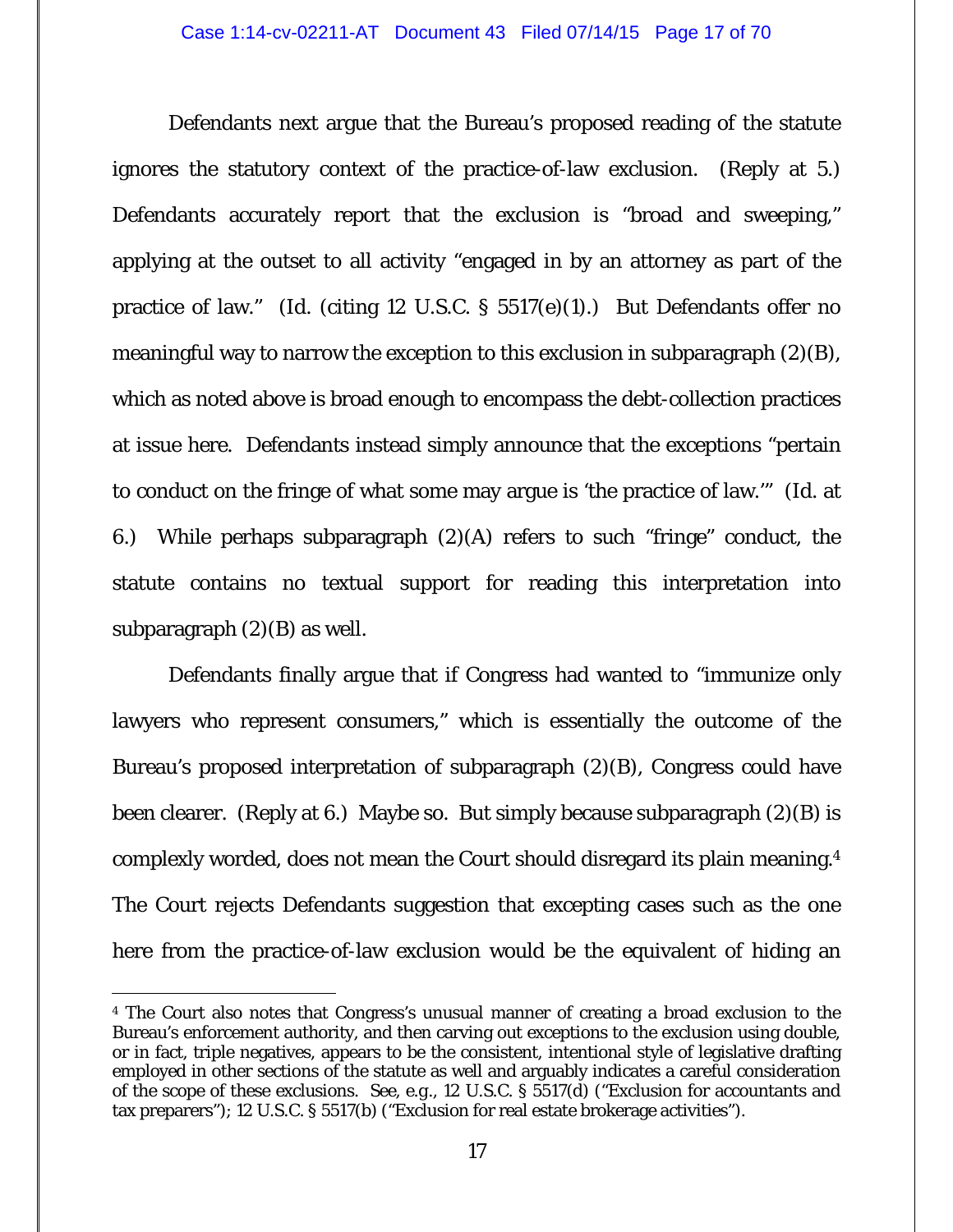elephant in a mousehole. (Reply at 6 (quoting *Whitman v. Am. Trucking Ass'n*, 531 U.S. 457, 468 (2001).) This couldn't be further from the truth. The CFPA is a consumer protection statute which created the Consumer Financial Protection Bureau. The Bureau's primary purpose is to "enforce Federal financial law consistently" and "ensur[e] that all consumers have access to markets for consumer financial products and services and that markets for consumer financial products and services are fair, transparent, and competitive." 12 U.S.C. § 5511(a). Allowing the Bureau to enforce its CFPA authority over debt-collection attorneys engaged in litigation activity is fully consistent with this purpose, (s*ee also infra* Part III.A), as well as Congress's recognition of the debt collection litigation as activity covered under the FDCPA, one of the chief statutes enforced by the Bureau via the CFPA. *Miljkovic*, 2015 WL 3956570, at \*5-6.

Because the statute is clear, "we need not resort to legislative history, and we certainly should not do so to undermine the plain meaning of the statutory language." *Harris v. Garner*, 216 F.3d 970, 976 (11th Cir. 2000) (en banc). The Court nonetheless briefly addresses Defendants' argument that the statement of one legislator in a conference report evinces Congress's intent to exclude Defendants' conduct from CFPA liability here.

Defendants direct the Court to Representative John Conyers's conference report issued shortly before the law's passage. Representative Conyers was then the Chairman of the House Judiciary Committee, a committee which according to Conyers, was "instrumentally involved in shaping" several provisions including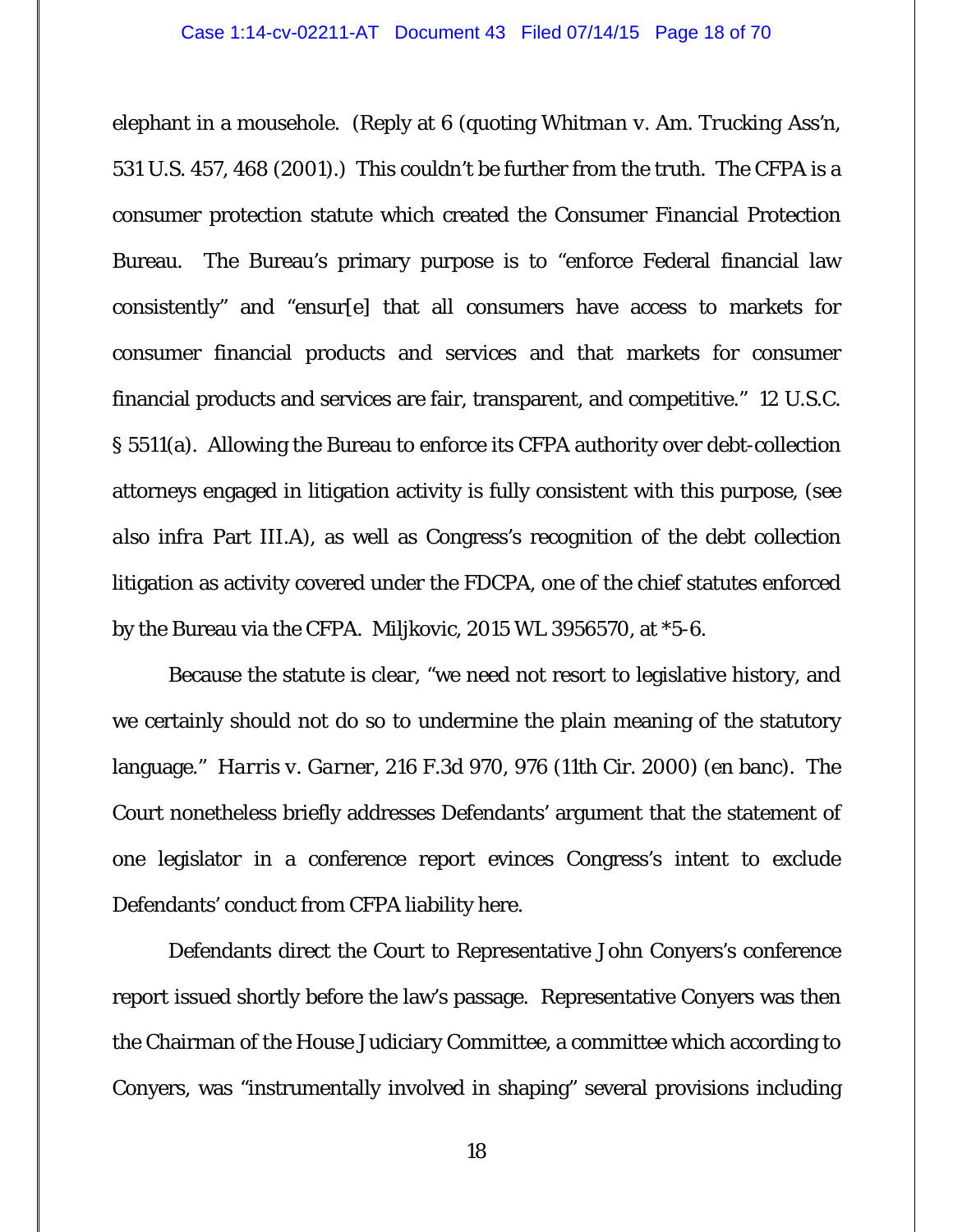the Practice of Law Exclusion. Conference Report on H.R. 4173, Dodd-Frank Wall Street Reform and Consumer Protection Act, Speech of Hon. John Conyers, J. of Michigan, 156 Cong. Rec. E1347-01, 1348-49 (2010). Conyers recognized that "because of the breadth of the authority being given the Bureau, including the definitions of 'covered person' and 'financial product or service,' and the complexities of the practice of law, there was a concern about potential overlap." *Id.* Conyers made clear that Congress did not intend to allow the Bureau to regulate the practice of law, which should be left to the state supreme courts and the ethical codes and disciplinary rules governing all aspects of the practice of law. *Id.*

Accordingly, our Committee worked to make clear that the new Consumer Financial Protection Bureau established in the bill is not being given authority to regulate the practice of law, which is regulated by the State or States in which the attorney in question is licensed to practice. At the same time, the Committee worked to clarify that this protection for the practice of law is not intended to preclude the new Bureau from regulating other conduct engaged in by individuals who happen to be attorneys or to be acting under their direction, if the conduct is not part of the practice of law or incidental to the practice of law.

*Id.* Defendants argue that this is evidence of Congress's intent to preclude the Bureau from bringing the CFPA claims here.

Mr. Conyers's full statement of Congressional intent regarding the practice-of-law exclusion, however, is at most ambiguous when it comes to the specific conduct alleged in this case. On one hand, Mr. Conyers's use of sweeping language, such as stating that the Bureau was not to be "given authority to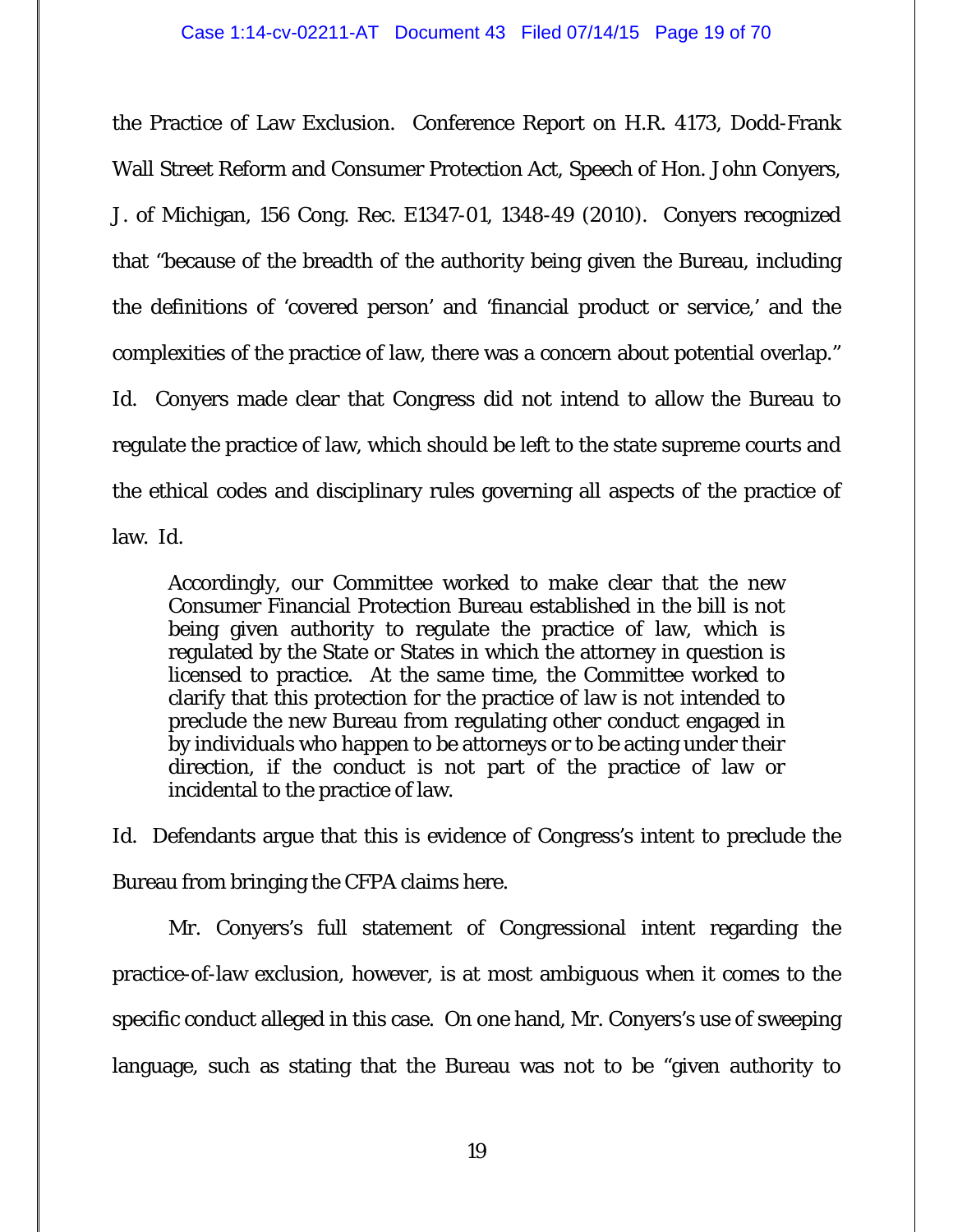#### Case 1:14-cv-02211-AT Document 43 Filed 07/14/15 Page 20 of 70

regulate the practice of law," suggests a desire to keep the Bureau out of the practice of law entirely. *See also id.* (suggesting that anything that is "part of or incidental to the practice of law" should be "excluded from the Bureau's authority").

On the other hand, Mr. Conyers appears to recognize — as the statute does — that even some activities that are "considered part of the practice of law by the State supreme court or other governing body that is regulating the practice of law in the State in question" may nonetheless be regulated by the Bureau. *Id.* Mr. Conyers explains that, in order to be free of the Bureau's oversight, a lawyer's actions not only need to be classified as part of the practice of law, but the lawyer's conduct also "must be engaged in exclusively within the scope of the attorney-client relationship; and the product or service must not be offered by or under direction of the attorney in question with respect to any consumer who is not receiving legal advice or services from the attorney in connection with it." *Id.* These are essentially the exact exceptions identified in the statute, and according to Conyers, they are intended to offer "further protection against abuse." *Id.*

Moreover, Mr. Conyers's statements appear singularly focused on attorneys who represent consumers. Mr. Conyers prefaces his remarks by focusing within "the myriad activities engaged in as part of the practice of law" on those activities which "assist consumer clients in resolving serious debt problems, including but by no means limited to representing them in bankruptcy proceedings." *Id.* Later, Conyers explains that Congress wished to avoid causing

20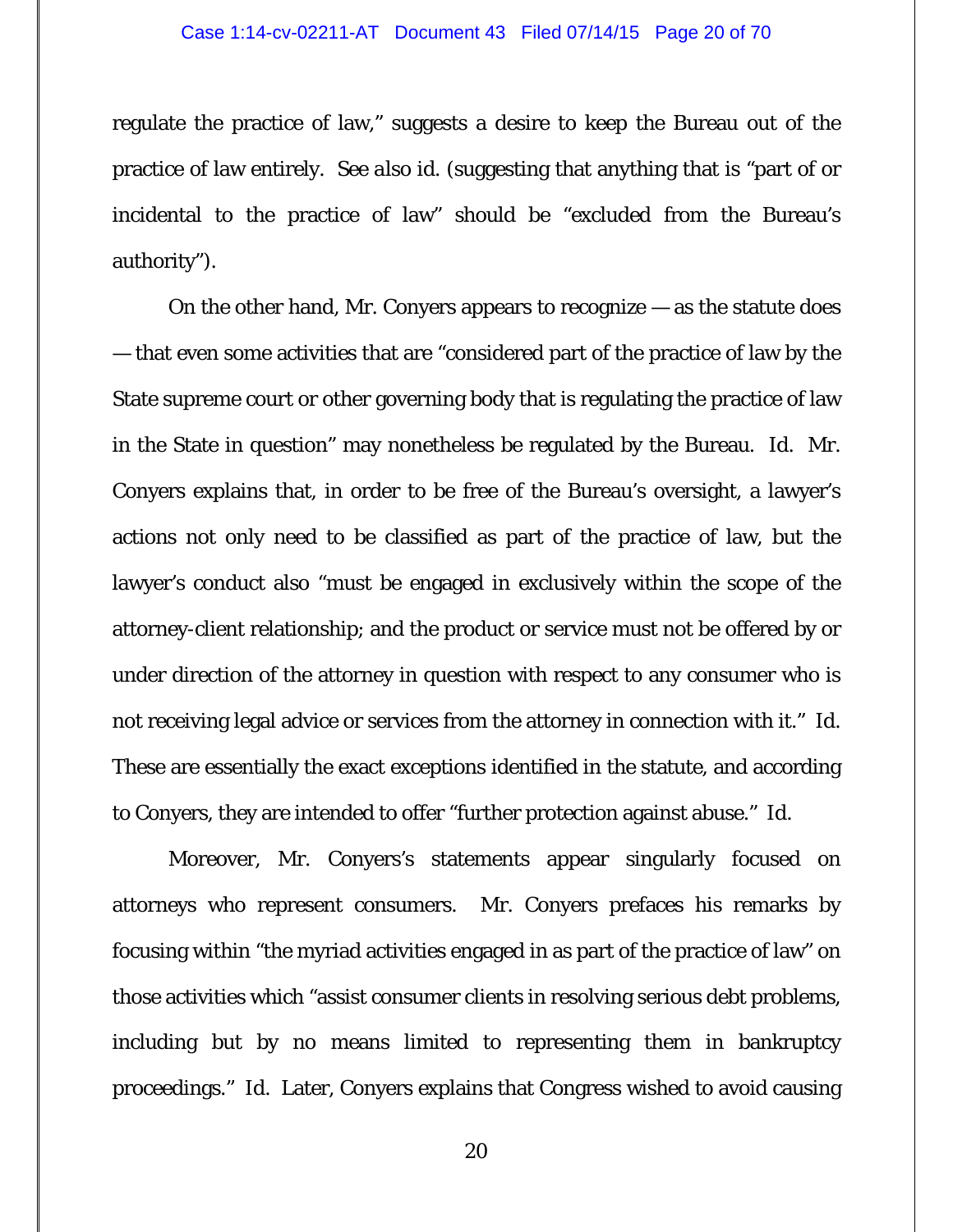#### Case 1:14-cv-02211-AT Document 43 Filed 07/14/15 Page 21 of 70

"material harm to consumer clients of bankruptcy lawyers, consumer lawyers, and real estate lawyers — the very consumers the Bureau is being created to protect." *Id.* And Conyers does not mention at any point a concern about creditor-attorneys' practice of law. *See id.*; *see also* 77 Fed. Reg. 65775-01, 65784 (noting that Conyers's remarks focused on attorneys who provide legal services to consumers and did not address lawyers who act on behalf of commercial clients).

And finally, the Court must understand Mr. Conyers's statements, and indeed the practice-of-law exclusion itself, within the context of the larger CFPA and even larger Dodd-Frank Wall Street Reform and Consumer Protection Act of 2010 (Dodd-Frank Act), of which the CFPA was one part. The Dodd-Frank Act endeavored to, among other things, "protect consumers from abusive financial services practices." Pub. L. 111-203, 124 Stat 1376 (July 21, 2010). To further this purpose, the Dodd-Frank Act established the Consumer Financial Protection Bureau and instructed the Bureau "to implement and, where applicable, enforce Federal consumer financial law consistently for the purpose of ensuring that all consumers have access to markets for consumer financial products and services and that markets for consumer financial products and services are fair, transparent, and competitive." 12 U.S.C. § 5511. Thus, Mr. Conyers's statements, and the practice of law exclusion, must be viewed in the context of a proactive, consumer protection statutory scheme — one in which a carve-out to the practice-of-law exclusion for the conduct at issue in this case makes complete sense.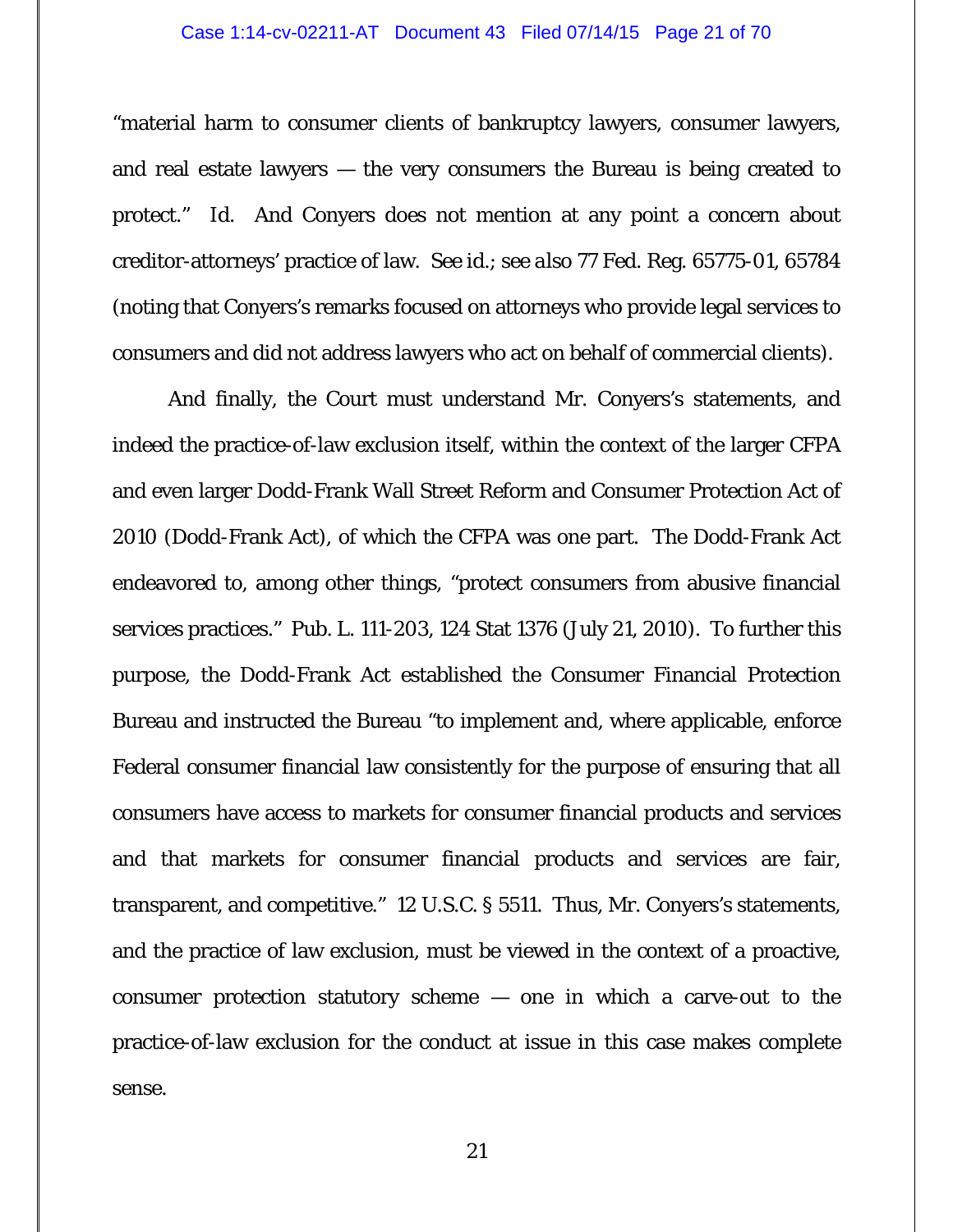Defendants finally urge the Court to reject the Bureau's interpretation of the exception to the practice-of-law exclusion because of a purported "tradition" of leaving the regulation of the practice of law to the states. Defendants rely primarily on a decision from the United States Court of Appeals for the District of Columbia Circuit for the proposition that the regulation of the practice of law "is traditionally the province of the states," and thus, if Congress were to disrupt this traditional separation of authority, it would need to be clearer. (Mot. Dismiss at 8-9, 13 (citing *Am. Bar Ass'n v. Fed. Trade Comm'n*, 430 F.3d 457, 471 (D.C. Cir. 2005) (*ABA*).) In *ABA*, the American Bar Association and the New York State Bar Association (the "Bar Associations") sought a declaratory judgment that the Federal Trade Commission ("FTC") was not authorized under the Gramm-Leach-Blieley Act ("GLBA") to regulate the confidentiality, privacy and security of information disclosed by clients to their attorneys. *ABA*, 430 F.3d at 466. The Bar Associations argued that the GLBA — which regulates financial institutions was not meant to regulate the practice of law in any way.

The D.C. Court of Appeals agreed. The Court of Appeals recognized that "[l]ike the statute, the regulations at no point describe the statutory or regulatory scheme as governing the practice of law as such." *Id.* at 456. The court then noted the broad manner in which the term "financial institutions" is defined in the statute, but relying on, among things, Congress's centuries-long abstention from regulating the practice of law, held that the GLBA did not cover attorneys engaged in the practice of law. Defendants argue that this case stands for the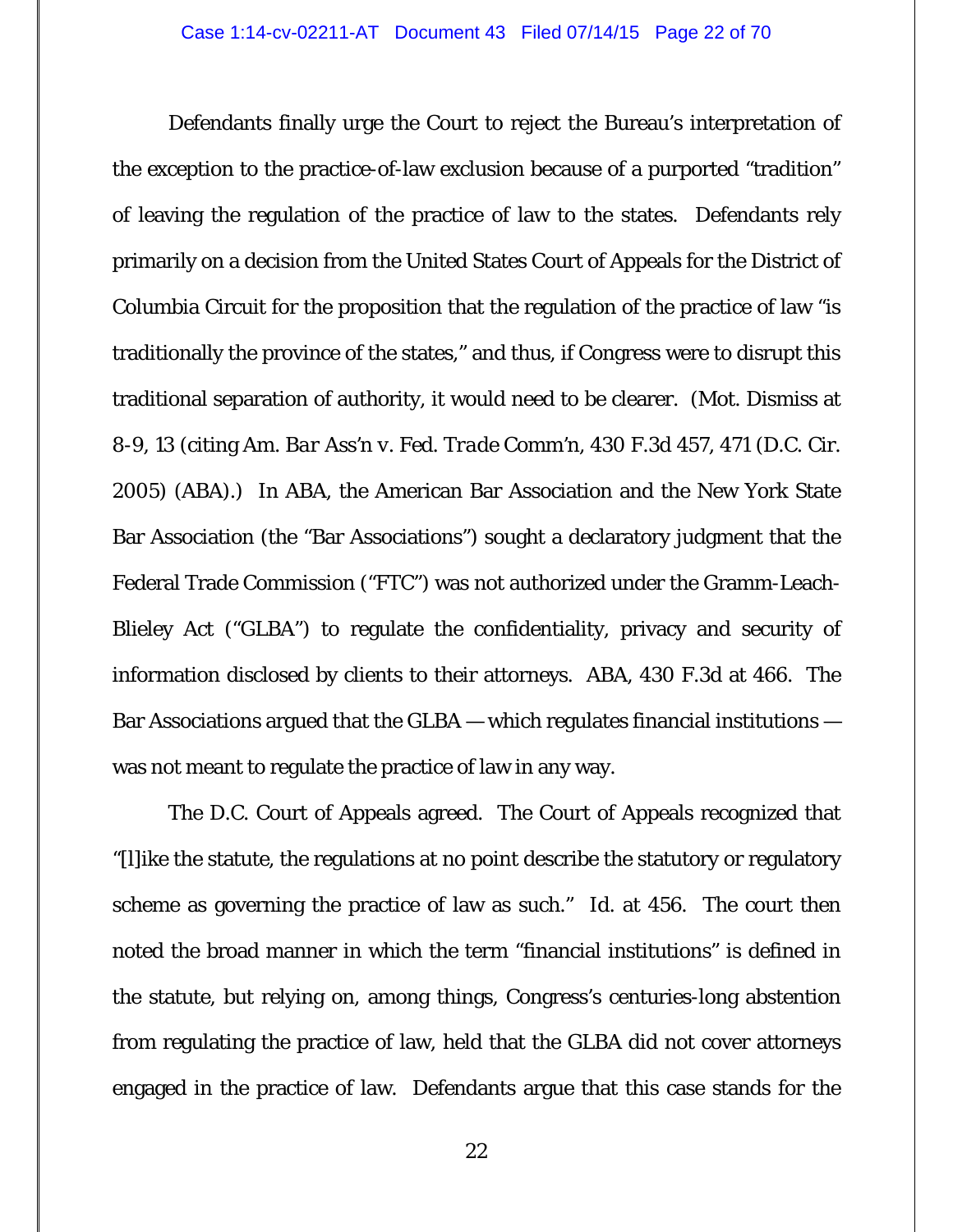proposition that, for Congress to disrupt the traditional balance, it would need to do so more clearly than it has done in the CFPA.

This argument falls flat for two reasons. First, although as a general matter, the practice of law is regulated by the states, the federal government, with the United States Supreme Court's approval, has historically regulated some aspects of the practice of law. In *Heintz v. Jenkins*, 514 U.S. 291, 294 (1995), the Court held that lawyers engaged in litigation, who are also debt collectors, must still comply with terms of the Fair Debt Collection Practices Act. *Heintz*, 514 U.S. at 295-97; *see also Jerman v. Carlisle, McNellie, Rini, Kramer & Ulrich LPA, et al.*, 559 U.S. 573 (2010) (recognizing that the "FDCPA imposes some constraints on a lawyer's advocacy on behalf of a client"); *Miljkovic*, 2015 WL 3956570 at \*3- 6 (applying *Heintz* to all litigation activities of debt-collection attorneys, including sworn replies that are arguably procedural in nature); *Stratton v. Portfolio Recovery Assocs., LLC*, 770 F.3d 443, 451 (6th Cir. 2014) (holding that a lawyer debt-collector violates the FDCPA by asserting a false representation regarding the character or amount of the debt, under § 1692e(2), even when such false statements are made in a legal complaint filed in court). And as the Bureau points out, Defendants "cite to no case holding that the regulation of the practice of law belongs exclusively to the states." (Resp. at 7.) *See also ABA*, 430 F.3d at 472 (expressly stating that its holding was not meant to suggest that the federal government could not regulate the practice of law). Indeed, the Georgia Supreme Court has likewise recognized that "the State Bar is not the sole entity authorized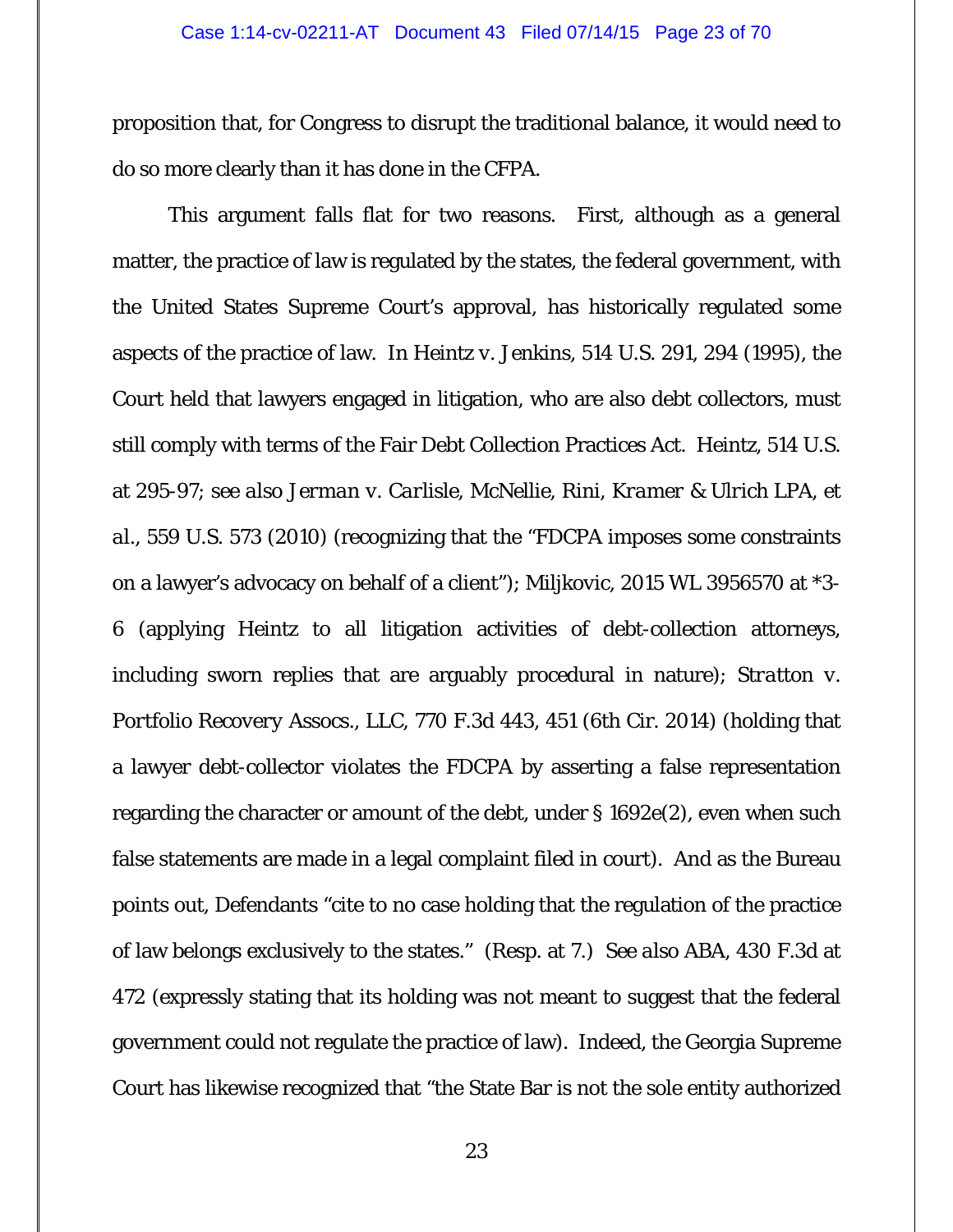to investigate a lawyer for engaging in unfair debt collection practices." *State ex rel. Doyle v. Frederick J. Hanna & Associates, P.C.*, 695 S.E.2d 612, 615-16 (Ga. 2010) ("Like the dissent, we recognize that the debt collection practices of attorneys 'would be subject to investigation by the Federal Trade Commission, the regulatory entity responsible for enforcement of the FDCPA.'" (quoting *Doyle*, 695 S.E.2d at 620 (Melton, J., dissenting)).

Second, unlike the relevant statute and regulations in *ABA* — which do not even mention the practice of law — the CFPA expressly provides the Bureau a narrow scope of authority over lawyers engaged in activity that is otherwise part of the practice of law. *See* 12 U.S.C. § 5517(e)(1). The exceptions to the practiceof-law exclusion must mean something. Defendants offer no reasonable construction of subparagraph (e)(2)(B), and the *ABA* case does little to further their position.

Because the exception to the practice-of-law exclusion unambiguously covers the alleged conduct here,  $\S$  5517(e)(1) does not bar the Bureau's CFPA claims.

## **B. Constitutional Defenses**

Defendants next raise two constitutional defenses to the Bureau's FDCPA and CFPA claims. First, Defendants argue that this case unconstitutionally infringes on their First Amendment right to petition the government for redress. Second, Defendants argue that the Equal Protection Clause of the Fifth Amendment prohibits the Bureau from imposing what amounts to additional

24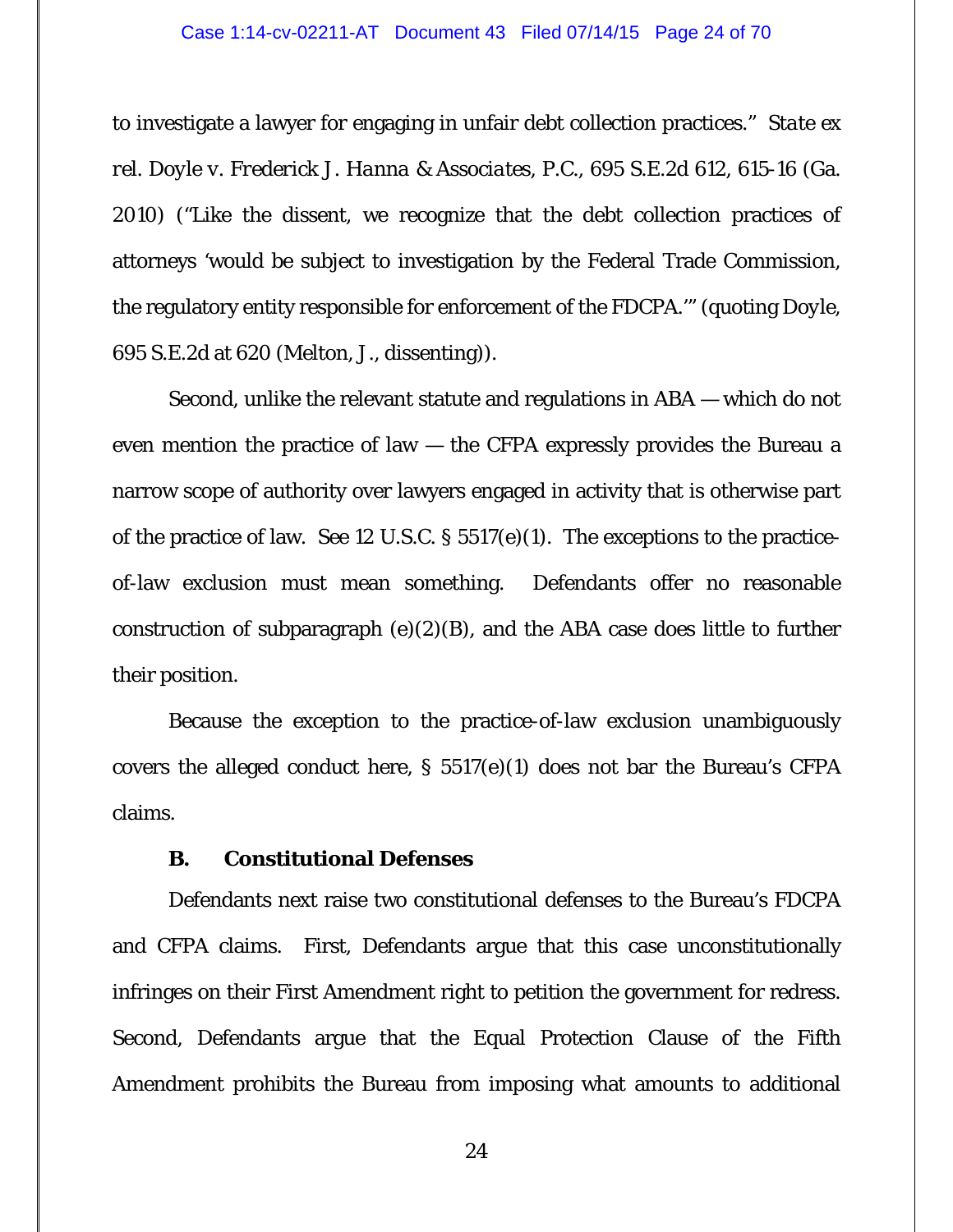burdens on their ability to file breach of contract lawsuits. Neither argument is persuasive.

## *1. Noerr-Pennington Doctrine and the Petition Clause*

Defendants first invoke the *Noerr-Pennington* doctrine and their First Amendment right to petition the courts. The *Noerr-Pennington* doctrine, as originally articulated, provided that, because a person has a First Amendment right to petition the government for redress, he is immune from antitrust liability for his efforts to petition. *See Prof'l Real Estate Investors, Inc. v. Columbia Pictures Indus., Inc.*, 508 U.S. 49, 56–57 (1993). This doctrine has been extended to immunize defendants who exercise their First Amendment right to petition the government by resorting to administrative or judicial proceedings, both inside and outside the antitrust context. *See Cal. Motor Transp. Co. v. Trucking Unlimited*, 404 U.S. 508, 510 (1972); *see, e.g.*, *Sabal Palm Condos. of Palm Island Ridge Ass'n, Inc. v. Fischer*, No. 12-60691, 2014 WL 988767, at \*21- 22 (S.D. Fla. Mar. 13, 2014) (recognizing that the *Noerr-Pennington* doctrine applies outside the antitrust context to lawsuits that allege a violation of the Fair Housing Act).

Nonetheless, several courts have considered and rejected the argument that the *Noerr-Pennington* doctrine extends even further to FDCPA claims brought against debt-collectors based on litigation activity. *See Wise v. Zwicker & Assoc., P.C.*, 780 F.3d 710 n.5 (6th Cir. 2015); *Basile v. Blatt, Hasenmiller, Leibsker & Moore LLC*, 632 F. Supp. 2d 842, 845-56 (N.D. Ill. 2009) (collecting

25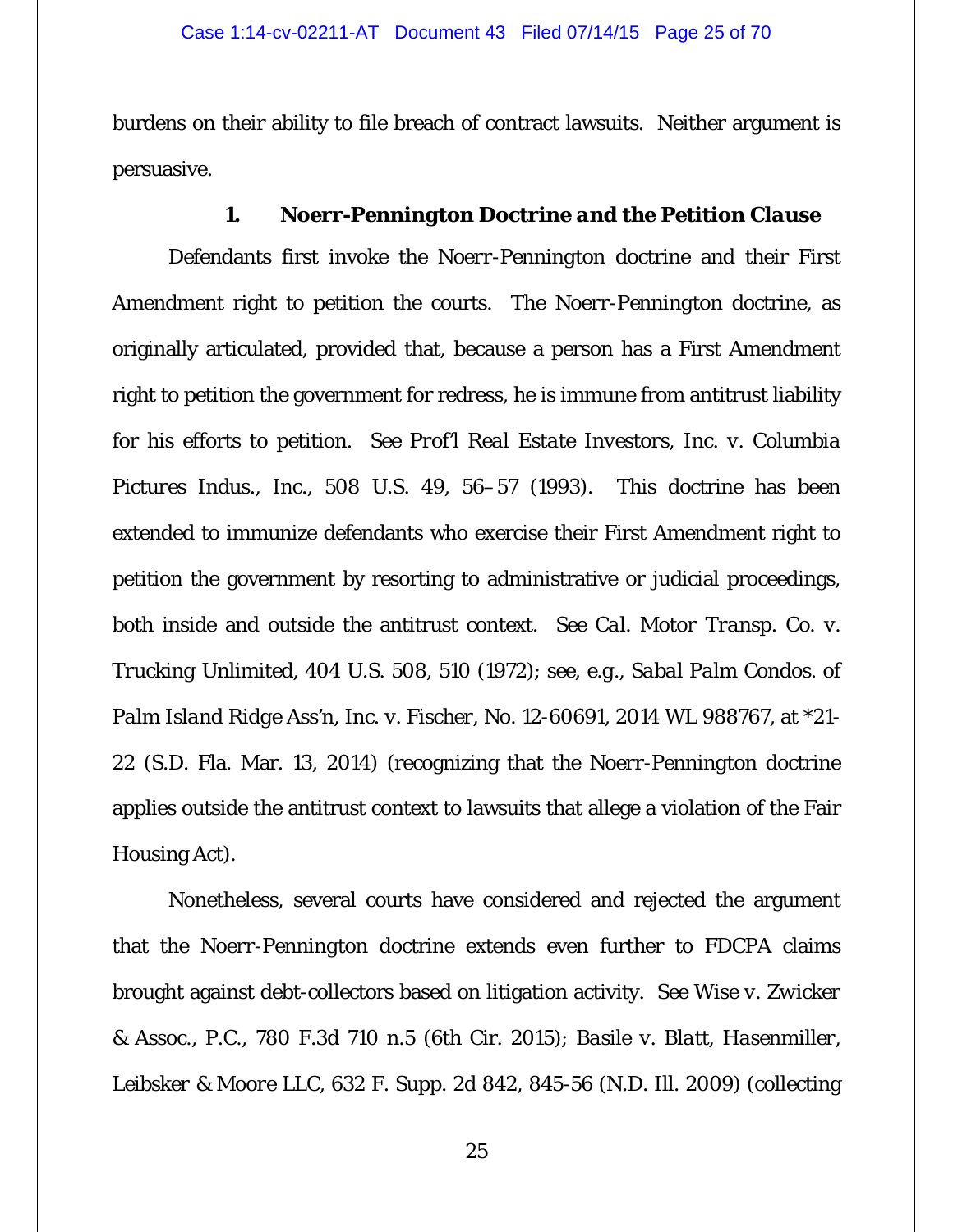cases). These courts rely on the Supreme Court's holding in *Heintz*, "which contemplated attorney liability under the FDCPA." *Basile*, 632 F. Supp. 2d at 846 (citing *Heintz v. Jenkins*, 514 U.S. 291 (1995)). As noted above, in *Heintz*, the United States Supreme Court held that the FDCPA "applies to attorneys who 'regularly' engage in consumer-debt-collection activity, even when that activity consists of litigation." *Heintz*, 514 U.S. at 299. The Supreme Court has reaffirmed this principle as recently as 2010 in *Jerman*. *See Jerman v. Carlisle, McNellie, Rini, Kramer & Ulrich LPA, et al.*, 559 U.S. 573 (2010) (holding that a law firm subject to the FDCPA for its litigation activity is not entitled to the bona fide error defense of 15 U.S.C. § 1692k(c) for a mistake of law). And in neither *Jerman* nor *Heintz* did the Court express a *Noerr-Pennington* concern. As the Bureau points out, "not a single court in the Eleventh Circuit has ever applied *Noerr-Pennington* to bar an FDCPA claim." (Resp. at 12 (citing *Roban v. Marinosci Law Grp.*, 34 F. Supp. 3d 1252, 1255 (S.D. Fla. 2014) ("Deutsche Bank and Marinosci Law failed to cite to a single case from the Eleventh Circuit that extends the Noerr–Pennington doctrine to claims brought under the FDCPA. The Court could not find any in its independent research.")).) Moreover, the Eleventh Circuit's recent decision in *Miljkovic* re-emphasized its recognition of the FDCPA's protection of consumers from the full sweep of debt collectors' attorneys' false, misleading, or deceptive litigation activities.

Defendants direct the Court to *Hemmingsen*, in which the Eighth Circuit Court of Appeals affirmed dismissal on summary judgment of an FDCPA claim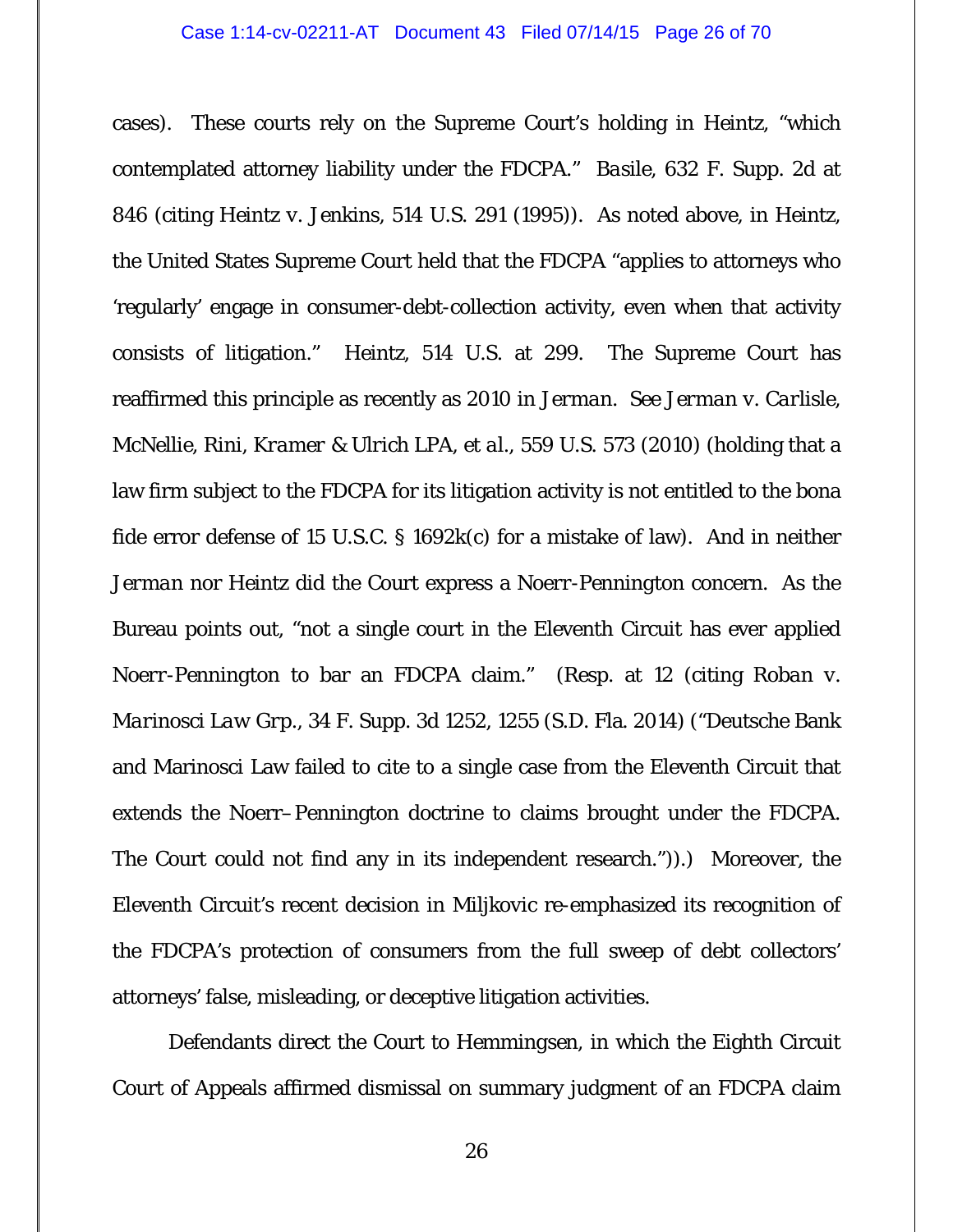brought against a creditor's lawyers, holding that the specific statements at issue — those made in a legal memorandum and client affidavit — were simply not false or misleading. *Hemmingsen v. Messerli & Kramer, P.A.*, 674 F.3d 814, 819 (8th Cir. 2012). The court did not rule, however, that the *Noerr-Pennington* doctrine applied; in fact, the court made no mention of that doctrine at all. Instead, the court simply concluded that the statements at issue — made in summary judgment briefing long after a debt collection lawsuit began and made for the purpose of persuading the court to grant relief — were simply not false or misleading in such a way as to trigger FDCPA liability. *Id.* at 819-20.

It was not false or misleading to submit a client affidavit and legal memorandum arguing [the defendant's] legal position that Ms. Hemmingsen was liable for the unpaid account balance, even if [her husband, George] was the only one who used the credit card and made partial payments on the account, when [the creditor's] records reflected that George submitted the initial application, added Ms. Hemmingsen to the account by phone, neither spouse questioned statements identifying it as a joint account, partial payments were made by checks from a joint account, and a Marital Termination Agreement signed by Ms. Hemmingsen listed it as a joint obligation for the couple's "living expenses." The fact that a state court judge rejected the contention, unaware that Ms. Hemmingsen had personally made at least one payment on the account, does not prove that those assertions were false or misleading for purposes of § 1692e. Nor has Ms. Hemmingsen produced any evidence showing that the state court judge  $-$  or anyone else  $-$  "was misled, deceived, or otherwise duped" by [the defendant's] pleadings.

*Id.* at 820 (quoting *O'Rourke v. Palisades Acquisition XVI, LLC*, 635 F.3d 938,

945 (7th Cir. 2011) (Tinder, J., concurring), cert. denied, 132 S.Ct. 1141, (2012)). The court went further to contrast the case before it with an example more like the one presented here, where a plaintiff alleges "that the defendant debt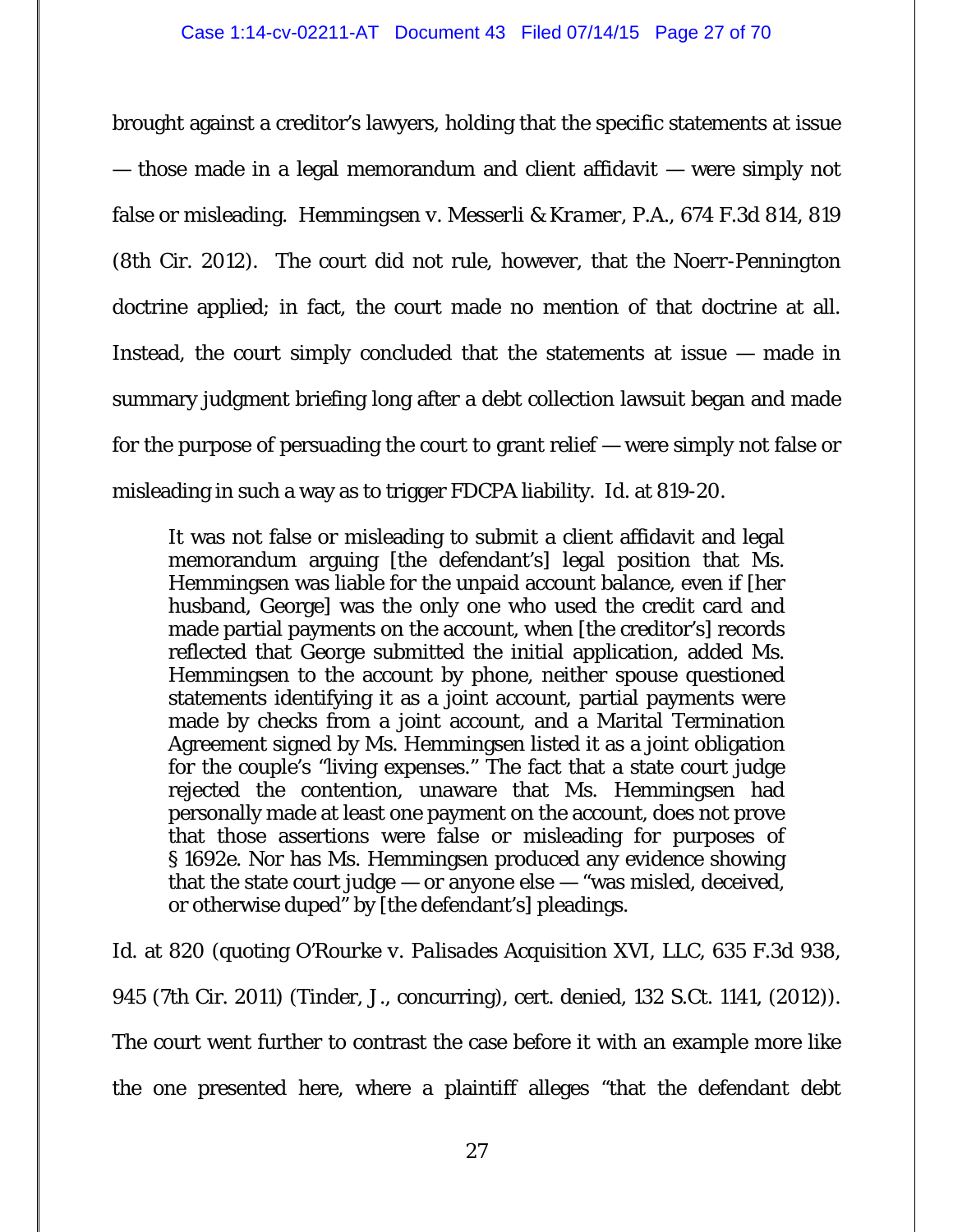collector lawyer routinely files collection complaints containing intentionally false assertions of the amount owed, serves the complaints on unrepresented consumers, and then dismisses any complaint that is not defaulted." *Id.* at 818. As the court recognized, such a case would "raise far different issues of abusive, deceptive, or unfair means of debt collection." *Id.* at 818 (citing *McCollough v. Johnson, Rodenburg & Lauinger, LLC*, 637 F.3d 939, 947 (9th Cir. 2011)).<sup>5</sup>

*Henningsen* may be helpful in deciding whether evidence in an FDCPA case sufficiently supports a claim alleging false or deceptive statements, a issue not yet before this Court, but *Henningsen* does not support Defendants' invocation of the *Noerr-Pennington* doctrine. *See also Austin v. Frederick J. Hanna & Assocs., P.C.*, No. 1:14–CV–00561–SCJ–JF, 2014 WL 4724885, at \*6 (N.D. Ga. July 10, 2014) (King, Mag. J.) ("The decision in *Hemmingsen* does not stand for the proposition that attorneys posses a first amendment litigation immunity against all law suits brought by debtors pursuant to the FDCPA but that, as determined on a case-by-case basis, litigation conduct may not offend the FDCPA."), *adopted*, (N.D. Ga. Dec. 23, 2014) (Jones, J.). Similarly, after providing an expansive holding regarding the scope of litigation activities subject to the FDCPA, the Eleventh Circuit in *Miljkovic* found that the particular facts set forth by Plaintiff did not state a claim for relief. *Miljkovic*, 2015 WL 3956570.

<sup>-</sup>5 In *McCollough*, the Ninth Circuit rejected out of hand a law firm's contention that the FDCPA should not be read to cover discovery procedures. *McCollough*, 637 F.3d 939, 950-51 (9th Cir. 2011). The court explained, and the law firm conceded, that the FDCPA covers the filing of complaints and the service of settlement letters, so it would be an artificial distinction unsupported by precedent to hold that the FDCPA does not apply to other aspects of litigation. *Id.* at 951.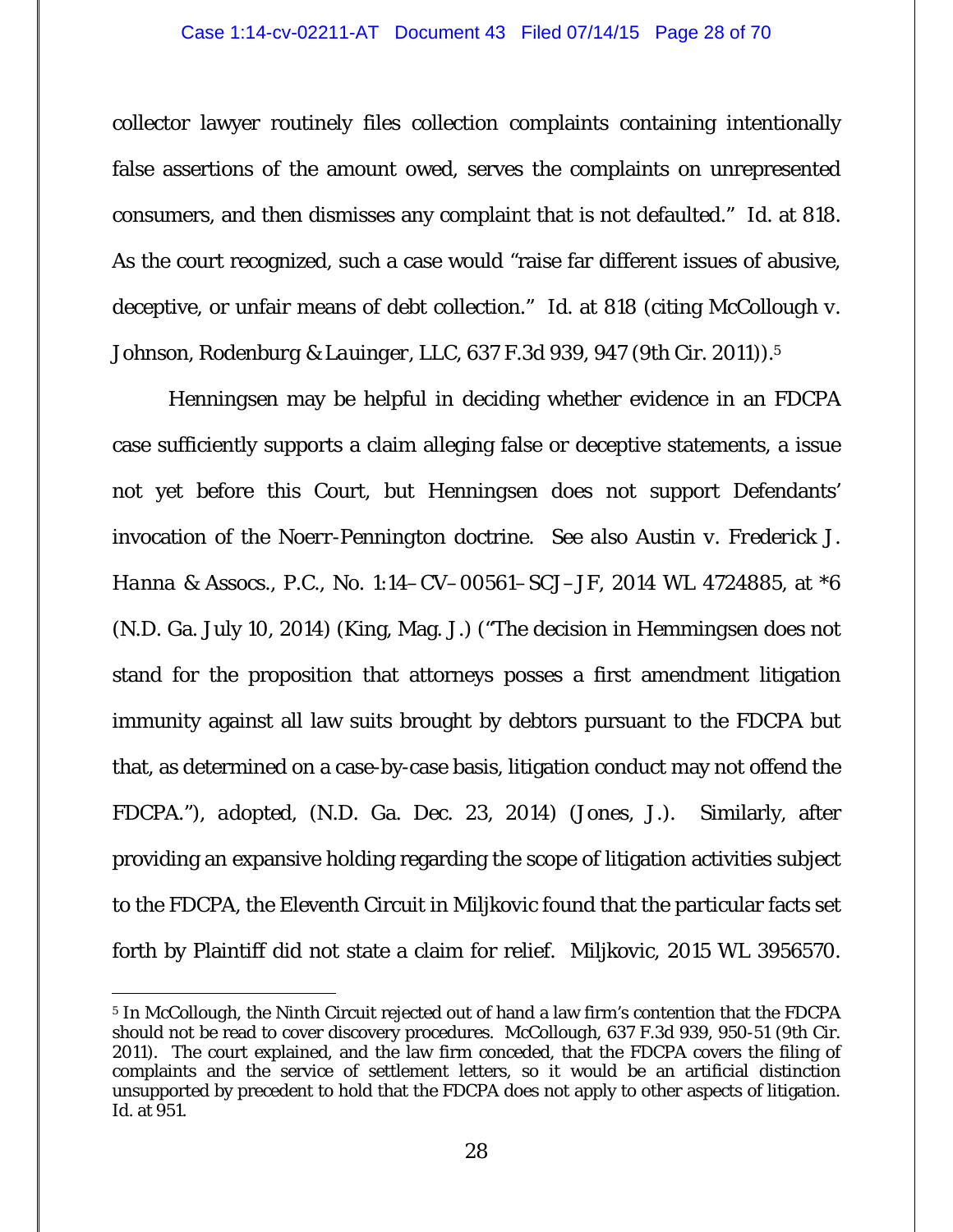For these reasons, the Court rejects Defendants' First Amendment/*Noerr Pennington* argument.

## *2. Equal Protection Clause*

Defendants next argue that the Fifth Amendment's Equal Protection Clause prohibits the Bureau from imposing upon the Firm and its clients "requirements on the bringing of debt collection lawsuits not applicable to other kinds of litigants." (Mot. Dismiss at 36.) Defendants argue that their clients have a fundamental right to access to the courts, and thus the Court should apply strict scrutiny to the Bureau's claims which have the effect of burdening this right.<sup>6</sup> The question Defendants present is therefore whether the Bureau's action against the Firm limits its creditor-clients' access to the courts in any constitutionally significant way. The Court concludes that it does not.7

Defendants' equal protection claim fails right out of the gate because they erroneously suggest that the Court should apply strict scrutiny in a knee-jerk fashion the moment one's ability to access the courts is infringed in any manner. On the contrary, "[w]hen a claim involves a right not entitled to special

 $\overline{a}$ 

<sup>6</sup> *See Romer v. Evans*, 517 U.S. 620, 631-32 (1996) (explaining the levels of review applicable to equal protection claims).

 $7$  To be clear, the potential fundamental right Defendants invoke here, the right to access the courts, belongs to the Firm's clients, not the Firm itself. The only right of its own that the Firm seeks to protect is the right to represent these clients  $-$  i.e., the right to practice law. But as the Bureau correctly notes, the right to practice law is unquestionably not a fundamental right. *See Schwartz v. Kogan*, 132 F.3d 1387, 1391 n.2 (11th Cir. 1998) ("[T]his Circuit has indicated that there is no fundamental right to practice law . . . ."). And Defendants do not argue that the Bureau lacks a rational basis for enforcing the FDCPA and CFPA. The Bureau does not question Defendants' standing to bring an equal protection challenge. *See also Warth v. Seldin*, 422 U.S. 490, 510 (1975) ("In several cases, this Court has allowed standing to litigate the rights of third parties when enforcement of the challenged restriction against the litigant would result indirectly in the violation of third parties' rights.") (citing, among others, *Griswold v. Connecticut*, 381 U.S. 479, 481 (1965)).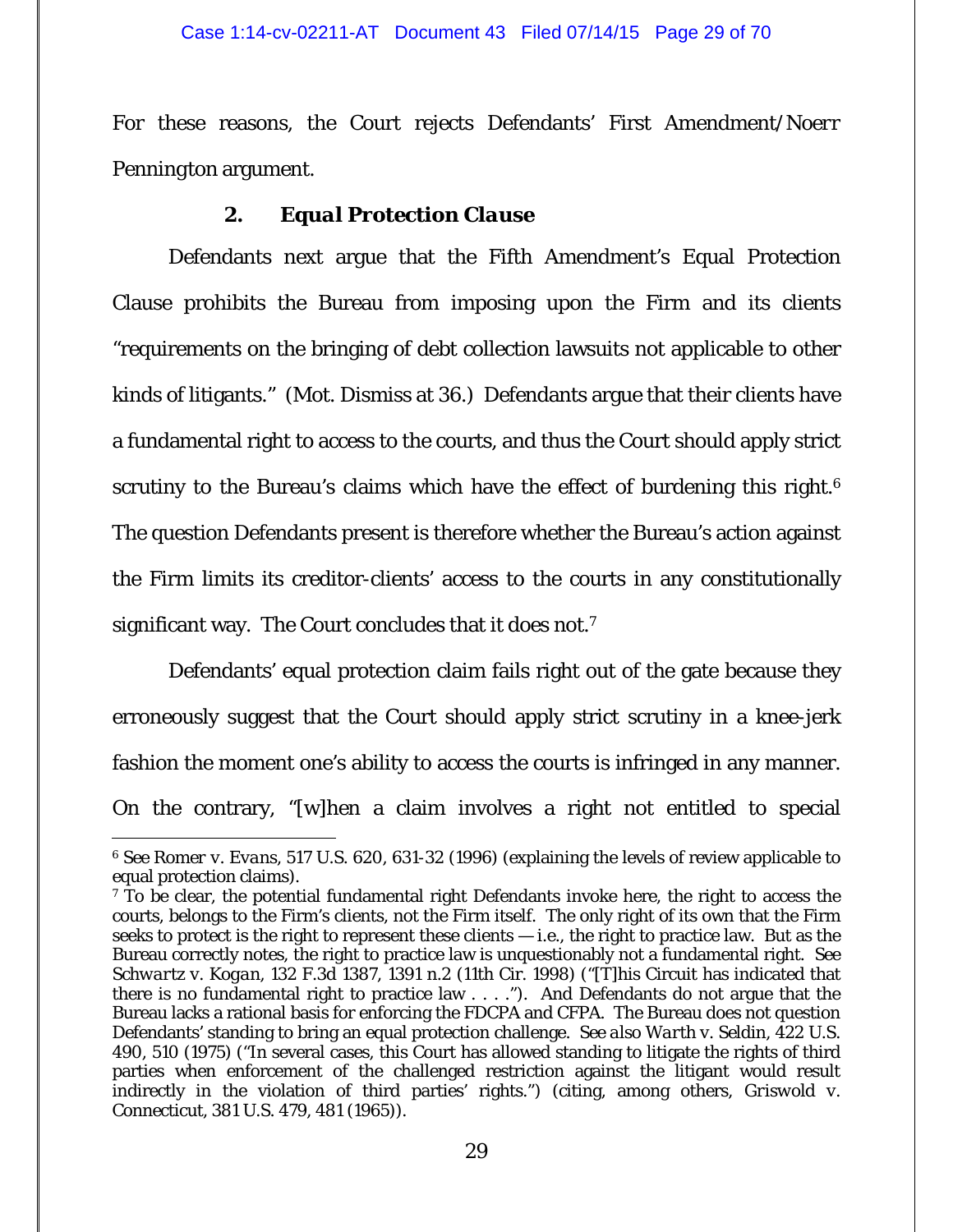#### Case 1:14-cv-02211-AT Document 43 Filed 07/14/15 Page 30 of 70

constitutional protection, access to the courts may be hindered if there is a rational basis for so doing." *Woods v. Holy Cross Hosp.*, 591 F.2d 1164, 1174 (5th Cir. 1979) (citing among others, *United States v. Kras*, 409 U.S. 434 (1973)) (holding that Florida is free to require pre-suit mediation for any medical malpractice case).8 Thus for example in *Boddie v. Connecticut*, the case that gave birth to the fundamental right of access to the courts, the Supreme Court held that states could not limit access to the courts for one seeking divorce, stressing that the state had a monopoly on the means to legally dissolve the "fundamental human relationship" of marriage. *Boddie v. Connecticut*, 401 U.S. 371, 382-83 (1971).

The Supreme Court came out the other way in *United States v. Kras*, a case in which a debtor challenged bankruptcy court fees. *United States v. Kras*, 409 U.S. 434, 445 (1973). The Court reasoned that unlike the fundamental interests at stake in *Boddie*, the "alleged interest in the elimination of [the appellant's] debt burden, and in obtaining his desired new start in life, although important and so recognized by the enactment of the Bankruptcy Act, does not rise to the same constitutional level." *Id.* The Court further noted that, unlike in *Boddie*, the debtor in *Kras* was free to "enter into and rescind commercial contracts." *Id.*

However unrealistic the remedy may be in a particular situation, a debtor, in theory, and often in actuality, may adjust his debts by negotiated agreement with his creditors. At times the happy passage of the applicable limitation period, or other acceptable creditor

 $\overline{a}$ 8 In *Bonner v. City of Prichard*, 661 F.2d 1206, 1209 (11th Cir. 1981) (en banc), the Eleventh Circuit adopted as binding precedent all of the decisions of the former Fifth Circuit rendered prior to the close of business on September 30, 1981.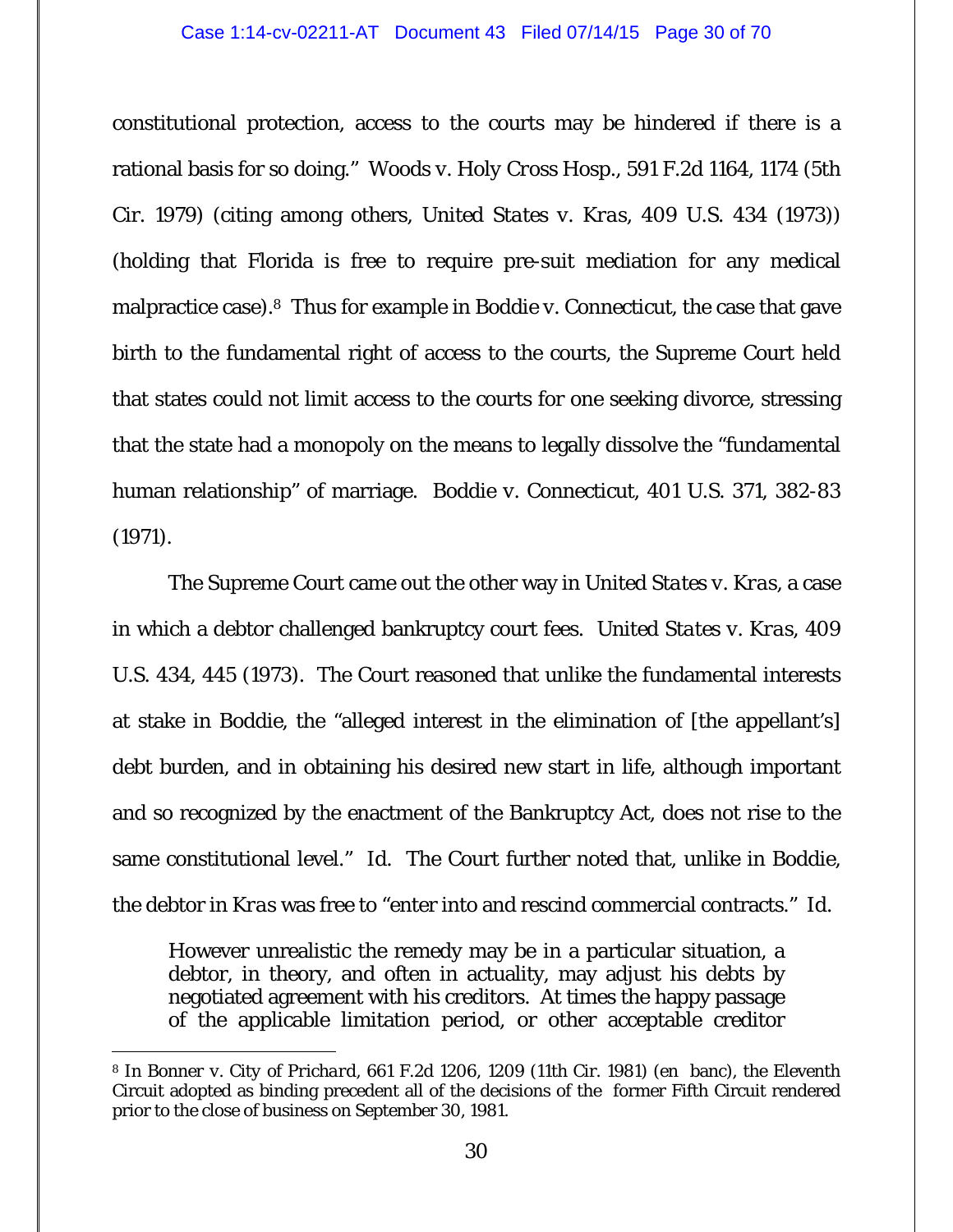arrangement, will provide the answer. Government's role with respect to the private commercial relationship is qualitatively and quantitatively different from its role in the establishment, enforcement, and dissolution of marriage.

*Id.* at 445-46; *see also Kadrmas v. Dickinson Public Schools*, 487 U.S. 450, 458 (1988) (states may allow some local school boards but not others to assess a fee for transporting students from home to public school).

The right at issue here is the Firm's creditor clients' right to go to court to recover on their loans. This right is no more constitutionally significant than the right of a debtor to go to court to discharge his debt — indeed, it is essentially the same right viewed from the creditor's perspective. The Firm's clients "in theory, and often in actuality, may adjust [the] debts by negotiated agreement with [their debtors]." *Kras*, 409 U.S. at 445-56. Thus, there is no fundamental right at stake here that triggers strict scrutiny. And as noted, Defendants make no argument that the Bureau's enforcement of the FDCPA and CFPA would not survive rational basis review.9 Accordingly, the Court rejects Defendants equal protection defense.

# **C. Meaningful Attorney Involvement**

# *1. FDCPA*

The Bureau alleges that the Firm's practice of filing debt collection lawsuits without any meaningful involvement by an attorney violates 15 U.S.C. § 1692e. Under § 1692e, "[a] debt collector may not use any false, deceptive, or misleading

 <sup>9</sup> Moreover, Defendants offer no facts to suggest that the Bureau's action here would impede, in any meaningful way, their creditor-clients from bringing any nonfrivolous legal claims.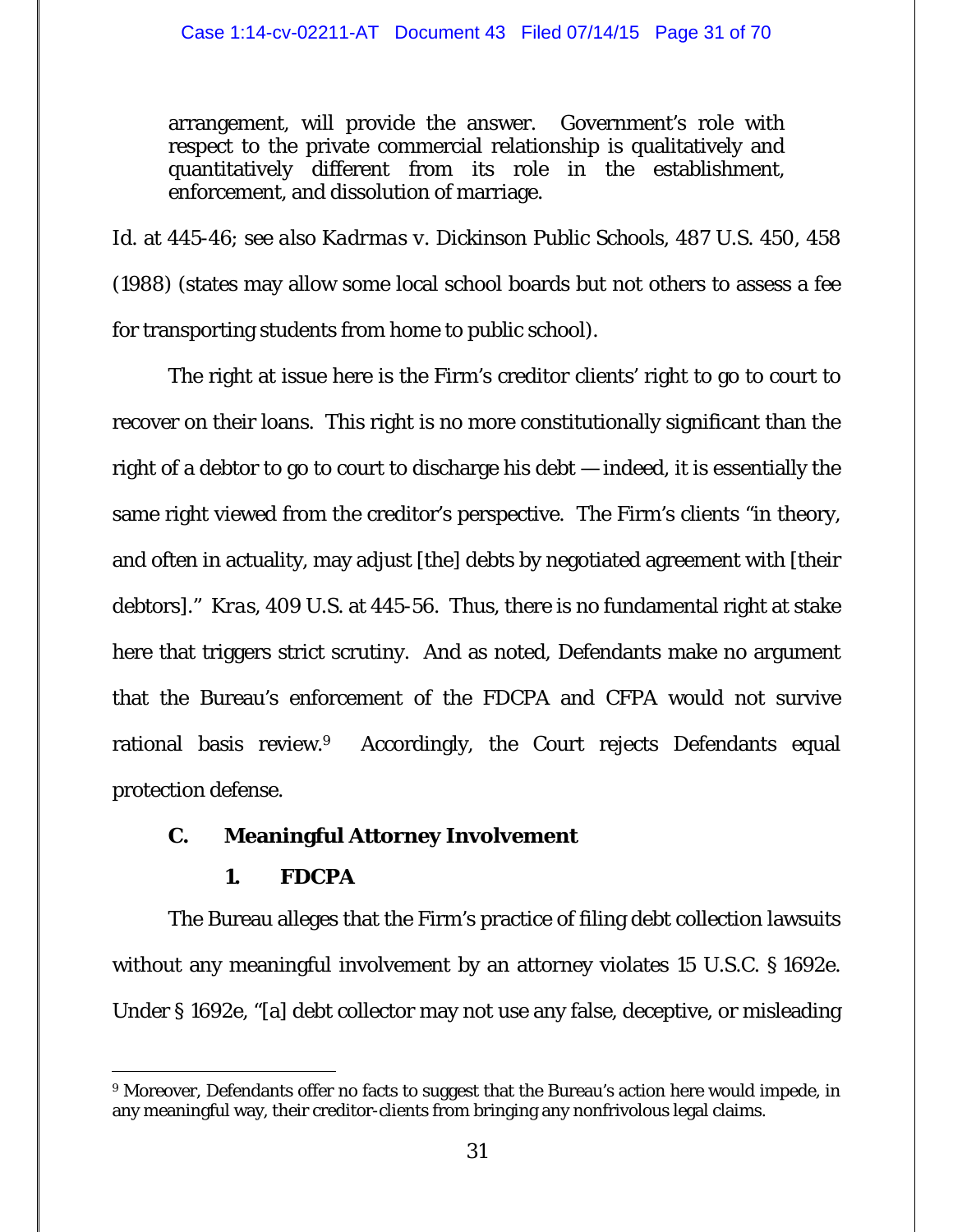#### Case 1:14-cv-02211-AT Document 43 Filed 07/14/15 Page 32 of 70

representation or means in connection with the collection of any debt." The statute then provides several examples of false, deceptive, or misleading representations or means, expressly noting that these examples are not meant to "limit[] the general application" of 1692e. The Bureau argues that the filing of a lawsuit, signed by an attorney but without meaningful attorney involvement, violates § 1692e(3), which prohibits "[t]he false representation or implication that any individual is an attorney or that any communication is from an attorney." 15 U.S.C. § 1692e(3). The Bureau also alleges in its Complaint that the Firm's practice of filing complaints without meaningful attorney involvement violates § 1692e(10), which prohibits "[t]he use of any false representation or deceptive means to collect or attempt to collect any debt." 15 U.S.C. § 1692e(10).

Under the broadly construed terms of § 1692e(3), the Bureau states an FDCPA claim based on the attorneys' alleged lack of meaningful involvement in the filing of the Georgia Collection Suits. Consistent with the practice of broadly construing remedial consumer protection statutes in favor of the consumer, courts have routinely held that a "communication" that is literally from an attorney (in the sense that it may be signed by an attorney or comes from her office) may still violate § 1692e(3) if the attorney was not meaningfully involved in drafting the communication. *See, e.g.*, *Clomon v. Jackson*, 988 F.2d 1314 (2d Cir. 1993); *Avila v. Rubin*, 84 F.3d 222, 228 (7th Cir. 1996); *Gonzales v. Kay*, 577 F.3d 600, 604 (5th Cir. 2009); *Lesher v. Law Offices of Mitchell*, 650 F.3d 993,

32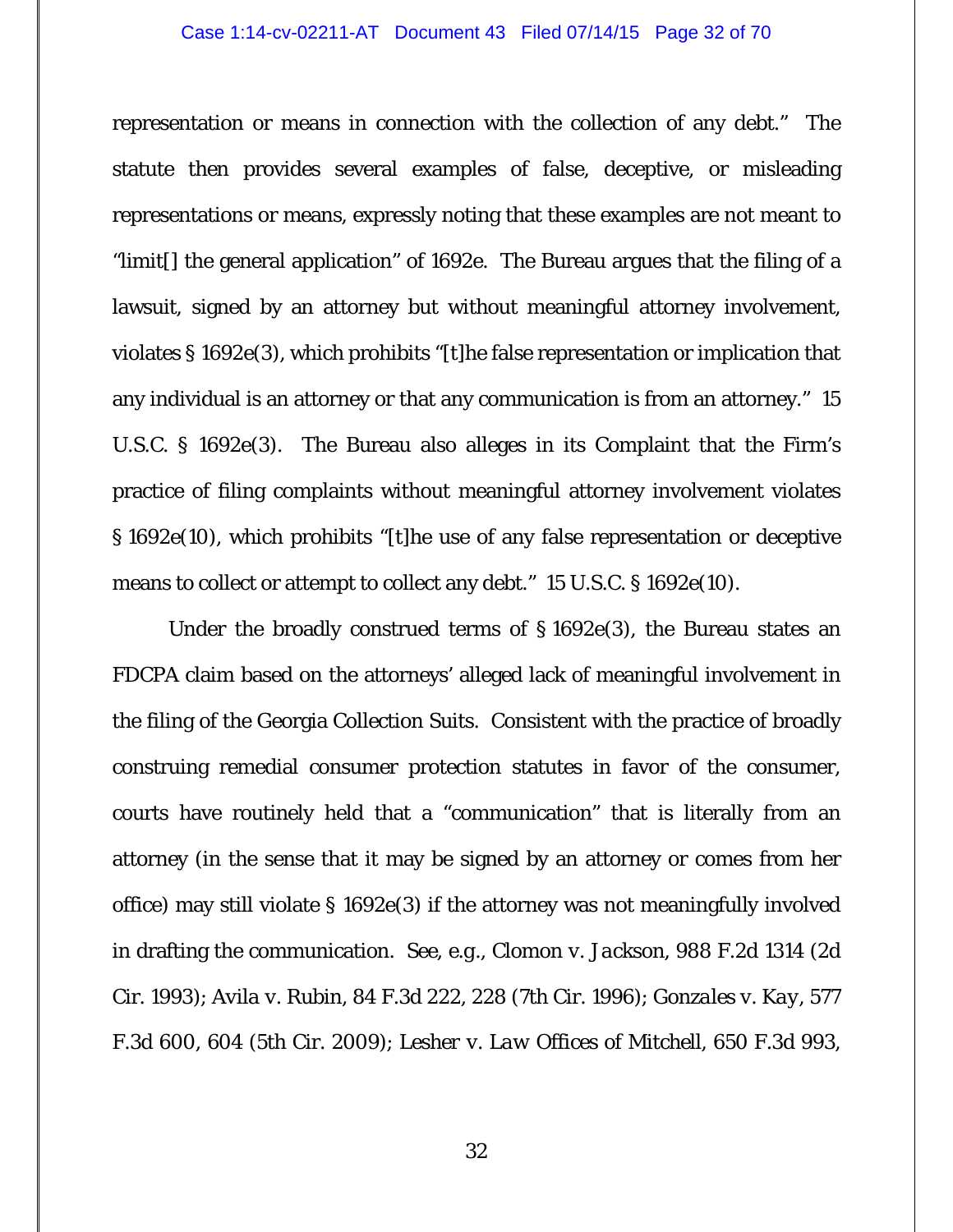1003 (3d Cir. 2011); *Dalton v. FMA Enterp., Inc.*, 953 F. Supp. 1525 (M.D. Fla. 1997).

In *Clomon*, for example, the Second Circuit held that a lawyer violated the § 1692e(3) when he "authorized the sending of debt collection letters bearing his name and a facsimile of his signature without first reviewing the collection letters or the files of the persons to whom the letters were sent." *Clomon*, 988 F.2d at 1316. The court reasoned that the use of the attorney's signature had the potential to mislead the least sophisticated consumer — the standard also applied in the Eleventh Circuit. *Id.* at 1321.10 The court explained how a consumer could be misled by this practice.

[T]he use of an attorney's signature on a collection letter implies that the letter is "from" the attorney who signed it; it implies, in other words, that the attorney directly controlled or supervised the process through which the letter was sent. We have also found here that the use of an attorney's signature implies — at least in the absence of language to the contrary  $-$  that the attorney signing the letter formed an opinion about how to manage the case of the debtor to whom the letter was sent. In a mass mailing, these implications are frequently false: the attorney whose signature is used might play no role either in sending the letters or in determining who should receive them.

*Id.* "In short," the court explained, "the fact that [the lawyer] played virtually no day-to-day role in the debt collection process supports the conclusion that the collection letters were not 'from' [the lawyer] in any meaningful sense of that

 $\overline{a}$ <sup>10</sup> *See LeBlanc v. Unifund CCR Partners*, 601 F.3d 1185, 1193-94 (11th Cir. 2010) ("We employ the "least-sophisticated consumer" standard to evaluate whether a debt collector's communication violates § 1692e of the FDCPA.").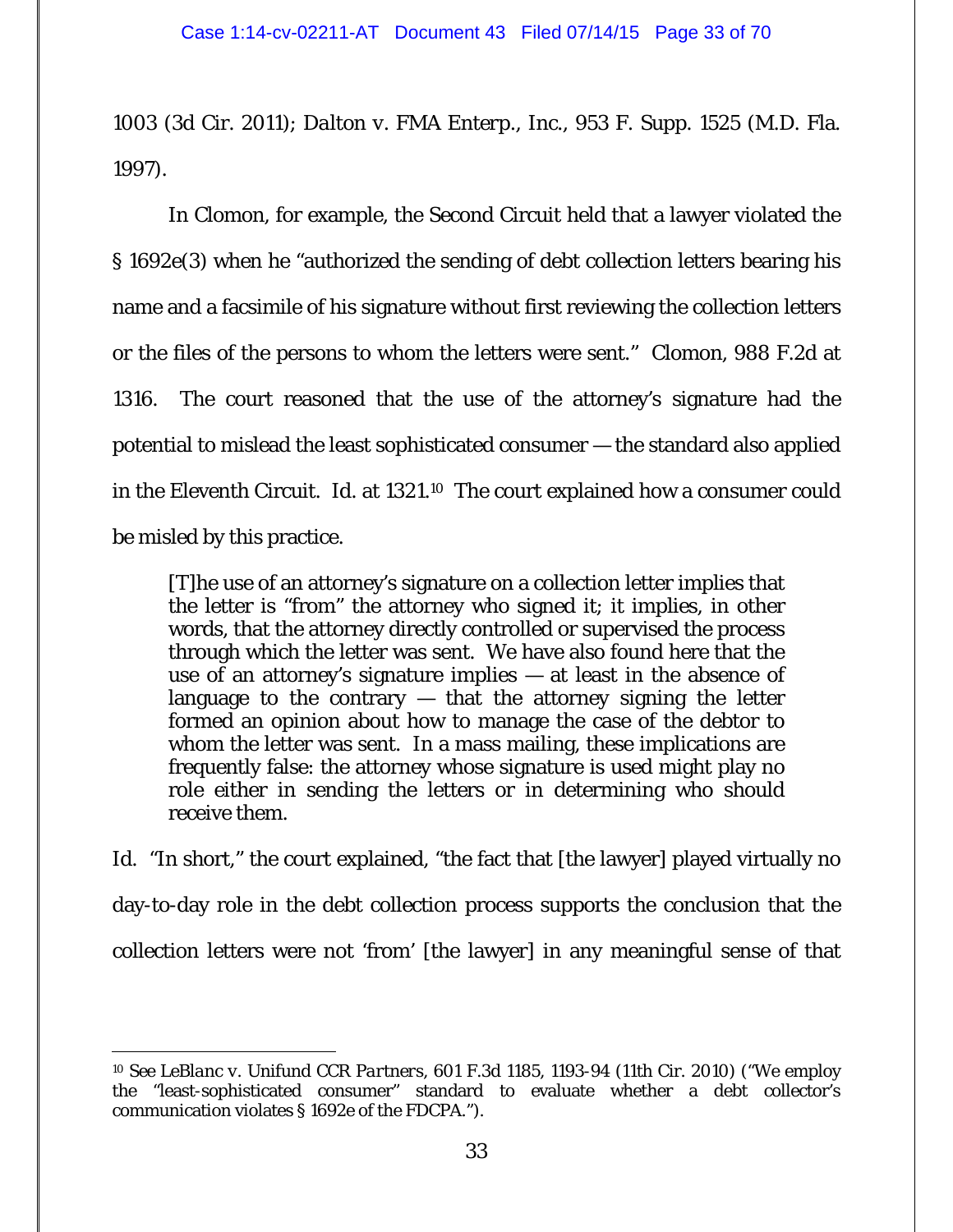word. Consequently, the facts of this case establish a violation of subsection (3) of § 1692e." *Id.* at 1320.

Several circuit courts and many district courts in this circuit have adopted and expanded on this "meaningful involvement" doctrine for determining whether a debt-collection lawyer violates § 1692e(3) in his communications. *See, e.g.*, *Avila*, 84 F.3d at 228-29 (holding that an attorney with "no real involvement in the mailing of dunning letters" violates the § 1692e(3) when he mechanically reproduces his signature on such debt collection letters because the attorney had "no real involvement in the mailing" of such letters, and thus the letters were "not 'really' from an attorney in any meaningful sense of the word"); *Gonzales v. Kay*, 577 F.3d 600, 605 (5th Cir. 2009) (reversing dismissal of a complaint alleging that unsigned dunning letters on attorney letterhead in which the attorney had no meaningful involvement violate the FDCPA despite a disclaimer on the back of the letter because "the 'least sophisticated consumer' reading this letter might be deceived into thinking that a lawyer was involved in the debt collection"); *Lesher*, 650 F.3d at 1003 (applying the meaningful attorney involvement doctrine to affirm denial of summary judgment where a law firm notified the debtor on law firm letterhead that its "office" is handling the debtor's account, despite a disclaimer on the back of the letter); *Dalton v. FMA Enterp., Inc.*, 953 F. Supp. 1525 (M.D. Fla. 1997) (adopting the meaningful attorney involvement doctrine in denying a lawyer's motion for summary judgment, holding that a question of fact existed whether the lawyer was meaningfully involved in the sending of a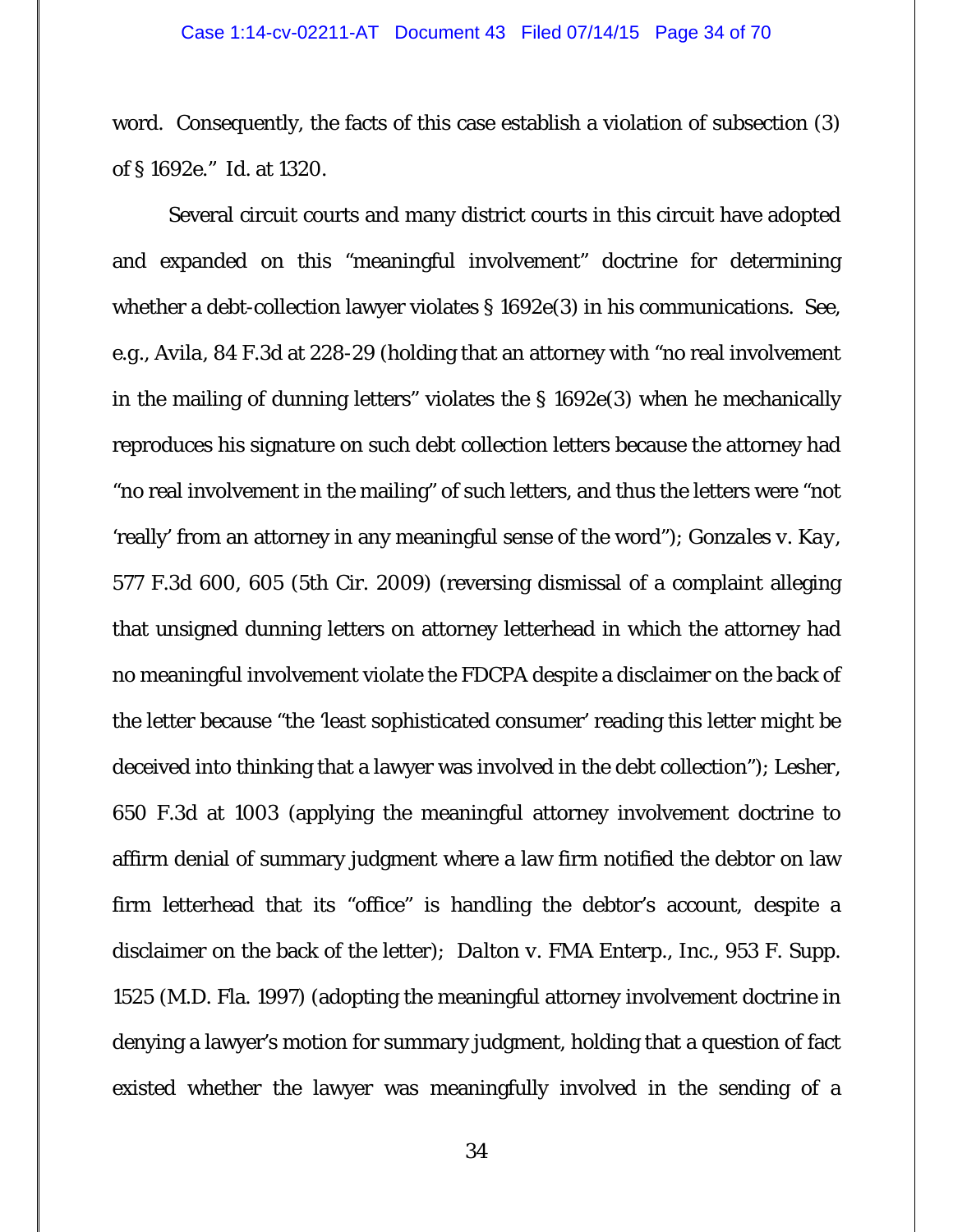#### Case 1:14-cv-02211-AT Document 43 Filed 07/14/15 Page 35 of 70

dunning letter when the lawyer "reviewed debtors' names, original balances, current balances and statuses of the accounts recommended for legal review, client codes, and file numbers").

In *Avila*, the Seventh Circuit explained the relevant concern motivating the meaningful attorney doctrine. "An unsophisticated consumer, getting a letter from an 'attorney,' knows the price of poker has just gone up," the court reasoned. *Avila*, 84 F.3d at 229. "And that clearly is the reason why the dunning campaign escalates from the collection agency, which might not strike fear in the heart of the consumer, to the attorney, who is better positioned to get the debtor's knees knocking." *Id.*; *see also Gonzales*, 577 F.3d at 605 ("A letter from a lawyer implies that the lawyer has become involved in the debt collection process, and the fear of a lawsuit is likely to intimidate most consumers.").

 To go further, several district courts have applied this meaningful attorney involvement doctrine to an FDCPA claim such as the one presented here premised on the filing of a lawsuit without meaningful attorney involvement. *See, e.g.*, *Bock v. Pressler & Pressler, LLP*, 30 F. Supp. 3d 283, 293 (D.N.J. 2014); *Tourgeman v. Collins Fin. Servs. Inc.*, No. 08-cv-1392 JLS (NLS), 2011 WL 3176453, at \* (S.D. Calif. July 26, 2011), *reversed on other grounds*, 755 F.3d 1109 (9th Cir. 2014) (suggesting that the district court correctly applied the meaningful involvement doctrine); *see also Diaz v. Portfolio Recovery Assocs., LLC*, No. 10 CV 3920(ERK), 2012 WL 661456, at \*12-13 (E.D.N.Y. Feb. 28, 2012) (recommending denying a motion to dismiss a similar FDCPA claim), *adopted*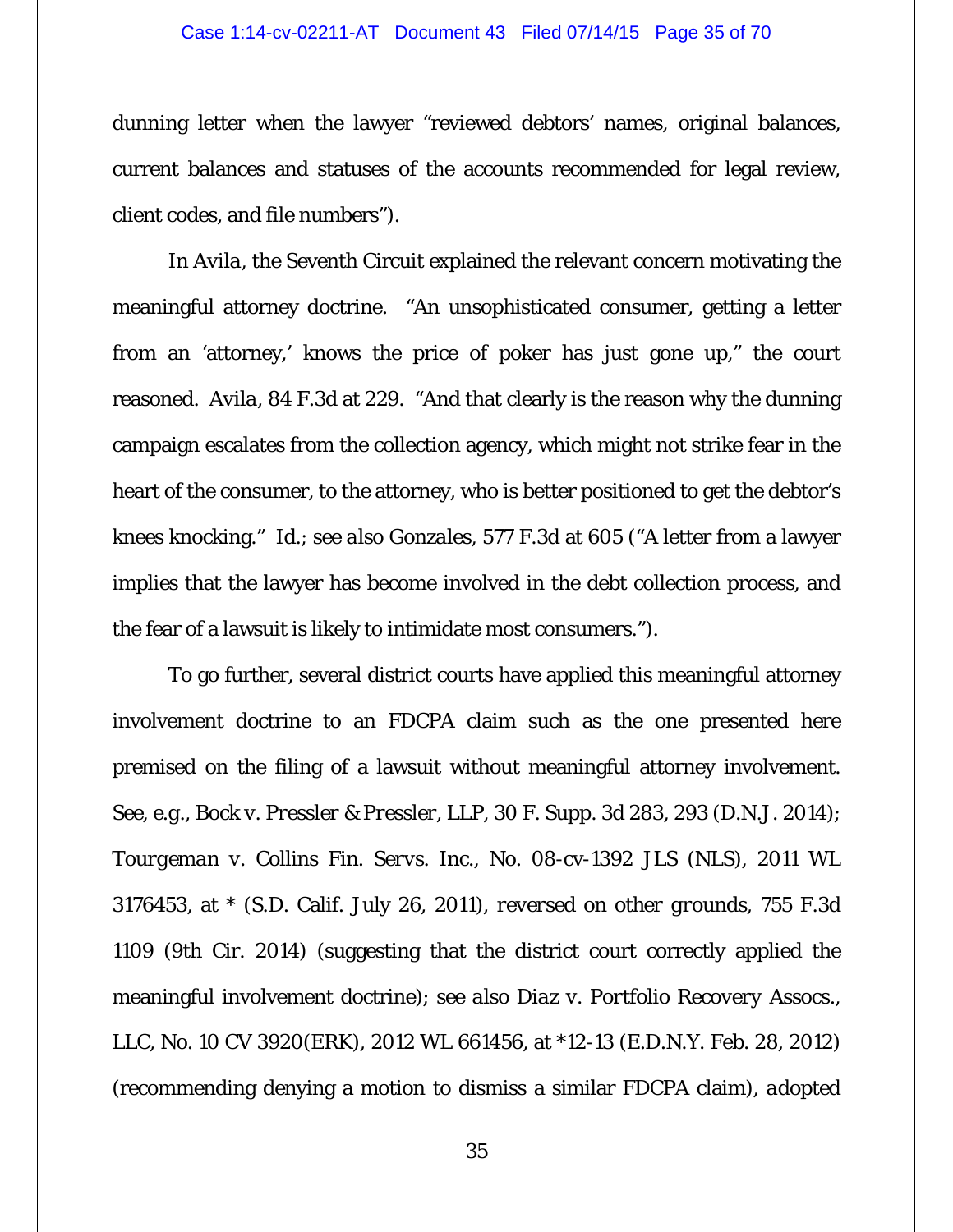*by*, 2012 WL 1882976 (E.D.N.Y. May 24, 2012); *Berg v. Blatt, Hasenmiller, Leibsker & Moore LLC*, No. 07 C 4887, 2009 WL 901011, at \*12 (N.D. Ill. Mar. 31, 2009); *Miller v. Upton, Cohen & Slamowitz*, 687 F. Supp. 2d 86, 100 (E.D.N.Y. 2009) (concluding that a law firm "mass-produced" debt collection and litigation documents "at the push of a button" and thus holding that the firm was liable under § 1692e). *But see Taylor v. Quall*, 471 F. Supp. 2d 1053, 1061-62 (C.D. Calif. 2007) (stating that there is no "general standard under the FDCPA for adequate attorney involvement in debt collection actions" and suggesting that the meaningful attorney involvement analysis should be limited to cases involving "the mass mailing of collection letters containing the signatures of attorneys who never reviewed the involved debtors' individual files"). These courts simply recognize that § 1692e(3) and the associated meaningful attorney involvement doctrine apply to "communications" that are ostensibly from an attorney, and a collection complaint is a "communication" as that term is defined under the FDCPA. *Bock*, 30 F. Supp. 3d at 291.

 Defendants do not argue that a complaint filed in court is somehow not a communication under § 1692e, nor could they. The FDCPA broadly defines the term "communication" as "the conveying of information regarding a debt directly or indirectly to any person through any medium." 15 U.S.C. § 1692a(2). And other subsections of the FDCPA solidify that, absent an exclusion, a legal pleading is a communication. For example, 15 U.S.C. § 1692e(11) requires debt collectors to disclose certain information in an initial written communication, but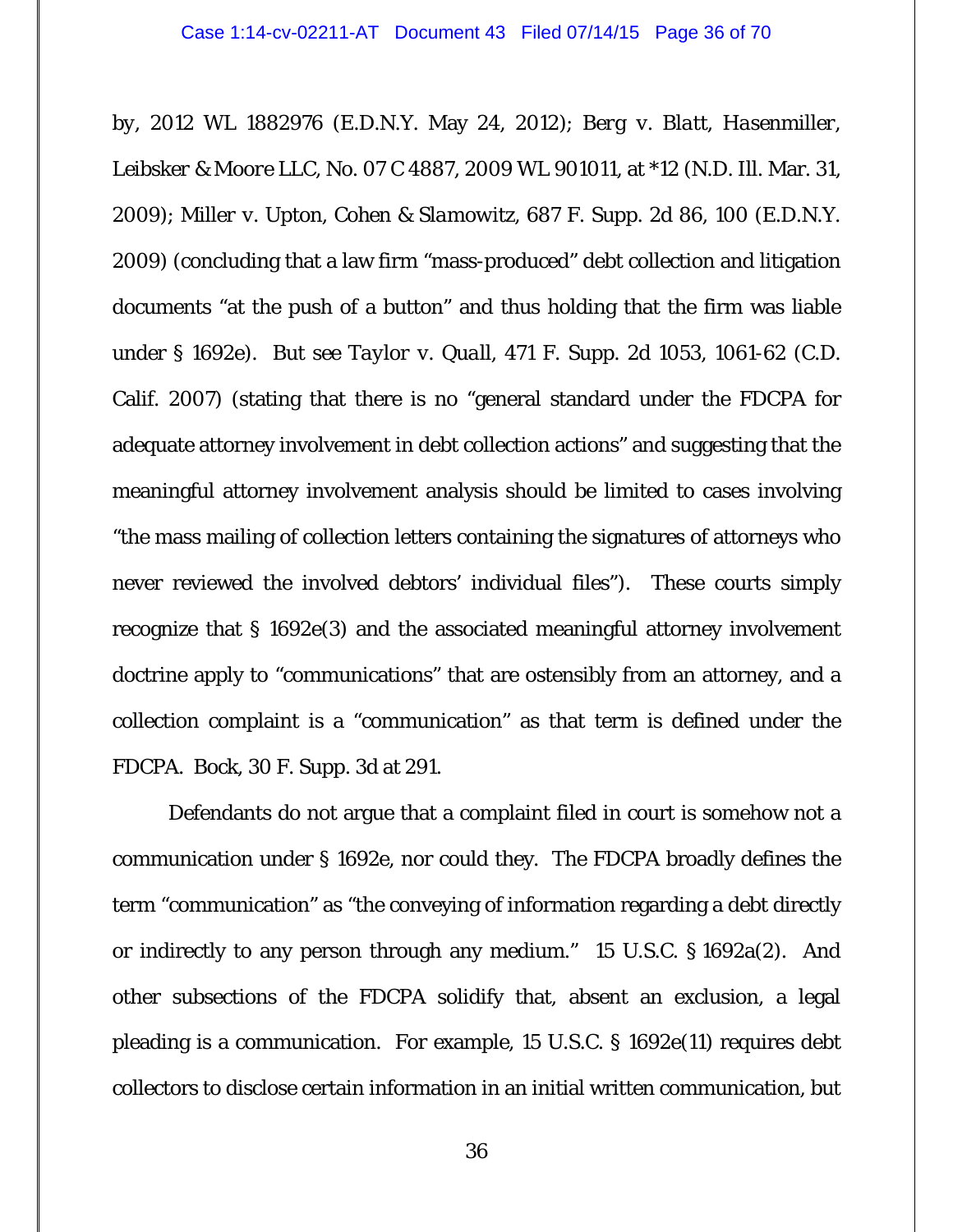expressly provides that this requirement "shall not apply to a formal pleading made in connection with a legal action." If a formal pleading were not otherwise considered a communication, this exception would be superfluous. *See Miljkovic*  2015 WL 3956570 at \*5 (holding that "Congress did not otherwise constrain the Act's general applicability to lawyers using litigation to collect debts" when it amended § 1692e(11) and exempted formal pleadings from the particularized FDCPA requirement that the communication comes from a debt-collector); *Goldman v. Cohen*, 445 F.3d 152, 156 (2d Cir. 2006) ("[T]his section's express exclusion of a legal pleading from the scope of the term 'communication' implies the drafters' understanding that the term 'communication' would otherwise include legal pleadings.") (quoting *Goldman v. Cohen*, No. 01 Civ. 5952(LMM), 2004 WL 2937793, at \*2 (Dec. 17, 2004)); *see also United States v. Alabama*, 778 F.3d 926 (11th Cir. 2015) ("[W]hen [courts] engage in statutory interpretation, '[i]t is our duty to give effect, if possible, to every clause and word of a clause.'") (citing *United States v. Menasche*, 348 U.S. 528, 538-39 (1955)). Likewise, a 2006 amendment to the FDCPA applicable to  $\S$  1692g(a) provides that "[a] communication in the form of a formal pleading in a civil action shall not be treated as an initial communication." 15 U.S.C. § 1692g(d). Thus, considering the statute as a whole, a complaint filed in court may constitute a communication for purposes of § 1692e. *See also Miljkovic*, 2015 WL 3956570, at \*9 ("Interpreting the FDCPA to permit otherwise prohibited conduct merely because it . . . takes the form of a procedural filing would not only subvert the plain text of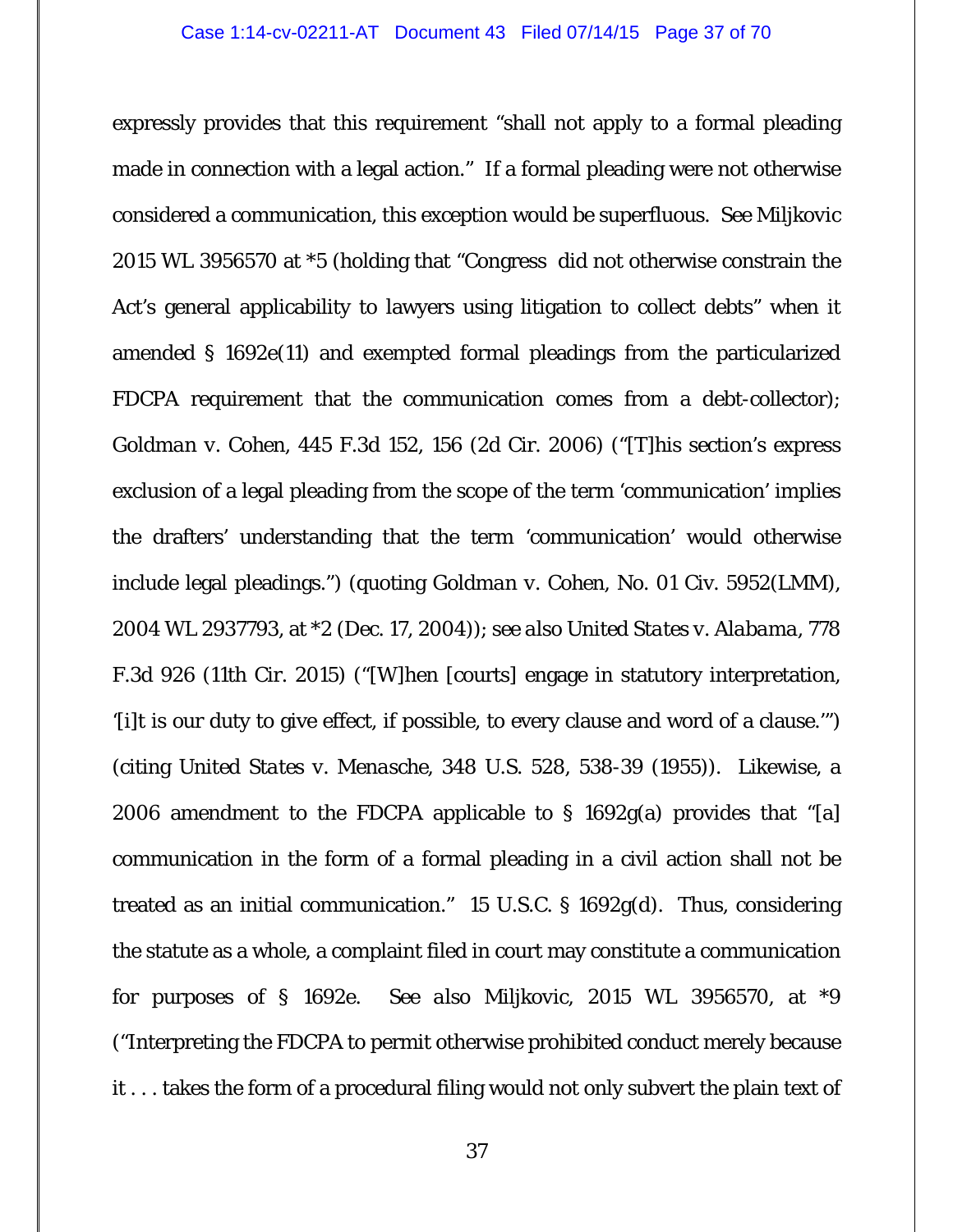the Act, it would also frustrate the Act's stated objectives."); *Thomas v. Simpson & Cybak*, 392 F.3d 914 (7th Cir. 2004) (en banc) (holding that the plain language of the statute provides that a summons and complaint is a "communication" under the FDCPA)*, superseded on other grounds by state statute as recognized in Beler v. Blatt, Hasenmiller, Leibsker & Moore, LLC*, 480 F.3d 470, 472-73 (7th Cir. 2007); *Donohue v. Quick Collect, Inc.*, 592 F.3d 1027, 1031-32 (9th Cir. 2010).

Instead of arguing that a complaint is not a communication, Defendants make four interrelated arguments, none of which adequately support their Motion to Dismiss. First, Defendants argue that the court-made "meaningful attorney involvement" doctrine — which is not codified in the FDCPA — should not be extended to pleadings because a different set of concerns are involved when dealing with dunning letters. According to Defendants, "[c]ourts have uniformly rationalized 'a meaningful involvement' requirement for attorney collection letters on the basis that "[a] letter from a lawyer implies that the lawyer has become involved in the debt collection process, and the fear of a lawsuit is likely to intimidate most consumers." (Mot. Dismiss at 16 (quoting *Gonzales*, 577 F.3d at 604).) Defendants argue that this same rationale does not apply to complaints actually filed with a court. (*Id.* at 17.) In this case, on the other hand, a lawsuit has already commenced and thus the stakes have already been raised.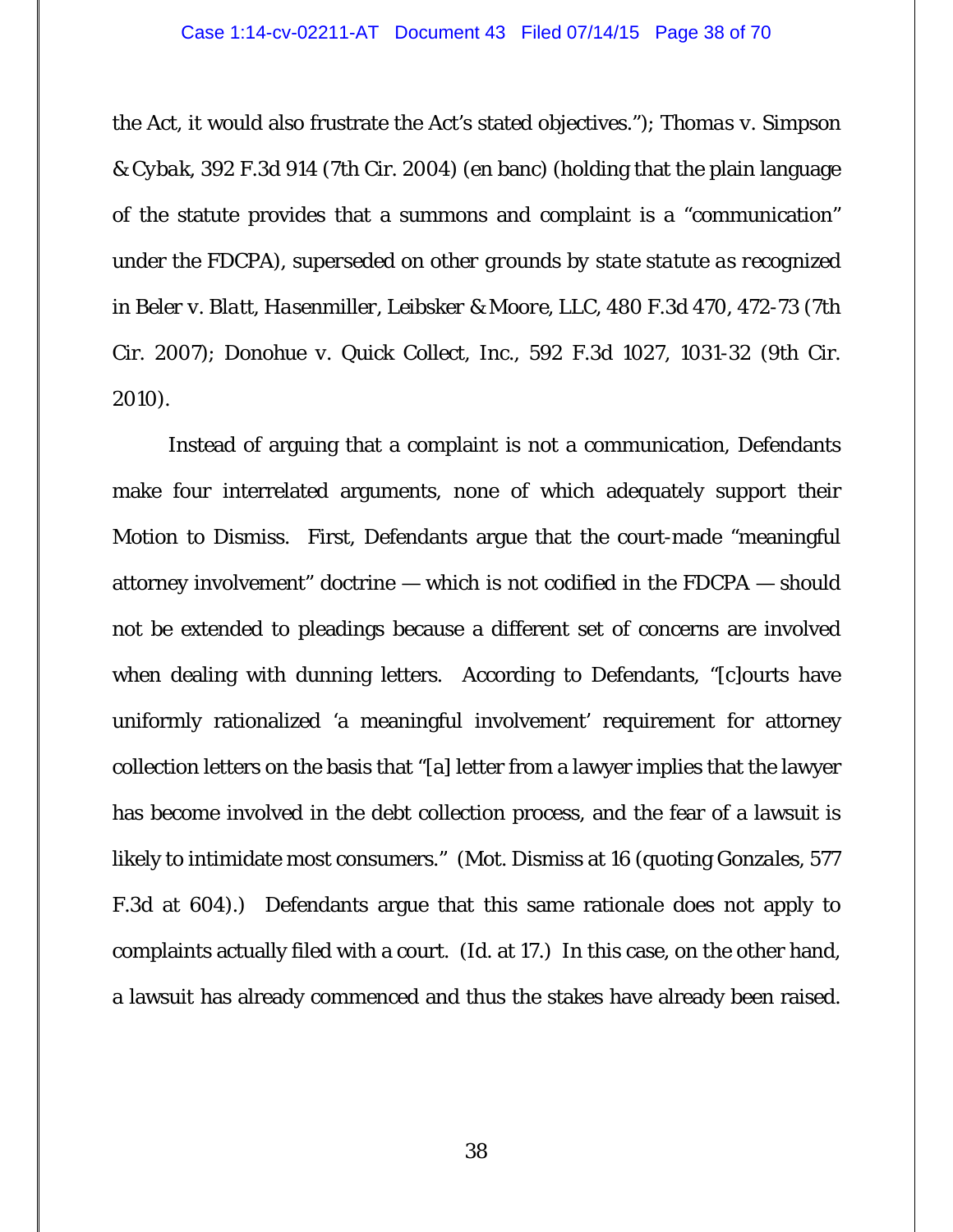Thus, according to Defendants, "the filing of a lawsuit *truthfully* informs consumers that they are named as defendants in a lawsuit." (*Id.* at 17-18.)11

The Court rejects Defendants' argument for two reasons. First, Defendants mischaracterize the reasoning of the cases cited above when they suggest that the sole driving force behind the meaningful attorney involvement doctrine is the imminence of a lawsuit. This is too narrow a view of the rationale behind the meaningful attorney involvement doctrine. The main concern in these cases is more generally that a communication signed by a lawyer but without meaningful attorney involvement falsely leads the consumer to believe that a lawyer has reviewed the debtor's account and assessed the validity of the creditor's position. *See Clomon*, 988 F.2d at 1320-21 ("In short, the collection letters would have led many consumers, and certainly the least sophisticated consumer, to believe that an attorney had personally considered the debtor's case before the letters were sent."); *Avila*, 84 F.3d at 229 ("A letter from an attorney implies that a real lawyer, acting like a lawyer usually acts, directly controlled or supervised the process through which the letter was sent. A debt collection letter on an attorney's letterhead conveys authority."); *See Gonzales*, 577 F.3d at 604 ("A

 $\overline{a}$ 

<sup>11</sup> In addition, under Georgia law, the signing of a pleading certifies only that the attorney "has read the pleading and that it's not interposed for delay." O.C.G.A. § 9-11-11; *c.f.* Fed. R. Civ. P. 11 (providing that in federal court, an attorney's signature on a pleading certifies that the attorney has conducted "an inquiry reasonable under the circumstances" and based upon that inquiry, the attorney can say to the best of her knowledge, information and belief that the claims are warranted by existing law"). The Complaint suggests that the attorneys at most skimmed the debt collection pleadings. Nonetheless, to the extent skimming counts as reading, one could argue that, as alleged in the Complaint, the Georgia Collection Suits truthfully informed the consumer that an attorney "has read the pleading" — but did not necessarily, as suggested by the filing, make a determination that the claims were warranted by existing law.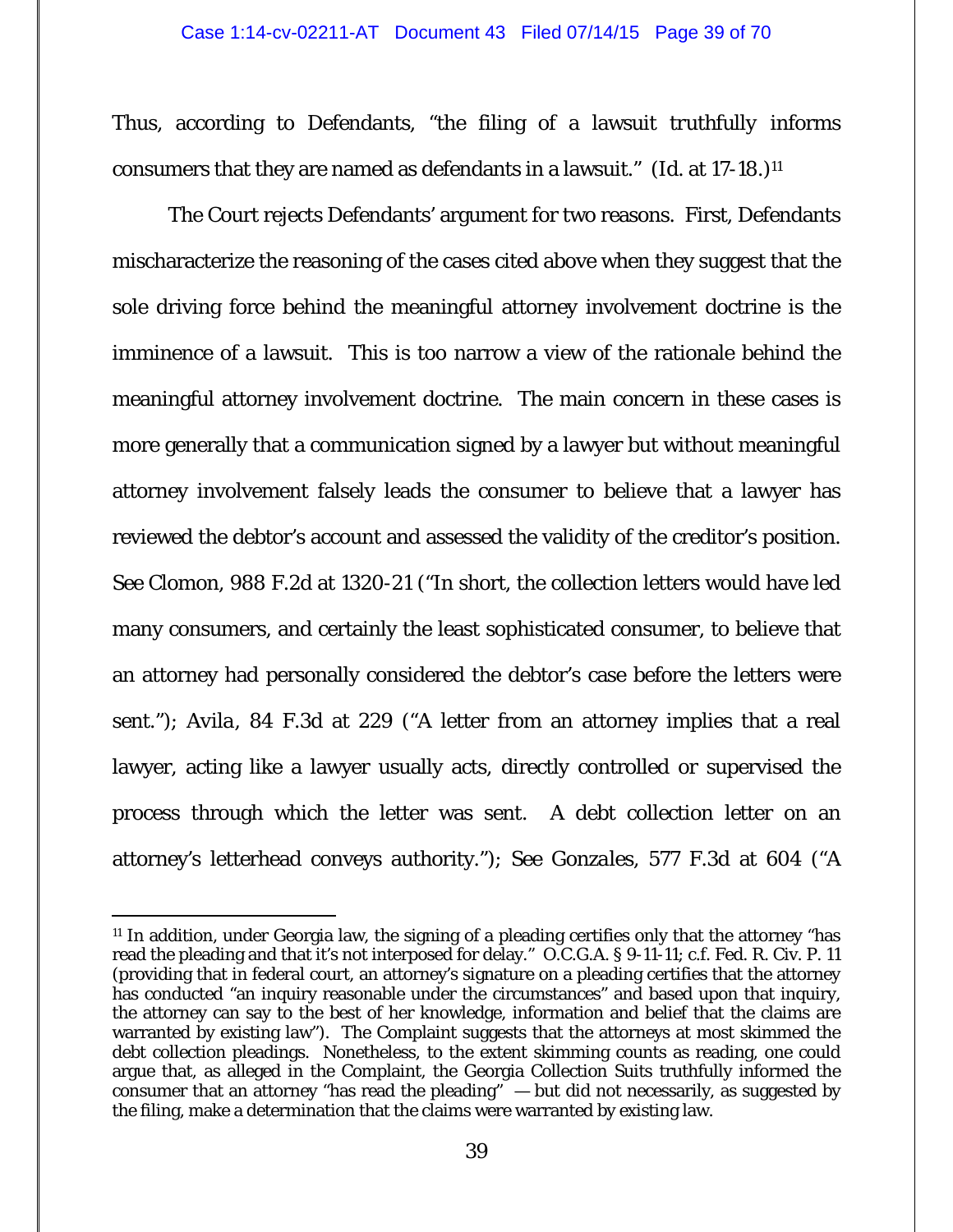#### Case 1:14-cv-02211-AT Document 43 Filed 07/14/15 Page 40 of 70

letter from a lawyer implies that the lawyer has become involved in the debt collection process, *and* the fear of a lawsuit is likely to intimidate most consumers.") (emphasis added). In other words, "consumers are inclined to more quickly react to an attorney's threat than to one coming from a debt collection agency." *Avila*, 84 F.3d at 229.

The same is equally if not more true for consumers who are served with an actual, debt collection lawsuit. The least sophisticated consumer is likely to believe when served with a debt collection complaint that a lawyer has reviewed his account and determined that the creditor has a valid claim. (Arguably, even a more sophisticated consumer would come to this same conclusion, unless of course the consumer is aware that the law firm who filed the complaint runs a litigation-mill without any meaningful attorney involvement.) In *Avila*, the Seventh Circuit held that "if a debt collector (attorney or otherwise) wants to take advantage of the special connotation of the word 'attorney' in the minds of delinquent consumer debtors to better effect collection of the debt, the debt collector should at least ensure that an attorney has become professionally involved in the debtor's file." *Avila*, 84 F.3d at 229; *see also Tourgeman*, 755 F.3d at 1123 ("Furthermore, a consumer could be harmed by a complaint — as opposed to a dunning letter  $-$  in ways distinct yet equally problematic as those we have already discussed. For example, the consumer who engages legal counsel might be unable to accurately apprise the lawyer of the relevant circumstances, potentially leading to lost opportunities to settle the debt. And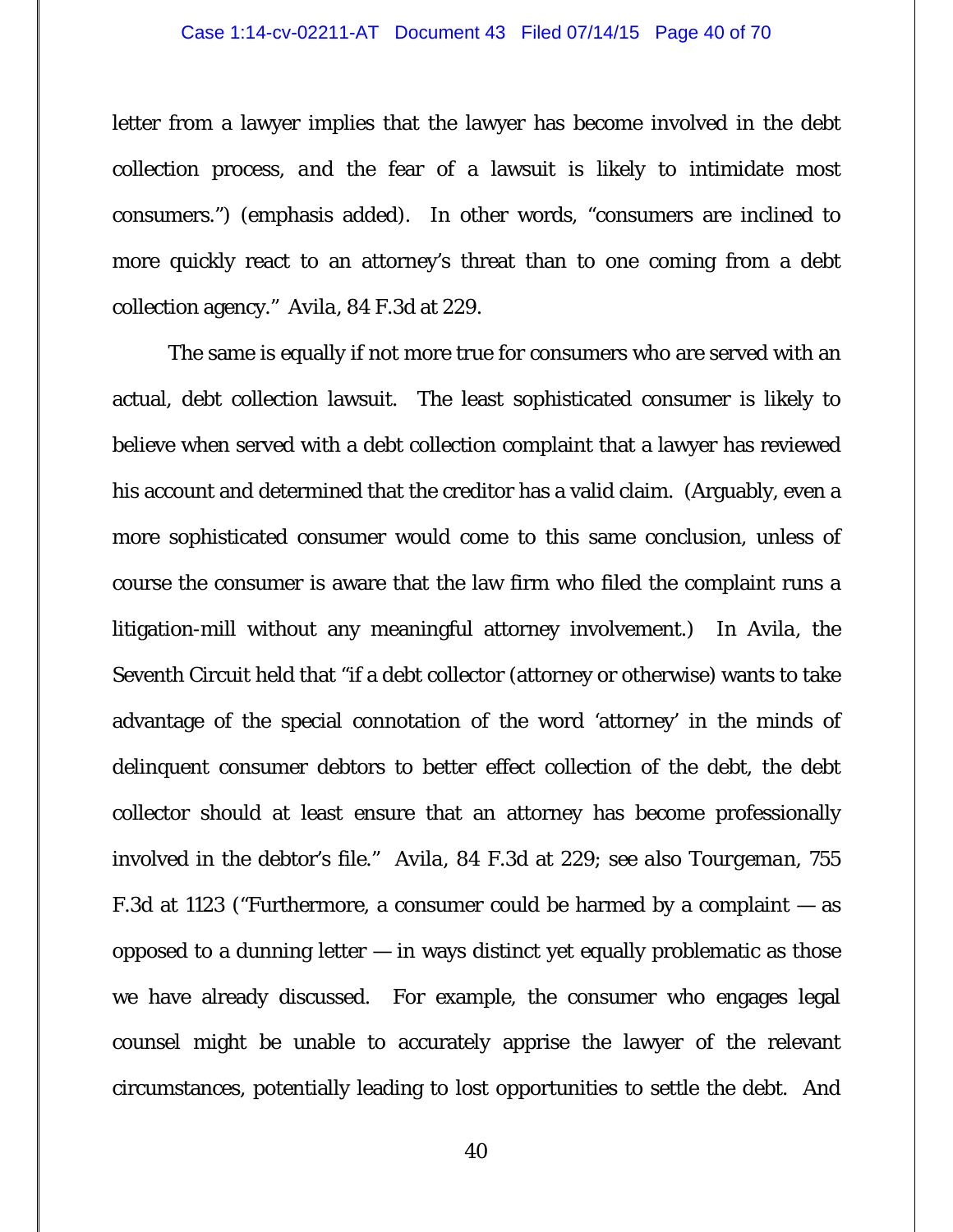the stakes are undoubtedly higher when the consumer faces the possibility of a default judgment rather than the mere continuation of collection attempts.").

Likewise, if an attorney wants to take advantage of the fear that serving a complaint would inspire in a debtor, the lawyer should at the very least ensure that he has become professionally involved in the decision to file the lawsuit. So while it is true that the stakes have already been raised when a debtor has been served with a debt-collection complaint, if that complaint has had no meaningful attorney oversight, then there is a real possibility that it is legally or factually untenable. In other words, a reasonable inference to draw from the Bureau's allegations is that a consumer faced with a debt collection lawsuit filed by the Firm would view the complaint as a legally valid statement of the consumer's obligation because the complaint was purportedly prepared by counsel. It is thus plausible that such consumers would therefore effectively be coerced into paying a debt that they may or may not actually owe or doing the same through default. (Compl. ¶¶ 21-22.) As such, the Bureau plausibly alleges a violation of the FDCPA.

Second, § 1692e prohibits "any false, deceptive, or misleading representation or means in connection with the collection of any debt." The example provided in § 1692e(3) regarding attorney communications  $-$  and courts' interpretation of this example — is simply meant to give courts a sense of the type of misleading representations that are prohibited. *See Clomon*, 988 F.2d at 1320 ("[T]he use of *any* false, deceptive, or misleading representation in a

41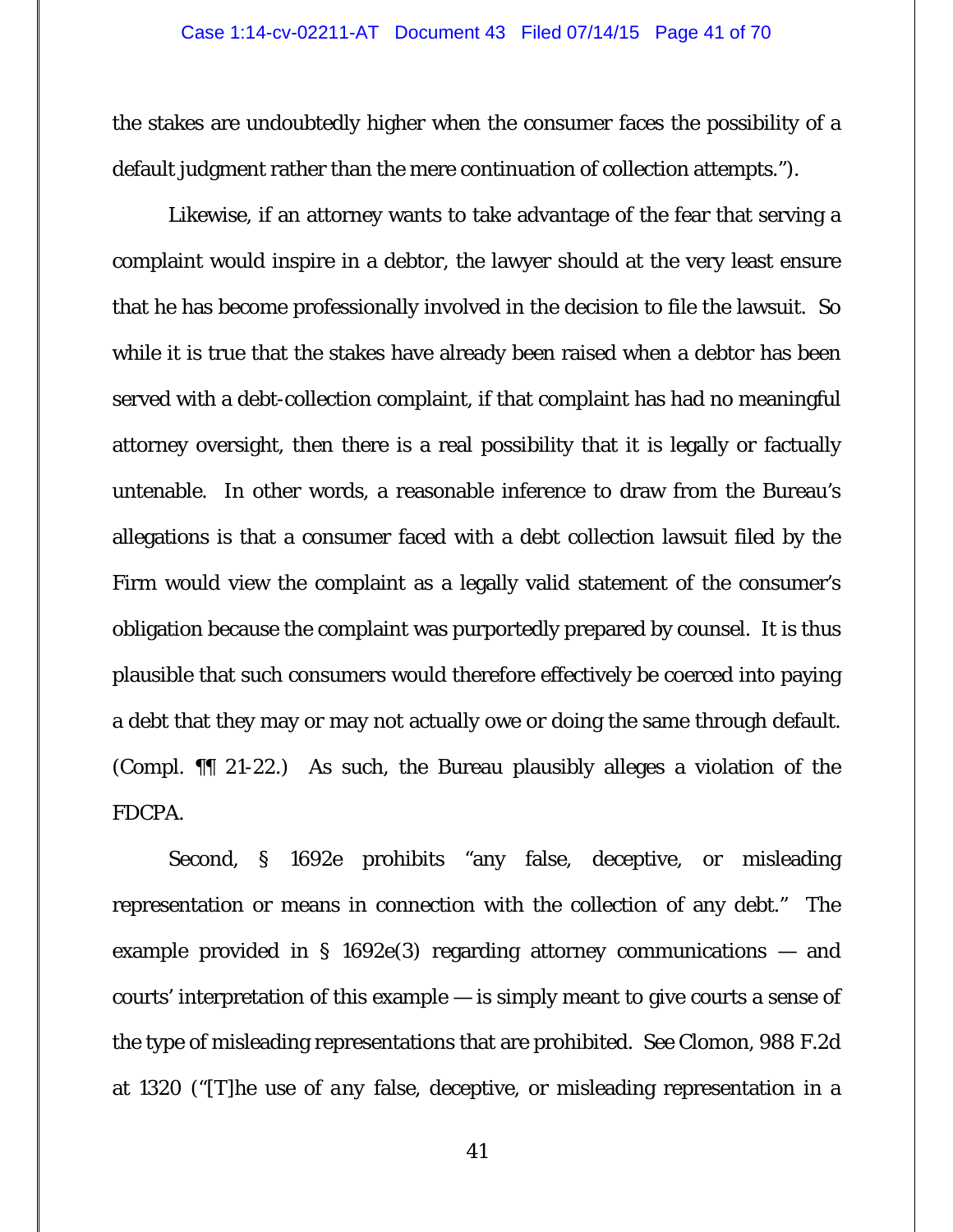collection letter violates § 1692e — regardless of whether the representation in question violates a particular subsection of that provision."). The Bureau also alleges that the Firm's litigation-mill conduct violates § 1692e(10), the catch-all prohibition against "[t]he use of any false representation or deceptive means to collect or attempt to collect any debt." 15 U.S.C. § 1692e(10). While it is true that a "catch-all is not a free-for-all," *Miljkovic*, 2015 WL 3956570, at \*14 (discussing 15 U.S.C. § 1692f), the catch-all provision and § 1692e as whole grant courts the flexibility "to proscribe other improper conduct which is not specifically addressed" in the enumerated examples. *See* S. Rep. No. 95–382, at 4 (1977), reprinted in 1977 U.S.C.C.A.N. 1695, 1698. Interpreting the meaningful attorney involvement doctrine to include complaints that are generated on a mass basis, as if dunning letters, without meaningful attorney investigation or review, is thus consistent with the remedial nature of the FDCPA. *See Miljkovic*, 2015 WL 3956570, at \*9-10.12

Defendants next assert that there is no meaningful attorney involvement standard for complaints and thus the Court should not fashion one here. Defendants are generally correct that there is no specific "standard" for assessing

<sup>12</sup> *See also Brown v. Card Serv. Ctr.*, 464 F.3d 450, 453 (3d Cir. 2006) ("Because the FDCPA is a remedial statute, *Hamilton v. United Healthcare of La*., 310 F.3d 385, 392 (5th Cir. 2002), [courts] construe its language broadly, so as to effect its purpose, *See Stroh v. Director, OWCP*, 810 F.2d 61, 63 (3d Cir. 1987)."); *Travis v. Trust Co. Bank*, 621 F.2d 148, 150-51 (5th Cir. 1980) (recognizing that due to the statute's remedial purpose, the Truth in Lending Act should be "liberally and broadly construed in favor of the consumer"); *Antenor v. D & S Farms*, 88 F.3d 925, 933 (11th Cir. 1996) (recognizing that remedial statutes such as the Fair Labor Standards Act should be construed broadly); *see, e.g.*, *Crawford v. LVNV Funding, LLC*, 758 F.3d 1254, 1259-60 (11th Cir. 2014) (broadly interpreting what constitutes a deceptive practice under the FDCPA); *Brown v. Budget Rent-A-Car Sys., Inc.*, 119 F.3d 922, 923-24 (11th Cir. 1997) (broadly defining the term "debt" as used in the FDCPA).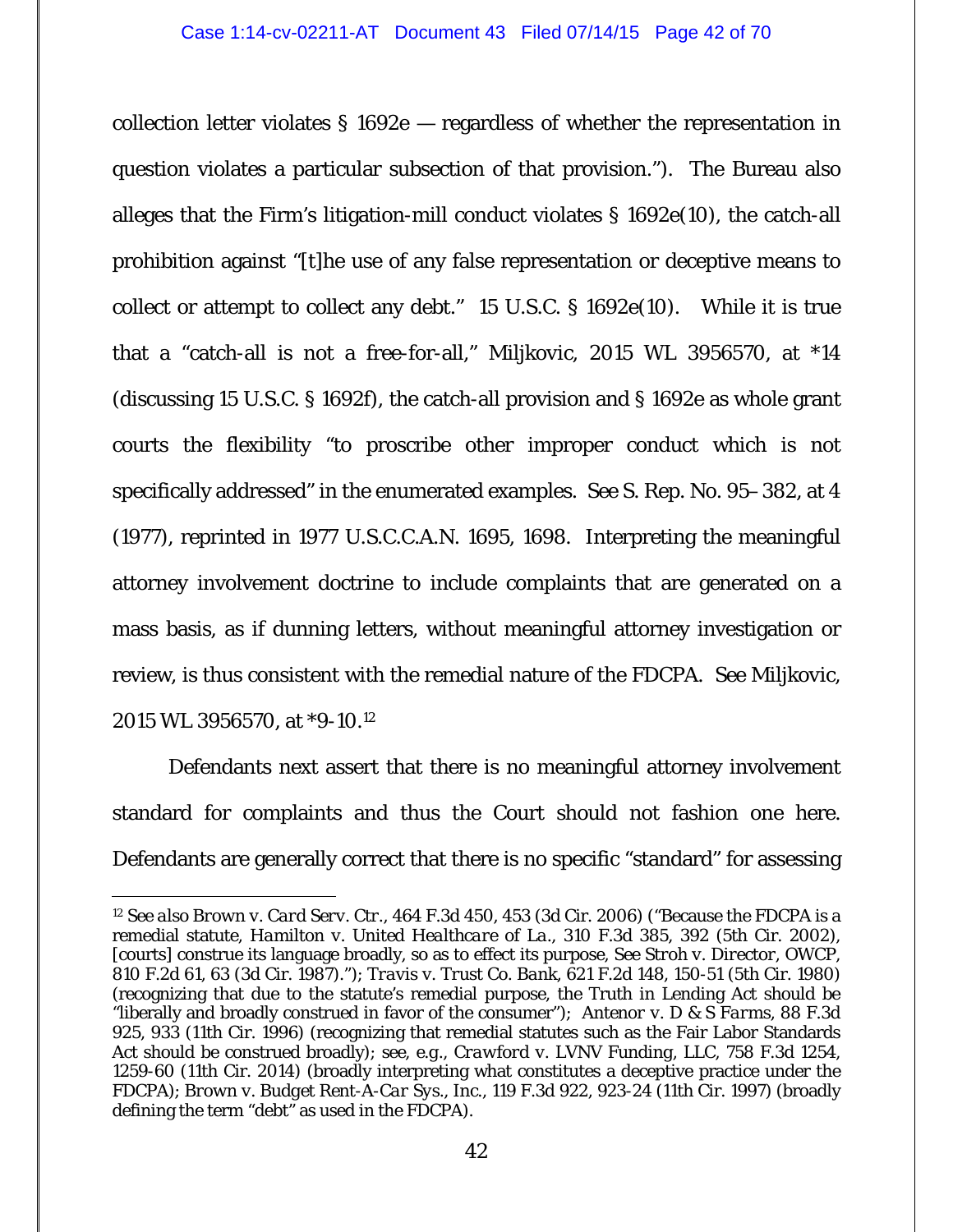meaningful attorney involvement for complaints. But neither is there such a specific standard applicable to dunning letters. Instead, "whether an attorney's lack of meaningful involvement in the collections process violates the FDCPA depends on the facts and circumstances of the individual case." *Tourgeman*, 2011 WL 3176453, at \*9; *see also Taylor v. Quall*, 471 F. Supp. 2d 1053, 1061-62 (C.D. Calif. 2007) (stating on summary judgment that there is no "general standard under the FDCPA for adequate attorney involvement in debt collection actions" and instead, courts consider whether the circumstance of the particular case result in a violation under § 1692e). In other words, in the Eleventh Circuit, the court or the jury applies the least sophisticated consumer standard to determine whether the routine filing of complaints with a lack of substantive attorney involvement constitutes a misleading or deceptive debt collection practice. *See LeBlanc v. Unifund CCR Partners, G.P.*, 601 F.3d 1185, 1193-94 (11th Cir. 2010) ("We employ the 'least-sophisticated consumer' standard to evaluate whether a debt collector's communication violates § 1692e of the FDCPA."), *reversing on other grounds LeBlanc v. Unifund CCR Partners, G.P.*, 552 F. Supp. 2d 1327, 1335-36 (M.D. Fla. 2008) (applying the least sophisticated consumer standard to a § 1692e(3) claim). Perhaps the facts of this case will suggest that the debt collection complaints' drafting involved sufficient attorney oversight such that the filing of the complaint was not misleading to the least sophisticated consumer. But at this stage of litigation, it is plausible, especially given the Bureau's pre-suit investigation, that the least sophisticated consumer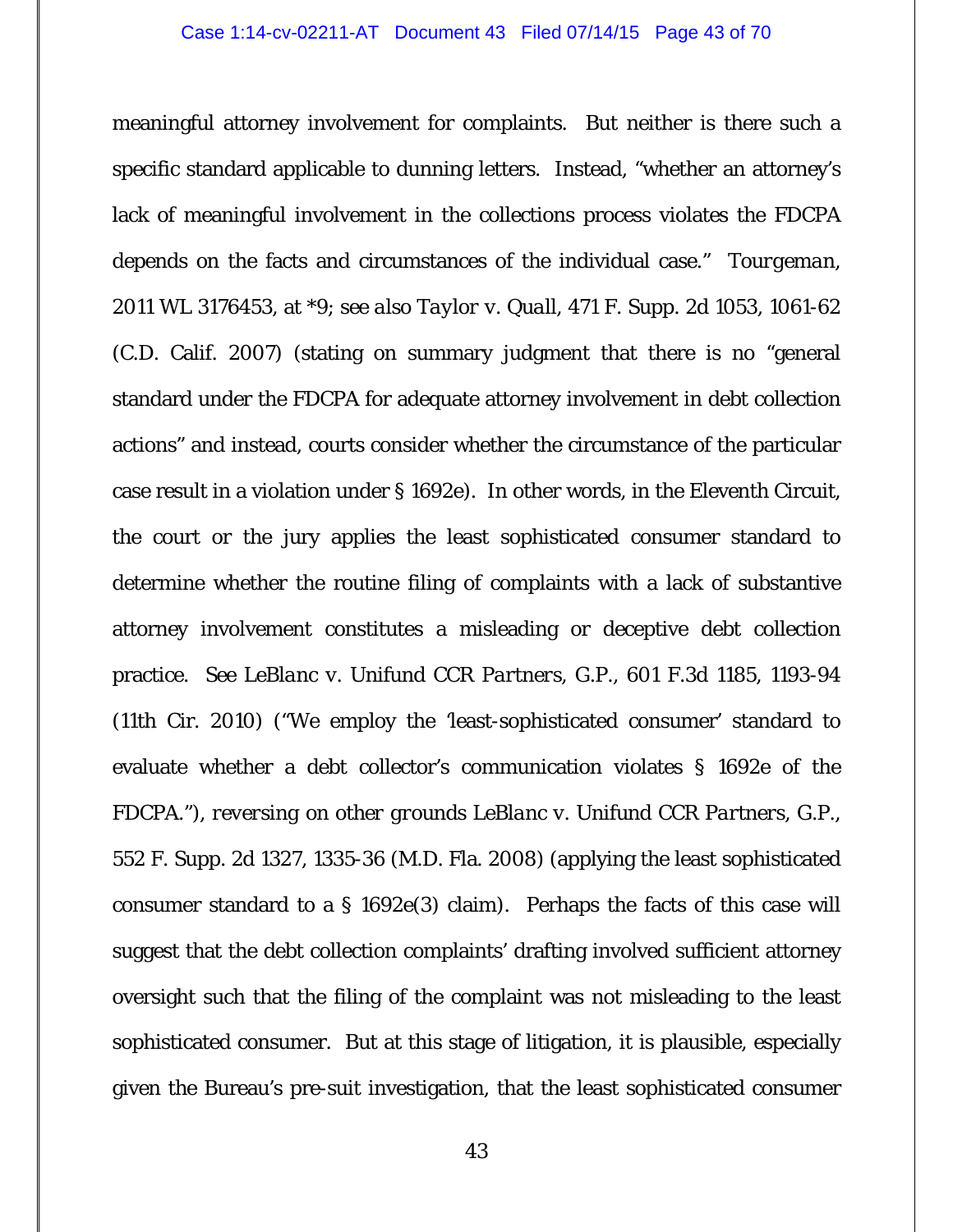would be misled by the Firm's complaints — which allegedly utilized no more than one minute of a lawyer's time, spent skimming the pleading for grammar and spelling errors.

Third, Defendants argue that applying a "non-existent" standard would render the FDCPA void for vagueness. If Defendants' argument were correct, then any application of the least sophisticated consumer standard to novel factual circumstances would likewise render the § 1692e void for vagueness. That can't be right. Defendants cite no case voiding any application of the least sophisticated consumer standard as unconstitutionally vague. Indeed, the hurdle for a civil statute to overcome in the face of a vagueness challenge is quite low. "[A] civil statute is unconstitutionally vague only if it is so indefinite as 'really to be no rule or standard at all.'" *Leib v. Hillsborough Cnty. Public Transp. Comm'n*, 558 F.3d 1301, 1310 (11th Cir. 2009).<sup>13</sup> The challenged statute need not be precise. "[A]ll that is required is that the language conveys sufficiently definite warning as to the proscribed conduct when measured by common understanding." *Id.* (quoting *This That and The Other Gift & Tobacco, Inc. v. Cobb County, Ga.*, 285 F.3d 1319, 1325 (11th Cir. 2002)). Here, lawyers certainly have a "common understanding" that only skimming a complaint for typographical errors  $-$  as alleged in the Complaint  $-$  is not the same as being

 $\overline{a}$ 

<sup>&</sup>lt;sup>13</sup> Defendants argue that the Court should subject the FDCPA claims here to stricter vagueness test because the law "'threatens to inhibit the exercise of constitutionally protected rights' such as the First Amendment right to petition courts for redress." (Mot. Dismiss at 20 (quoting *Village of Hoffman Estates v. Flipside, Hoffman Estates, Inc.*, 455 U.S. 489, 499 (1982)).) For the reasons discussed above in Part III.B.2, Defendants are wrong that a fundamental right is implicated in this case.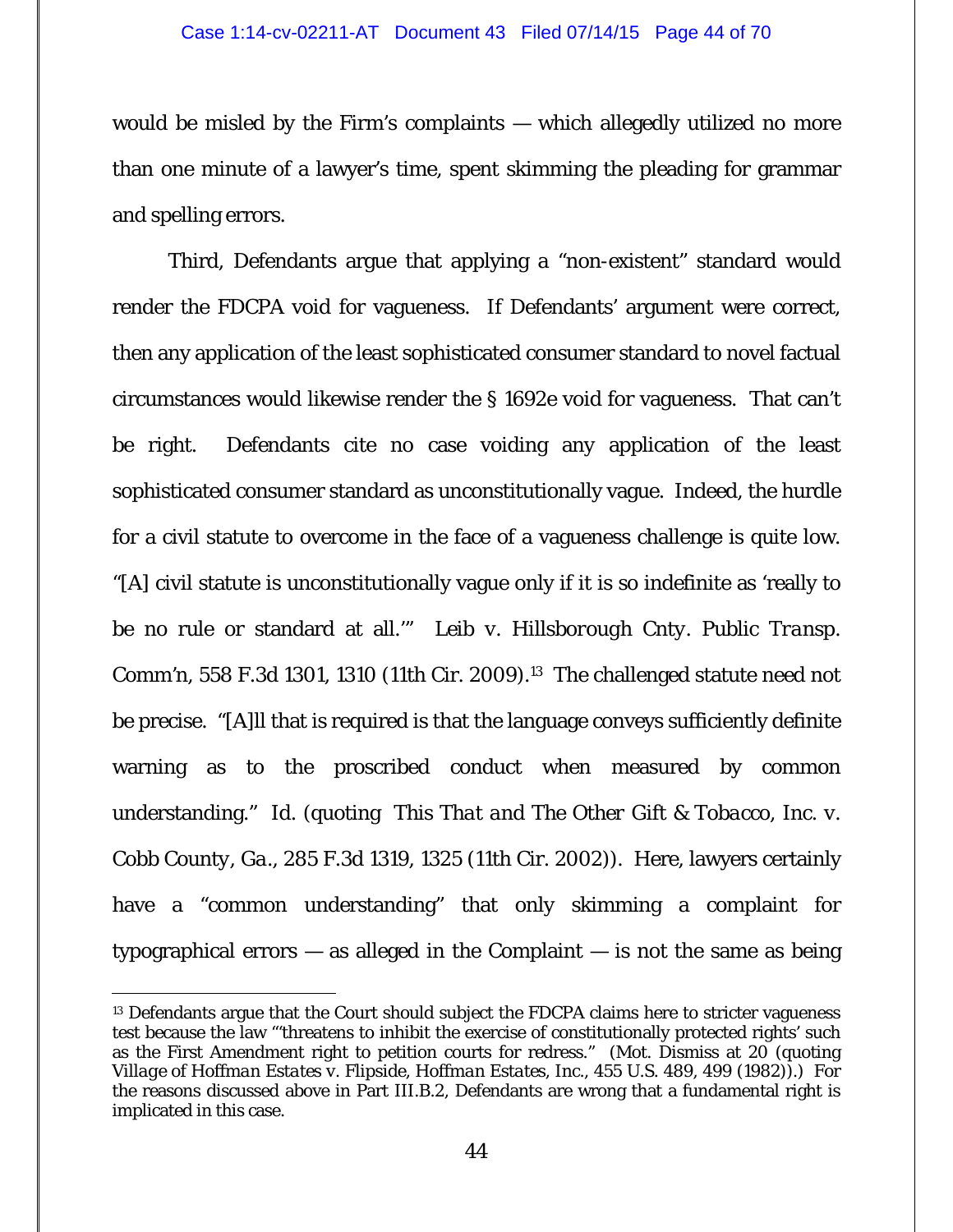meaningfully involved in the review of the client's claims and drafting of the complaint. *See id.* Thus, the Court rejects Defendants' vagueness argument. *C.f. Illinois v. Alta Colleges, Inc.*, No. 1:14-cv-3786, 2014 WL 4377579, at \*4 (N.D. Ill. Sept. 4, 2014) (holding that, as an economic regulation, the CFPA's prohibition against "unfair" and "abusive" practices "is subject to a lenient vagueness test" and under this test, the CFPA is not unconstitutionally vague); *Consumer Fin. Protection Bur. v. ITT Educ. Servs., Inc.*, --- F. Supp. 3d ---, No. 1:14-cv-0292- SEB-TAB, 2015 WL 1013508, at \*17-18 (S.D. Ind. Mar. 6, 2015) (likewise declining to apply heightened scrutiny and rejecting the argument that the CFPA's prohibition on "any unfair . . . act or practice" is "standardless").14

Finally, Defendants reassert that the "obvious reason" for rejecting the Bureau's § 1692e(3) claim based on a lack of meaningful attorney involvement is that the regulation of the practice of law should be left to the states. As the Court discusses above in Part III.A, while generally states regulate the practice of law, the FDCPA unquestionably applies to debt-collection lawyers engaged in litigation activity. *Heintz*, 514 U.S. at 295-96; *Miljkovic*, 2015 WL 3956570, at \*4-10; *see also Stratton v. Portfolio Recovery Assocs., LLC*, 770 F.3d 443, 451 (6th Cir. 2014) (holding that a lawyer debt-collector violates the FDCPA by asserting a false representation regarding the character or amount of the debt, under § 1692e(2), even when such false statements are made in a legal complaint filed in court); *c.f. Crawford v. LVNV Funding, LLC*, 758 F.3d 1254, 1261-62

<sup>&</sup>lt;sup>14</sup> Defendants raise this same vagueness challenge regarding the alleged CFPA violation, and for the same reasons above, the Court rejects this challenge.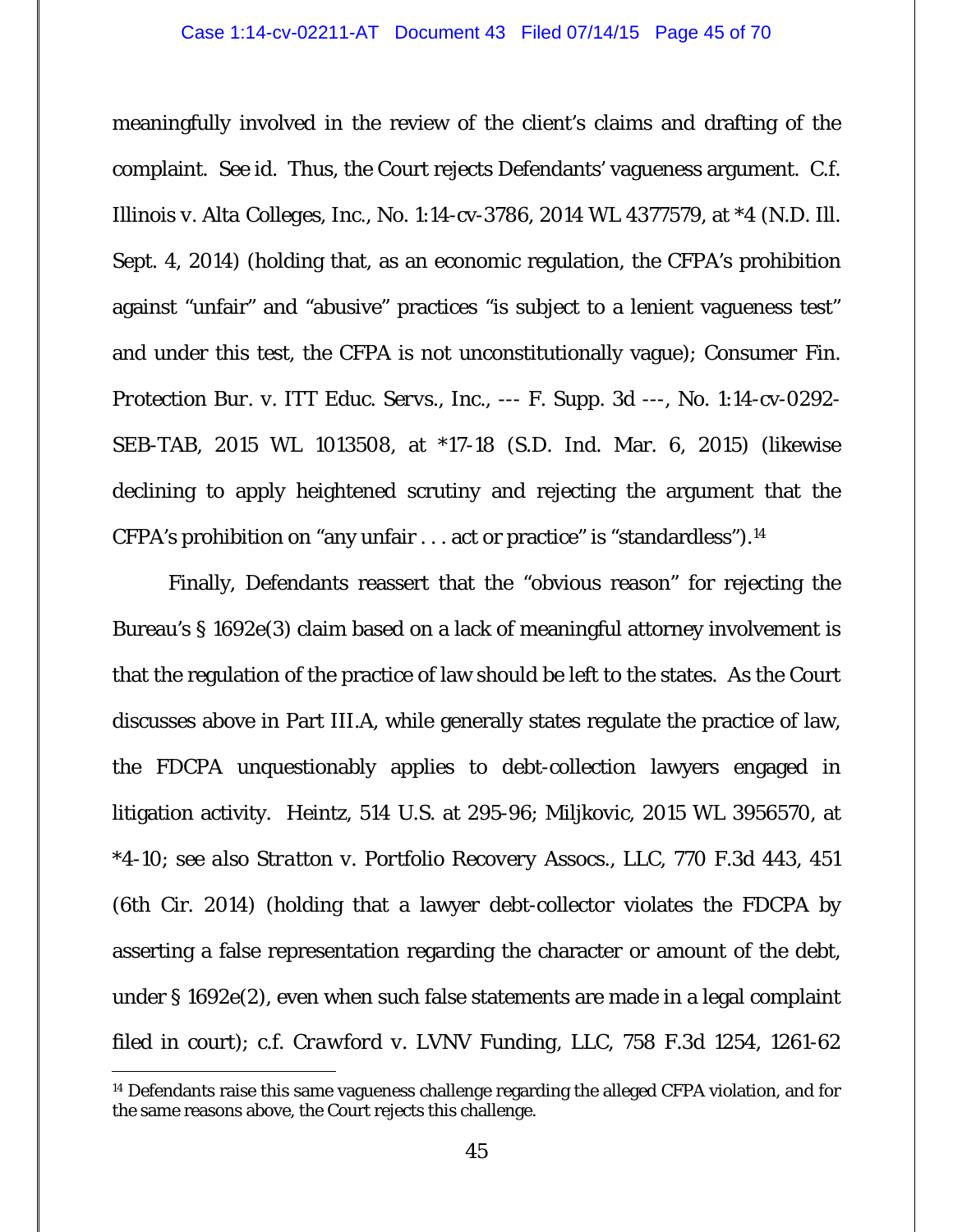(11th Cir. 2014) (holding §§ 1692e and 1692f apply to a debt collector's stale proof of claim filed in bankruptcy court); *Doyle*, 695 S.E.2d at 616 ("The application of the FTCA to attorneys collecting consumer debt is by way of the FDCPA, a separate act which expressly addresses debt collection and applies to attorneys only because of the repeal of a prior exemption for them.").

In sum, a reasonable inference one can draw from the Bureau's allegations is that the Firm files lawsuits on a massive scale, not based on any legal determination that each lawsuit is warranted, but instead as an extension or replacement of dunning letters, to scare debtors into paying up. The least sophisticated consumer could view a lawsuit, signed by an attorney, as an indication that a lawyer had in fact scrutinized the case and determined that it had legal merit. In this way, the Firm's alleged litigation-mill may plausibly violate § 1692e.

# *2. CFPA*

Defendants next argue that even if true, the Complaint does not state a claim under the CFPA for allegedly deceptive acts or practices based on the allegation that the Firm's attorneys sign complaints filed in court even though they were not "meaningfully involved."

The CFPA prohibits "any unfair, deceptive, or abusive act or practice."15 12 U.S.C. § 5536(a)(1)(B). The parties agree that the standard for a CFPA deception

<sup>-</sup>15 The Bureau also notes that a violation of the FDCPA constitutes a violation of the CFPA under  $\S$  5536(a)(1)(A), which provides that it is unlawful for a covered service provider to "offer or provide to a consumer any financial product or service not in conformity with Federal consumer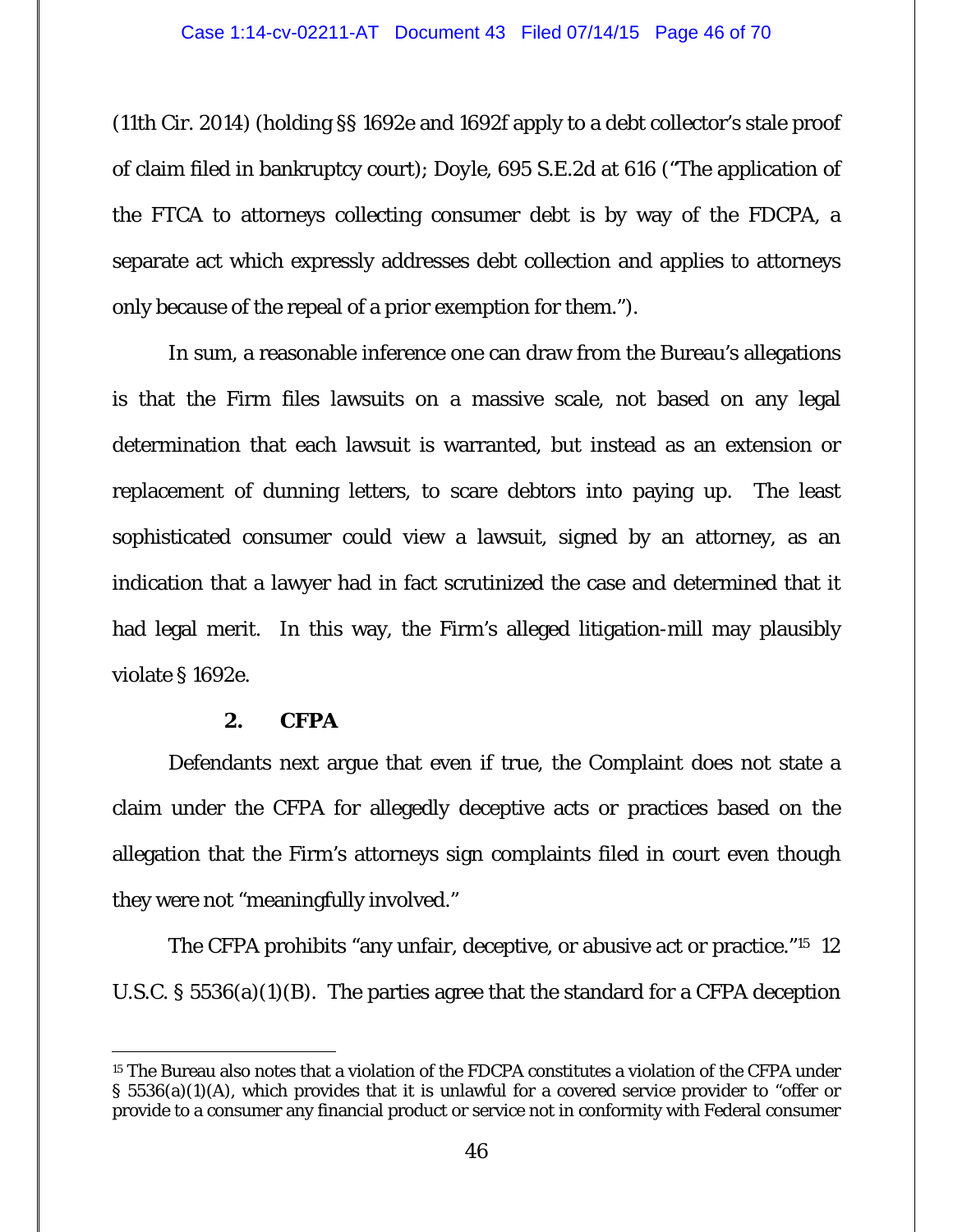claim under this section is the same as the standard under § 5(a) of Federal Trade Commission Act ("FTCA" or "FTC Act"), which prohibits "unfair or deceptive acts or practices in or affecting commerce." 15 U.S.C. § 45(a). (*See* Mot. Dismiss at 24-25; Resp. at 24 n.62.); *see also Illinois v. Alta Colleges*, No. 1:14-cv-3786, 2014 WL 4377579, at \*4 (N.D. Ill. Sept. 4, 2014) ("The statute does not define a 'deceptive' practice, but the Bureau says the phrase has the same meaning under the CFPA as it does under the Federal Trade Commission Act . . . ."). "To establish liability under section 5 of the FTCA, the FTC must establish that (1) there was a representation; (2) the representation was likely to mislead customers acting reasonably under the circumstances, and (3) the representation was material." *F.T.C. v. Tashman*, 318 F.3d 1273, 1277 (11th Cir. 2003) (citing 15 U.S.C.  $\S$  45(a)).

Defendants assert that "no consumer reacting reasonably to a complaint filed by an FJ Hanna attorney could be misled with respect to whether his or her purported creditor had initiated a lawsuit to collect a debt." (Mot. Dismiss at 25, Doc. 20.) Defendants then argue that even if these debt-collection complaints misrepresented the level of attorney involvement, this misrepresentation "would have been immaterial because whether or not an attorney was meaningfully involved in preparing the complaint, the reality remained that the consumer had

financial law, or otherwise commit any act or omission in violation of a Federal consumer financial law." 12 U.S.C.  $\S 5536(a)(1)(A)$ . Defendants do not separately challenge this theory of liability, except to the extent they move to dismiss the Bureau's FDCPA claims themselves.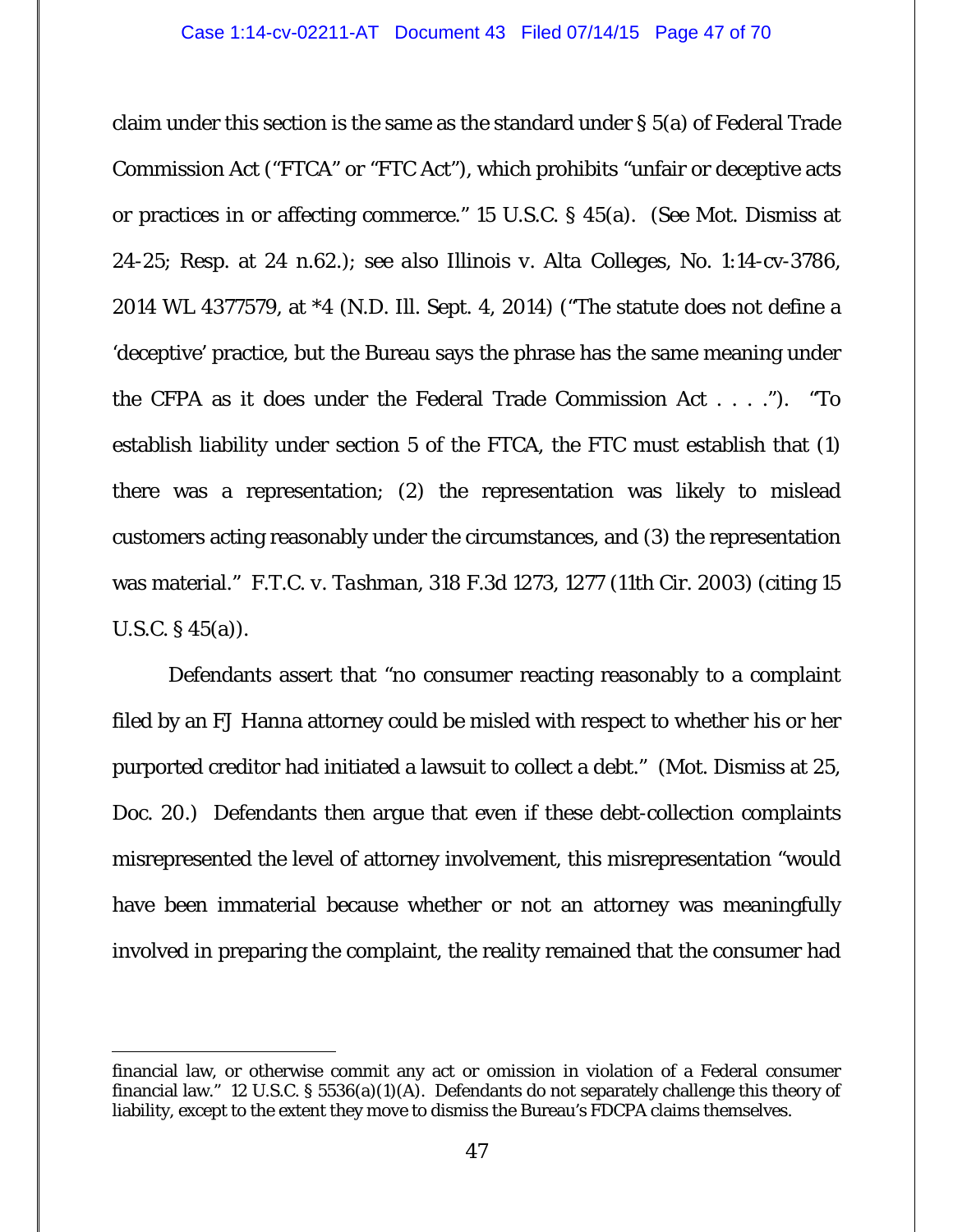become the subject of a civil lawsuit filed by FJ Hanna on behalf of its client." (*Id.*)

It is true that, according to the Complaint, the Firm's litigation practice did not mislead consumers regarding whether they are defendants in a lawsuit; once the case was filed, the consumers were obviously defendants in a lawsuit. But this is not the basis of the Bureau's claim. Instead, as discussed above, the Complaint plausibly alleges that the Firm's litigation practice misled consumers acting reasonably under the circumstances that a lawyer has reviewed the consumer's file and determined that it validly merits litigation. The Court therefore rejects Defendants' Motion to Dismiss the CFPA claim premised on the alleged massive filing of debt-collection complaints without meaningful attorney involvement.

#### **D. Use of Affidavits**

The Bureau's second basis for its FDCPA and CFPA claims is premised on the Firm's alleged use of affidavits when the Firm knew or should have known that the affiant had no personal knowledge of some of the material facts in the affidavit (collectively, the "Affidavit Claims"). According to the Bureau, for those affidavits received from its debt-buyer clients (as opposed to its creditor clients), the Firm allegedly "did not determine whether any underlying documentation for the debt was available." (Compl. ¶ 24.) The Firm also allegedly failed to "review the contracts governing the sale of accounts to determine whether those contracts disclaimed any warranties regarding the accuracy or validity of the debts." (*Id.*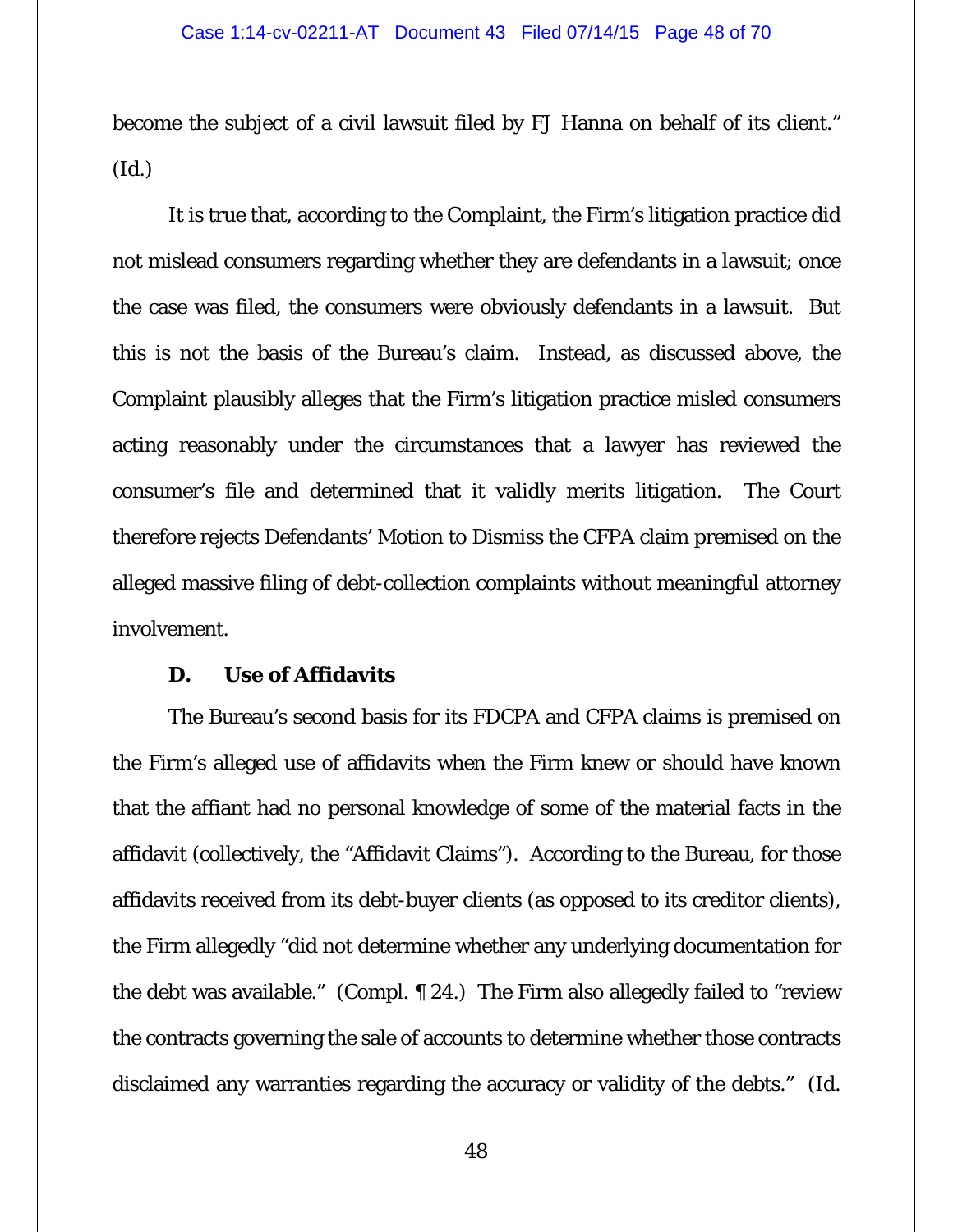¶ 24.) The Bureau alleges that this sloppy affidavit practice violated the following sections of the FDCPA and CFPA:

- FDCPA, 15 U.S.C. § 1692e(2)(A) (prohibiting the "false representation of . . . the character, amount, or legal status of any debt");
- FDCPA, 15 U.S.C. § 1692e(10) (prohibiting "[t]he use of any false representation or deceptive means to collect or attempt to collect any debt or to obtain information concerning a consumer");
- FDCPA, 15 U.S.C. § 1692f ("A debt collector may not use unfair or unconscionable means to collect or attempt to collect any debt.");
- CFPA, 12 U.S.C. § 5536(a)(1)(A) ("It shall be unlawful for  $\dots$  any covered person or service provider . . . to offer or provide to a consumer any financial product or service not in conformity with Federal consumer financial law, or otherwise commit any act or omission in violation of a Federal consumer financial law[.]");
- CFPA, 12 U.S.C. § 5536(a)(1)(B) (prohibiting "any unfair, deceptive, or abusive act or practice").16

(*See* Compl. Counts III & IV (the "Affidavit Claims").)

Defendants move to dismiss the Affidavit Claims, asserting essentially two arguments. First, Defendants argue that Rule 9's heightened pleading standard should apply to these claims and that the Bureau has failed to meet that level of specificity. Second, Defendant argues that these claims fail even under the more lax notice pleading standard of Rule 8 because the Bureau did not allege any facts upon which the Court could infer that the affiants actually lacked personal knowledge of the debts or that Defendants knew or should have known that. The

 <sup>16</sup> The Bureau also invokes 12 U.S.C. § 5531(a) which simply authorizes the Bureau to "take any action authorized under part E to prevent a covered person or service provider from committing or engaging in an unfair, deceptive, or abusive act or practice under Federal law in connection with any transaction with a consumer for a consumer financial product or service, or the offering of a consumer financial product or service."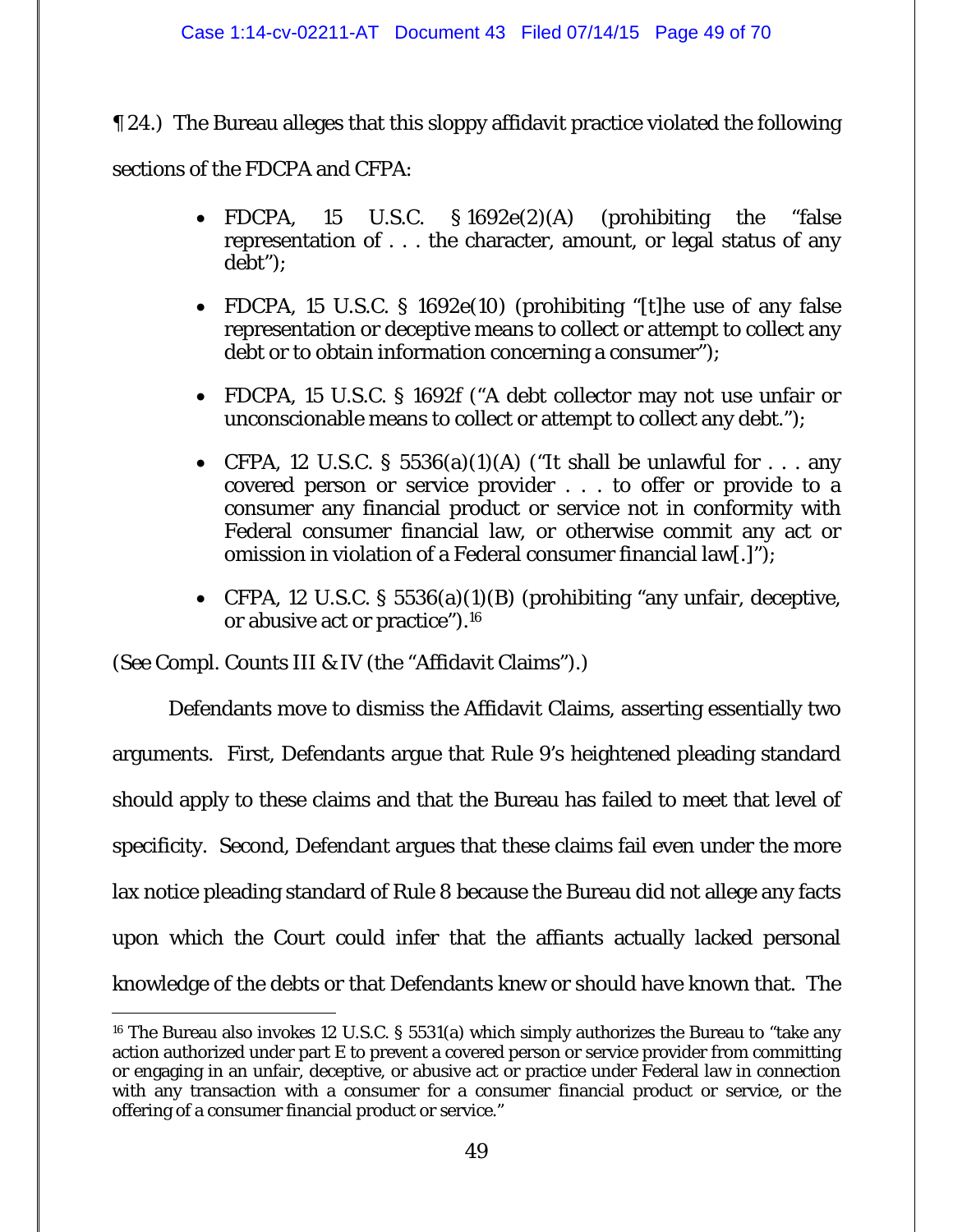Court rejects these arguments. The allegations in the Complaint support the plausible inference that on a number of occasions, the affidavits were themselves false or misleading in violation of the FDCPA and CFPA.

### *1. Rule 9(b)*

Defendants first contend that Rule 9(b) should apply to the Bureau's Affidavit Claims. Defendants readily admit the Eleventh Circuit has not addressed whether Rule 9(b) applies to FDCPA allegations. (Mot. Dismiss at 26.) In fact, apparently no circuit court has decided whether and to what extent Rule 9(b) applies to claims under §§ 1692e or 1692f. And, as far as the Court can tell, no circuit court or district court has held that Rule 9(b) applies to claims under the CFPA either.

However, in 2005, the Tenth Circuit concluded that Rule 9(b) does not apply to claims brought under  $\S$  5(a) of the FTC Act — claims which are analyzed in the same manner as those brought under § 1692e of the FDCPA and § 5536(a)(1)(B) of the CFPA. *F.T.C. v. Freecom Commc'ns, Inc.*, 401 F.3d 1192, 1204 n.7 (10th Cir. 2005); *see Jeter*, 760 F.2d at 1174 (analogizing claims under the FDCPA to claims under § 5 of the FTCA). The Tenth Circuit reasoned that "[a] § 5 claim simply is not a claim of fraud as that term is commonly understood or as contemplated by Rule 9(b)." *Id.* "Unlike the elements of common law fraud," the court explained, "the FTC need not prove scienter, reliance, or injury to establish a § 5 violation." *Freecom*, 401 F.3d at 1204 n.7.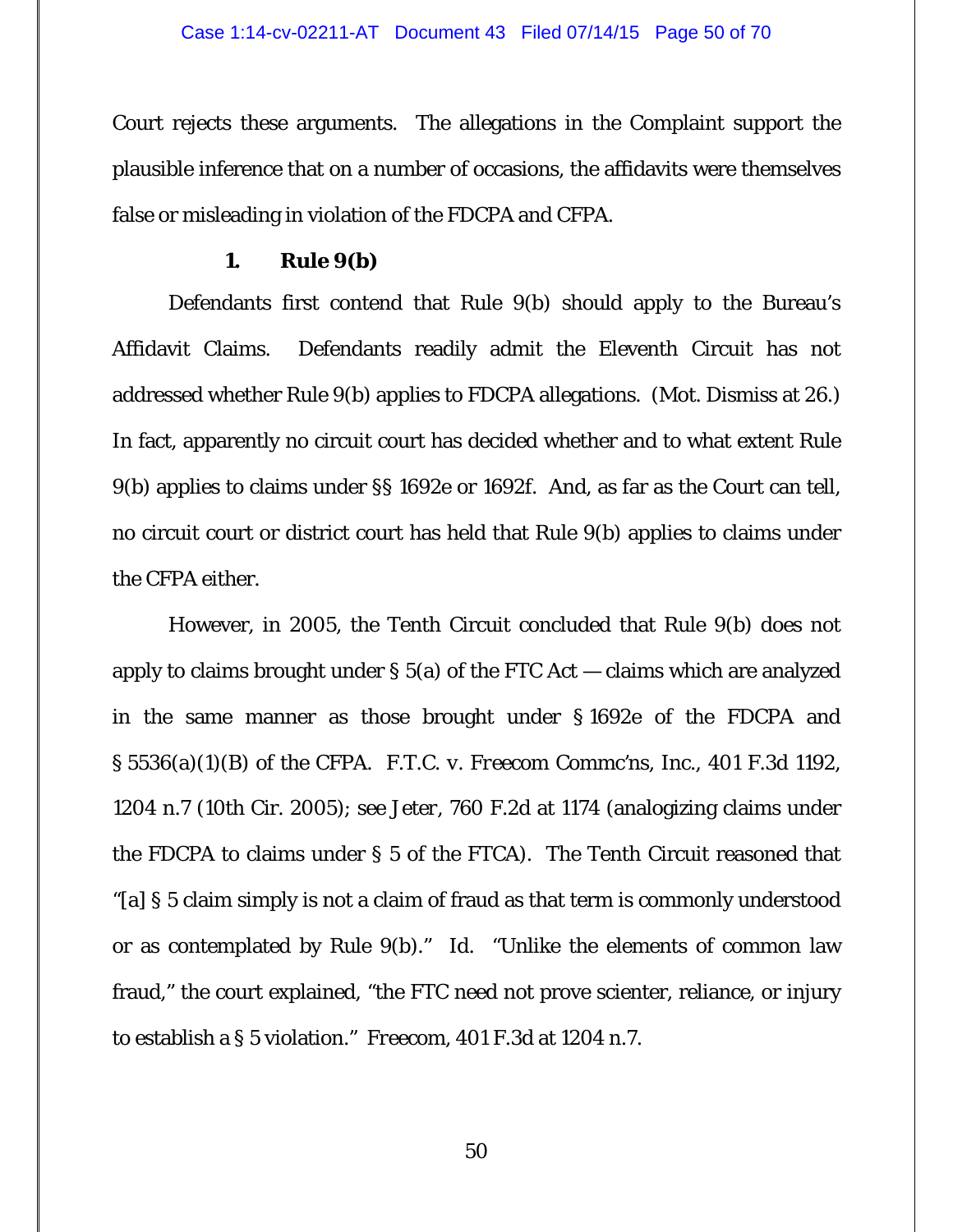District courts are split as to whether Rule 9(b) should apply to claims alleging deceptive means to collect debts, but several apply reasoning similar to the Tenth Circuit's in *Freecom*. *Compare Neild v. Wolpoff & Abramson, LLP*, 453 F. Supp. 2d 918, 923-24 (E.D. Va. 2006) (collecting cases and deciding that the gravamen of a § 1692e violation is not fraud so Rule 9(b) does not apply), *and Sullivan v. Equifax, Inc.*, No. CIV. a. 01-4336, 2002 WL 799856, at \*3 (E.D. Pa. Apr. 19, 2002) (noting that § 1692e(8) has no requirement that the elements of fraud are satisfied and recognizing that "courts considering the issue have invariably determined the sufficiency of FDCPA pleadings by applying Rule 8 rather than Rule 9(b)") (collecting cases), *with Dickman v. Kimball, Tirey & St. John, LLP*, 982 F. Supp. 2d 1157, 1165-66 (S.D. Cal. 2013) (applying Rule 9(b) to the aspects of the plaintiff's FDCPA claim the court considered fraudulent in nature), *and Kupferstein v. RCS Ctr. Corp.*, No. 03-cv-1497, 2004 WL 3090582, at \*2 (E.D.N.Y. Aug. 11, 2004) (applying Rule 9(b) to an FDCPA claim without explaining why); *see also Thompson v. Resurgent Capital Servs., LP*, No. (N.D. Ala. Mar. 31, 2015) (collecting district court cases demonstrating a split and noting that no federal court of appeals has decided whether and to what extent Rule 9(b) applies to FDCPA claims under §§ 1692e or 1692f).17

 $\overline{a}$ <sup>17</sup> To the extent Rule 9(b) might apply at all, it would only apply to claims under the FDCPA and CFPA that have a fraud dimension to them. *See, e.g.*, *Cutler ex rel. Jay v. Sallie Mae, Inc.*, No. EDCV–13–2142–MWF (DTBx), 2014 WL 7745878, at \*3 (C.D. Calif. Sept. 9, 2014). In *Cutler*, for example, the court rejected the notion that Rule 9(b) should be applied to FDCPA claims alleging harassing conduct. *Id.* "While certain sections of the FDCPA may be violated only on a showing of false or misleading communications, which must be pled with particularity under Rule 9(b)," the court reasoned, "a plaintiff may plead a harassing, oppressive, abusive, unfair, or unconscionable communication without any allegations of fraud or mistake. These allegations,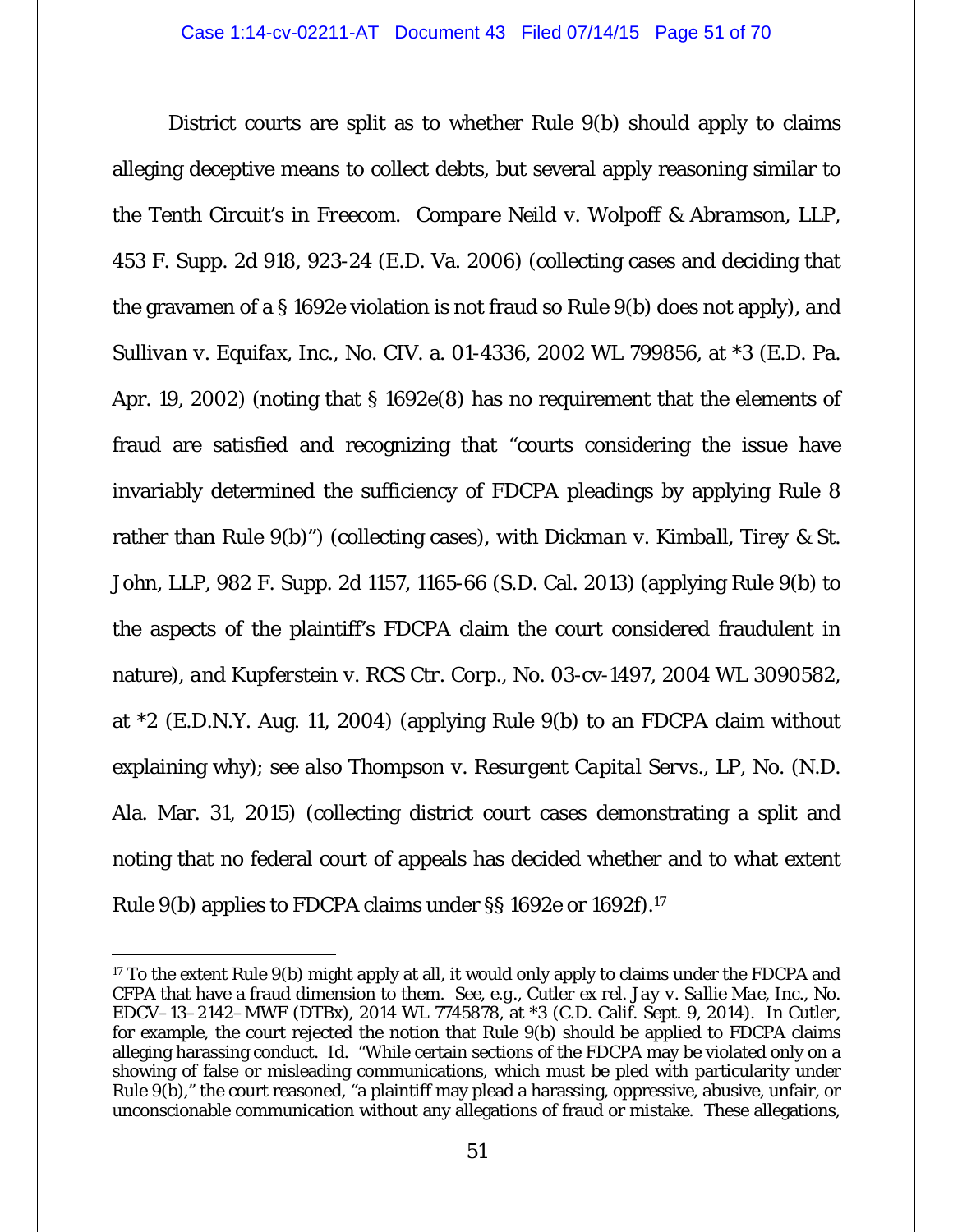The few cases applying the heightened pleading standard of Rule 9(b) to FDCPA claims are unpersuasive. The Bureau's consumer protection claims here are not subject to Rule 9(b). First, Rule 9(b) expressly applies only to claims alleging "fraud or mistake," and as the Tenth Circuit and several district courts have reasoned, consumer protection claims are not claims of fraud, even if there is a deceptive dimension to them. *C.f. Miller Pipeline Corp. v. British Gas PLC*, 69 F. Supp. 2d 1129, 1135 (S.D. Ind. 1999) (applying Rule 9(b) to a "Walker Process" claim, a claim that a patent applicant committed fraud on the patent office, which is essentially indistinguishable from a common law fraud claim). Unlike a fraud claim, the FDCPA "does not ordinarily require proof of intentional violation and, as a result, is described by some as a strict liability statute." *See LeBlanc v. Unifund CCR Partners*, 601 F.3d 1185, 1190 (11th Cir. 2010) (citing *Ellis v. Solomon & Solomon, P.C.*, 591 F.3d 130, 135 (2nd Cir. 2010)).

Second, the United States Supreme Court has consistently cautioned against extending this heightened pleading standard beyond claims for fraud or mistake. For example, in *Leatherman v. Tarrant Cnty. Narcotics Intelligence & Coordination Unit*, 507 U.S. 163, 164 (1997), the Court held that civil rights plaintiffs do not need to satisfy heightened pleading standards to state a claim for municipal liability under 42 U.S.C. § 1983. The Court noted that "Rule 9(b) does impose a particularity requirement in two specific instances." *Id.* But because the Rule expressly noted that this particularity requirement applied to claims of

 $\overline{a}$ 

then, need not meet the heightened pleading standard of Rule 9(b)." *Id.* Defendant does not seem to contend that Rule 9(b) should apply to any claim other than the deception claims.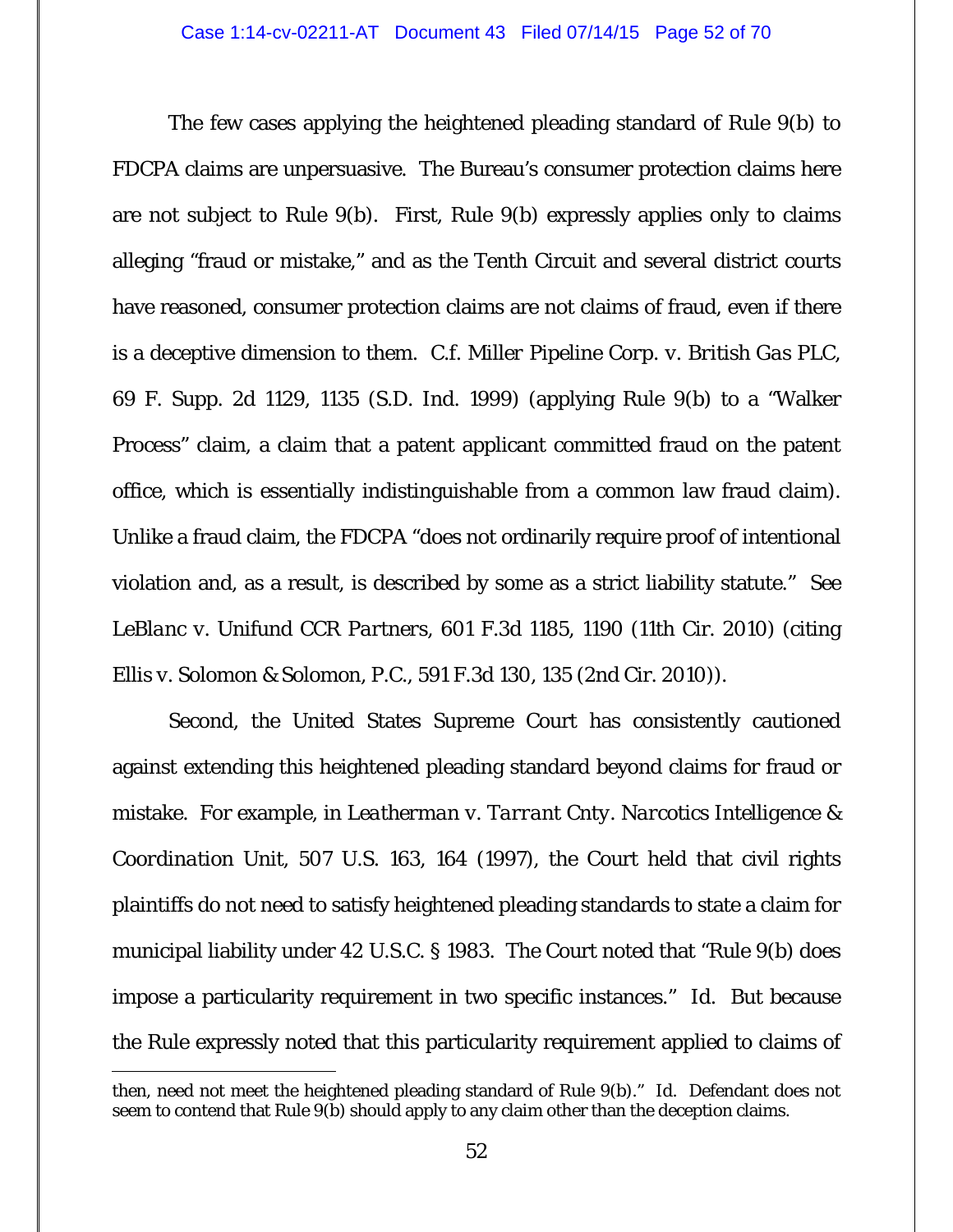#### Case 1:14-cv-02211-AT Document 43 Filed 07/14/15 Page 53 of 70

fraud or mistake, and the rules "do not include among the enumerated actions any reference to complaints alleging municipal liability under § 1983," the heightened pleading standard did not apply. *Id.* ("Expressio unius est exclusio alterius.");18 *see also Swierkiewicz v. Sorema N.A.*, 534 U.S. 506, 513 (2002) (declining to extend heightened pleading requirements to employment discrimination claims). Admittedly, a claim under the FDCPA or CFPA alleging a misrepresentation is more similar to a claim of fraud than civil rights or employment discrimination claims. But the Court is wary of extending Rule 9(b)'s heightened pleading standard, especially in the context of an explicitly protective consumer statute intended to protect the "least sophisticated consumer," absent clear authority to do so. And as noted, no circuit court has extended Rule 9(b) to consumer protection claims.

Finally, applying a heightened pleading standard to consumer protection claims is not only inconsistent with some of the policy reasons for applying Rule 9(b) in the first place, but is also inconsistent with the remedial nature of consumer protection statutes. Six main reasons justify the heightened pleading standard applicable to fraud claims. Wright & Miller, Federal Practice & Procedure, § 1296: Pleading the Circumstances of Fraud or Mistake — History and Purpose. These include:

(1) "safeguard[ing] potential defendants from lightly made claims charging the commission of acts that involve some degree of moral turpitude";

<sup>18</sup> The only change in Rule 9(b) since this Supreme Court ruling was purely "stylistic" and not meant to change the substance of the Rule. *See* Fed. R. Civ. P. 9, 2007 Amendment note.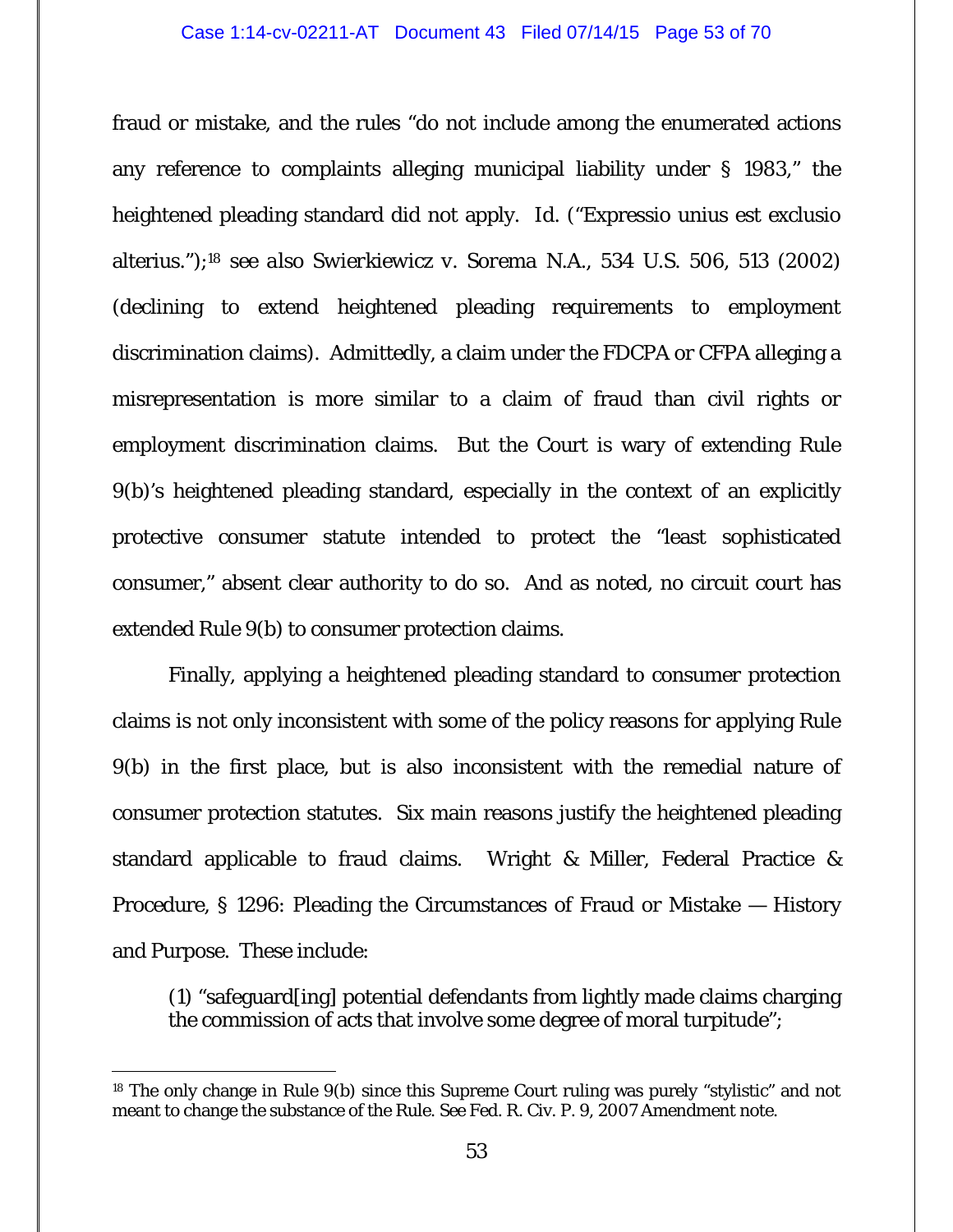(2) minimizing the potential for unfounded "nuisance" claims;

(3) limiting fraud claims to those in which the "alleged injustice is severe enough to warrant the risks and difficulties inherent in a re-examination of old and settled matters," which is often the goal of fraud claims;

(4) deterring suits designed solely for discovery purposes;

(5) enabling defendants to fully understand the allegation so they can craft an adequate response; and

(6) minimizing fraud suits generally, which are "disfavored."

*Id.*

Many of these concerns do not apply at all, or their application is minimized in the context of a consumer protection claim. For example, reason number 3 — limiting the reopening of old and settled matters to only where justice so requires — is not a concern in an FDCPA or CFPA case like this one which seeks monetary penalties and injunctive relief but does not seek to reopen any matter. Consumer protection claims are not disfavored so reason number 6 is inapplicable. Reasons numbers 2 and 4 (minimizing nuisance suits and deterring suits designed solely for discovery purposes) are equally applicable to any lawsuit, but Congress has never expressed a concern about consumers harassing debt collectors. The relevant goal of these consumer protection laws is exactly the opposite: to reduce debt collectors' harassment of consumers.

Moreover, imposing a heightened pleading standard to claims under the FDCPA and CFPA would be inconsistent with the general remedial nature of these statutes. (*See supra* note 12.) A consumer's ability to enforce his rights under the FDCPA or CFPA would no doubt be hindered if courts impose a

54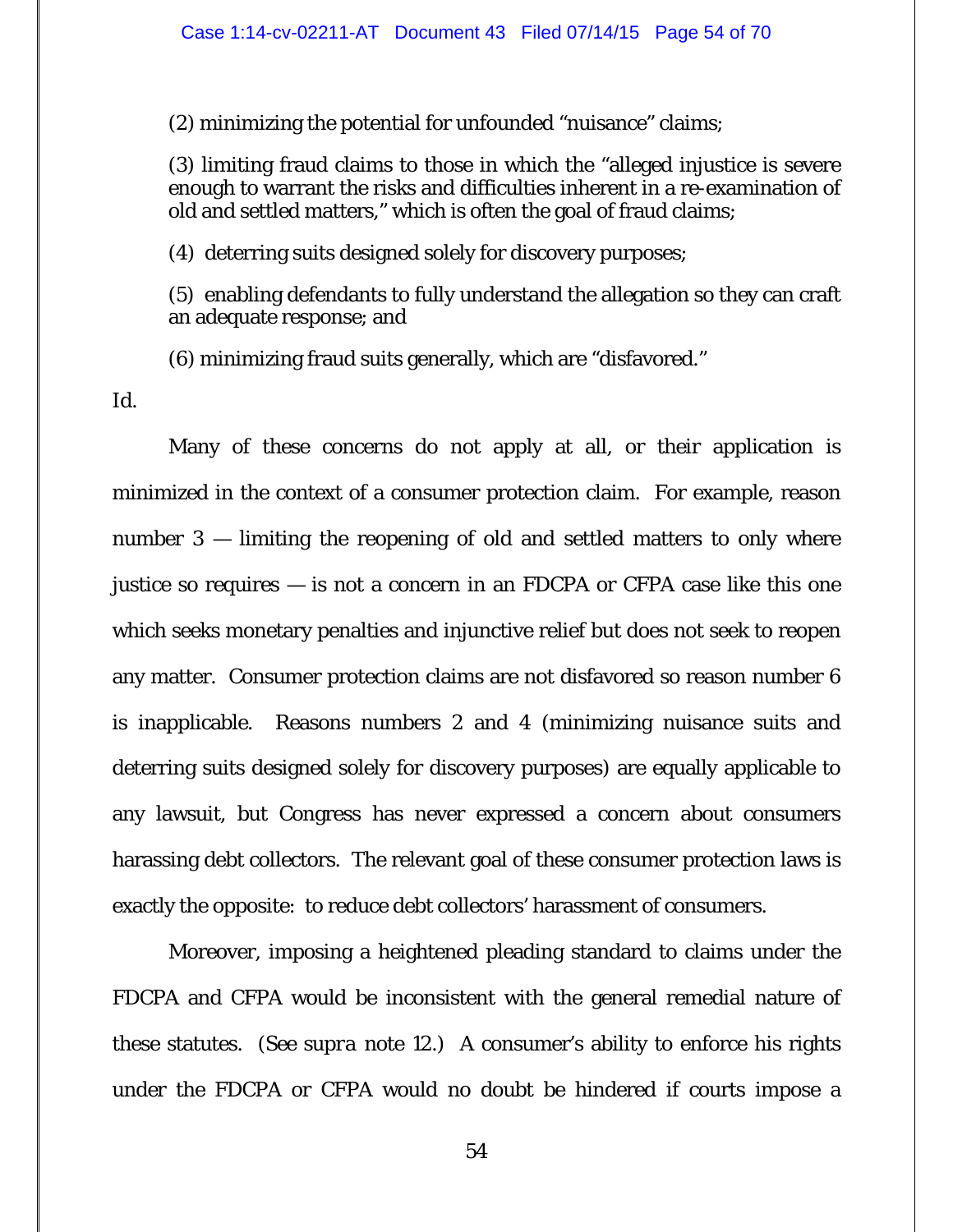heightened pleading standard. *See Inge v. Rock Fin. Corp.*, 281 F.3d 613, 620 (6th Cir. 2002) (holding, in light of the remedial nature of TILA, that 15 U.S.C.  $\S 1605(f)(1)(A)$  — which provides that a finance charge disclosure is deemed accurate if it "does not vary from the actual finance charge by more than \$100" establishes an affirmative defense and not an additional pleading requirement). Absent some clear, binding directive from Congress, the Supreme Court, or the Eleventh Circuit, this Court finds it inappropriate to impose a heightened pleading standard in a consumer protection case, even if there is a fraud dimension to any of the claims. Accordingly, the Court does not apply Rule 9(b) to the FDCPA or CFPA claims here.

## *2. Rule 8*

Relying on *Ness v. Gurstel Chargo, P.A.*, 933 F. Supp. 2d 1156 (D. Minn. 2013), Defendants argue that the Bureau's Affidavit Claims fail to satisfy Rule 8(a)'s plausibility standard. The Court disagrees.

In *Ness*, the district court dismissed FDCPA claims under §§ 1692d, 1692e, and 1692f premised on the assertion that the defendant debt-collectors "falsely attested to personal knowledge of the debts in affidavits submitted with the motions for default judgment." 933 F. Supp. 2d at 1169. The court explained that the plaintiffs had "plead no facts that would permit a reasonable inference that [the defendants] had no personal knowledge of the debts." *Id.* The court compared the case before it with *Sykes v. Mel Harris & Assocs., LLC*, 757 F. Supp. 2d 413 (S.D.N.Y. 2010). In *Sykes*, "the plaintiffs alleged that the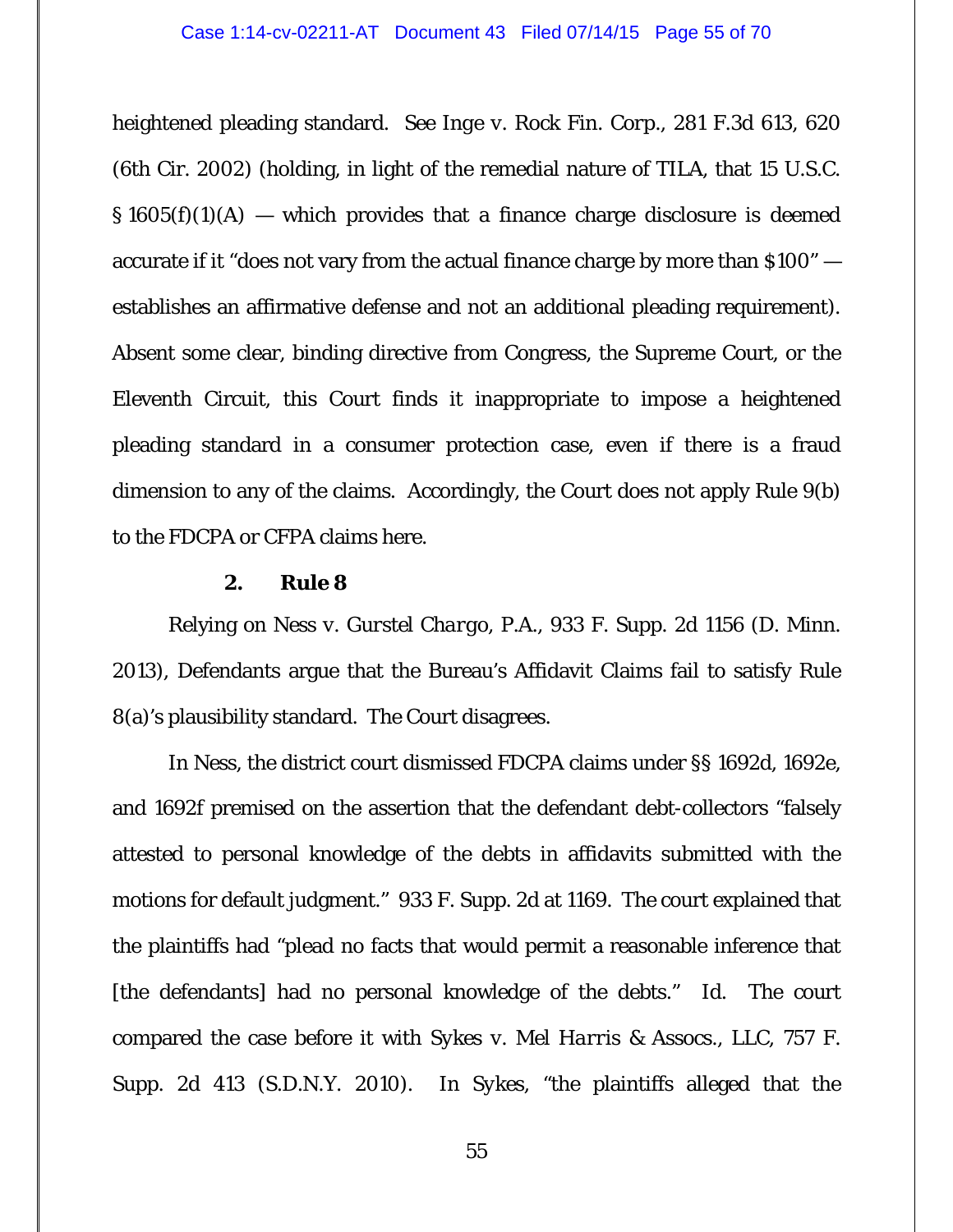#### Case 1:14-cv-02211-AT Document 43 Filed 07/14/15 Page 56 of 70

defendants' affiant signed the 'vast majority of the approximately 40,000 affidavits of merit' filed each year attesting to 'personal knowledge of key facts.'" *Ness*, 933 F. Supp. 2d at 1169 (quoting *Sykes*, 757 F. Supp. 2d at 420). The court deduced that "[a]ssuming 260 business days per year, the affiant must have personally issued an affidavit once every three minutes." *Id.* Thus, the plaintiffs in *Sykes* had alleged "some facts that would allow a court to draw a reasonable inference that the affiant had no personal knowledge of the debt; Plaintiffs do not make any such allegations here." *Id.* at 1169-70.

The Bureau's Complaint here is more similar to the complaint in *Sykes* than the threadbare complaint in *Ness*. Here, the Bureau alleges that the Firm's debt-buyer clients were "often" unable to support their litigation claims with "basic documents, such as original contracts underlying the alleged debts or the chain of title evidencing that the debt buyer had standing to sue the consumer." (Compl. ¶ 20.) Given the huge volume of lawsuits filed by the Firm, and the Firm's alleged lack of verification for the huge volume of affidavits it served along with its pleadings, it is plausible that some of these affidavits falsely conveyed that the affiants had personal knowledge of the debt. Likewise, the Bureau's allegation that the Firm filed thousands of lawsuits without bothering to check whether the affidavits were based on the affiant's actual knowledge plausibly suggests that the Firm should have known that some of the affidavits were not in fact based on the affiant's personal knowledge.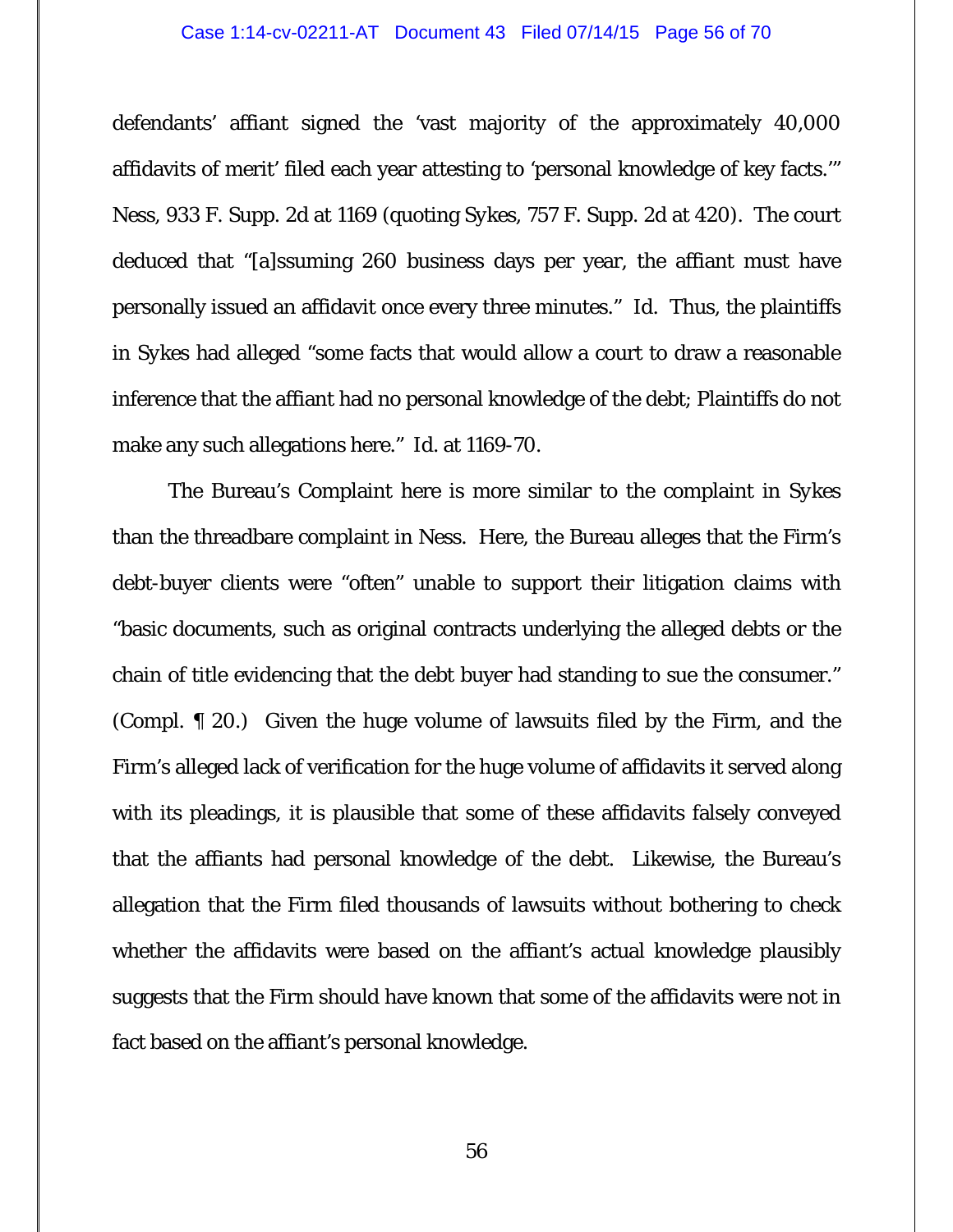Moreover, the Court recognizes that the Bureau's Affidavit Claims focus on Defendant's collection activities in the context of the debt-buyer market in which these debt claims arise. As the Sixth Circuit has recognized, "Debt buyers now pay billions of dollars to purchase tens of billions of dollars of consumer debt each year, most of it charged-off credit card debt . . . . Debt buyers usually purchase bad debts in bulk portfolios, often in the form of a spreadsheet, and rarely obtain the underlying documents relating to the debt." *Stratton v. Portfolio Recovery Assocs., LLC*, 770 F.3d 443, 446 (6th Cir. 2014). The Court takes judicial notice that debt buyers often or may routinely lack evidence of the debt they seek to recover. With this backdrop, the Bureau's Affidavit Claims state a plausible claim under the FDCPA and CFPA. *See Sykes*, 757 F. Supp. 2d at 424; *Keylard v. Mueller Anderson, P.C.*, No. 13 C 2468, 2013 WL 4501446, at \*2 (N.D. Ill. Aug. 22, 2013) (holding that an allegation that a debt collector knew a service affidavit was false but nonetheless sought a default judgment based on the affidavit states a claim under § 1692f).

Defendants argue that even if some of the affidavits were not based on the affiant's personal knowledge, the Firm was "entitled to rely on the 'objectively reasonable representations' of its clients'" and thus cannot be held liable under the FDCPA if it turns out those representations were false. (Mot. Dismiss at 29.) To support this argument, Defendants rely primarily on the standard for assessing sanctions against an attorney under Rule 11 of the Federal Rules of Civil Procedure.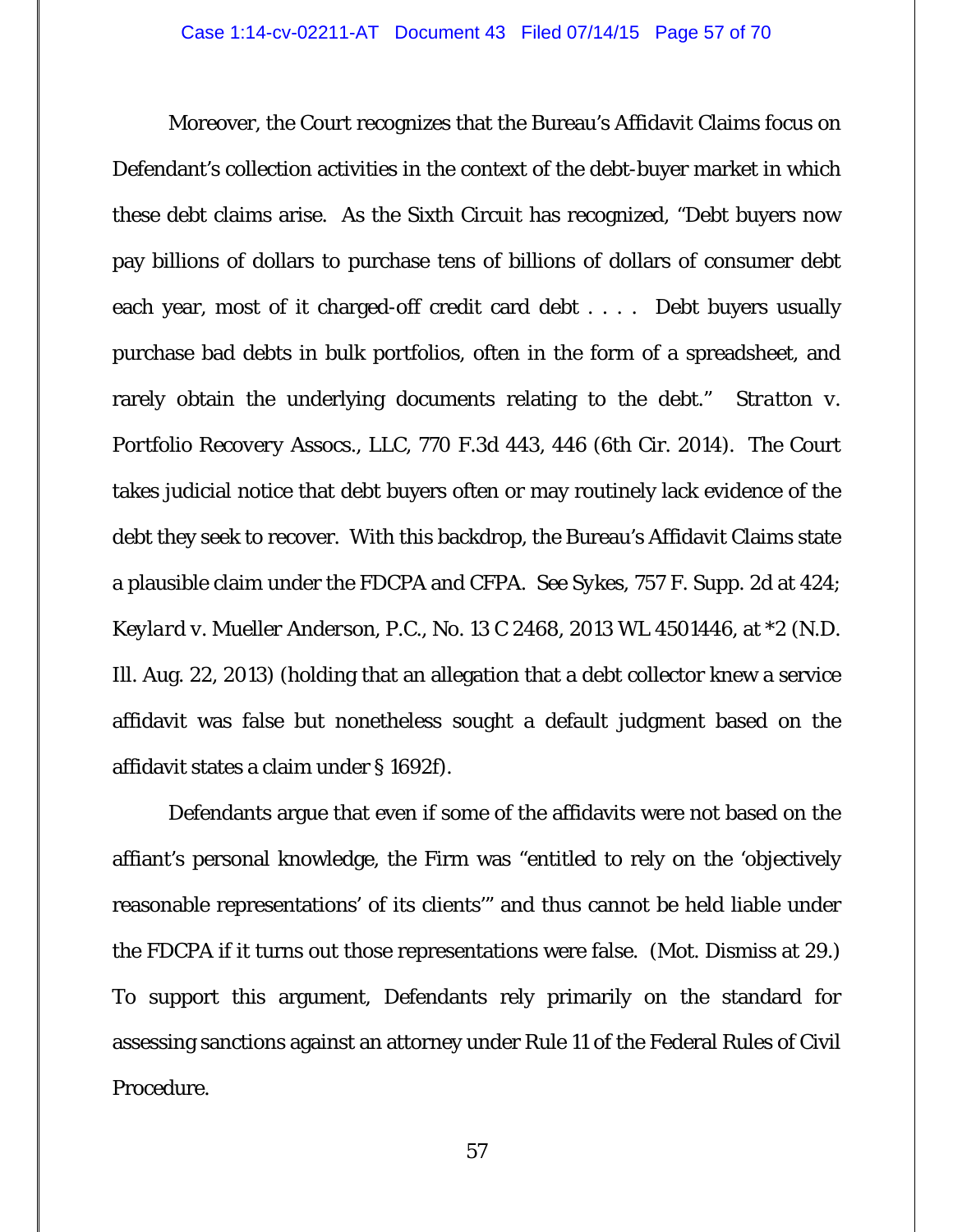Defendants' Rule 11 argument is unavailing. It is true that, generally for purposes of Rule 11, "[a]n attorney is entitled to rely on his or her client's statements as to factual claims when those statements are objectively reasonable." *Hadges v. Yonkers Racing Corp.*, 48 F.3d 1320, 1329 (2d Cir. 1995) (quoting *Calloway v. Marvel Entm't. Grp.*, 854 F.2d 1452, 1470 (2d Cir. 1988), *rev'd in part on other grounds sub nom. Pavelic & LeFlore v. Marvel Entm't. Grp.*, 493 U.S. 120 (1989)). But "'[r]easonableness under the circumstances' is the test to be applied." *Battles v. City of Ft. Myers*, 127 F.3d 1298, 1300 (11th Cir. 1997). And here, the circumstances alleged in the Complaint lead to the plausible inference that the Firm should have known some of its debt buyer clients (as opposed to creditor clients) did not have personal knowledge of the debts. Indeed, "the possibility of a debt collector attempting to collect a debt that it does not actually own, either through assignment or otherwise, is very real." *Webb v. Midland Credit Mgmt. Inc.,* No. 11-C-5111, 2012 WL 2022013, at n.8 (N.D. Ill. May 31, 2012). This possibility is obviously more pronounced when, as here, the debt collector is attempting to collect a debt for a debt buyer rather than an original creditor. *See* Federal Trade Commission, Collecting Consumer Debts: The Challenges Of Change, a Workshop Report at 22, 31 (Feb. 2009) available at https://www.ftc.gov/reports/collecting-consumer-debts-challenges-change-

federal-trade-commission-workshop-report (discussing the problem raised by some practitioners that debt buyers receive "only a computerized summary of the creditor's business records when [they] purchase a portfolio" and "typically do

58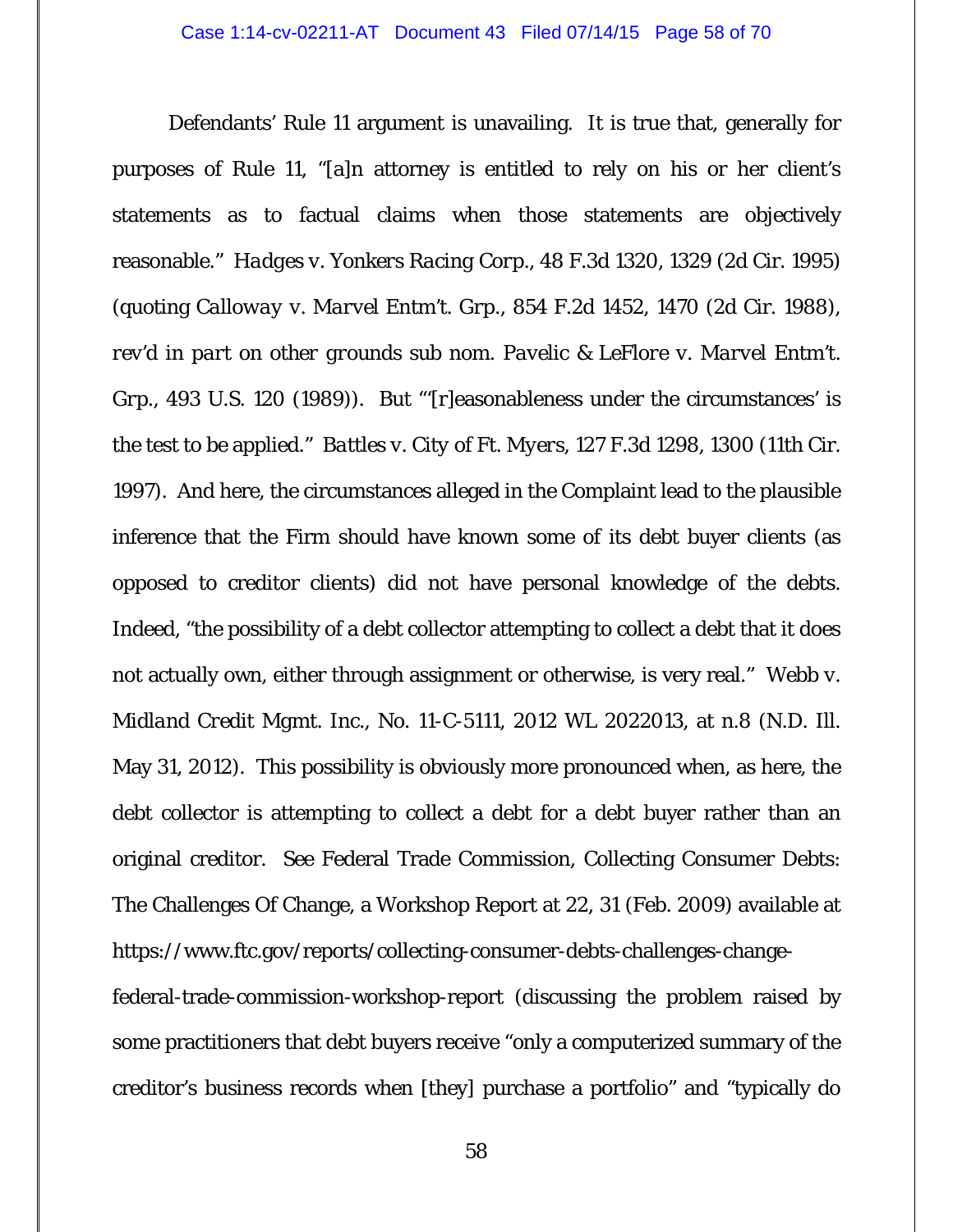not have access to the original credit application with the consumer's signature, the specific contract that applied to the consumer's account, copies of original credit statements, or customer service records that could confirm or clarify a fraud claim or a legitimate consumer dispute").

At this early stage of litigation, the Bureau's Affidavit Claims sufficiently allege FDCPA and CFPA violations.19

### **E. Statute of Limitations**

-

The final issue raised by the parties is whether the one-year statute of limitations applicable generally to FDCPA claims, 15 U.S.C. § 1692k(d), applies to the Bureau's FDCPA claims here.20 Defendants advocate for the one-year statute of limitations, relying on the plain terms of the statute. The Bureau urges the Court to apply no statute of limitations at all, arguing *inter alia* that this approach is consistent with the overall statutory structure. And the Court recognizes a third possibility: that the CFPA's fall-back three-year statute of limitations, 12 U.S.C. § 5564(g), might apply. As explained below, the Court rejects the Bureau's position that Congress intended to impose no time limitations on the Bureau when it comes to bringing FDCPA claims. The Court,

<sup>&</sup>lt;sup>19</sup> The Court recognizes it may turn out after discovery that, based on all the circumstances, the Firm had no reason to doubt the veracity of the affidavits, and that the affidavits in fact truthfully reflected the amount owed and other relevant facts.

<sup>&</sup>lt;sup>20</sup> Defendants also move to dismiss the Bureau's CFPA claims based on conduct that pre-dates July 21, 2011, the "designated transfer date" on which certain authorities from other agencies were transferred to the Bureau and on which § 5536(a) became effective. (Mot. Dismiss at 37- 39, Doc. 20 (citing 75 Fed. Reg. 57252, 57252 (Sept. 17, 2010); 12 U.S.C. § 5531 note).) The Bureau has clarified that it does not seek to enforce the CFPA as to conduct that occurred before July 21, 2011. (Resp. n.102, Doc. 26.)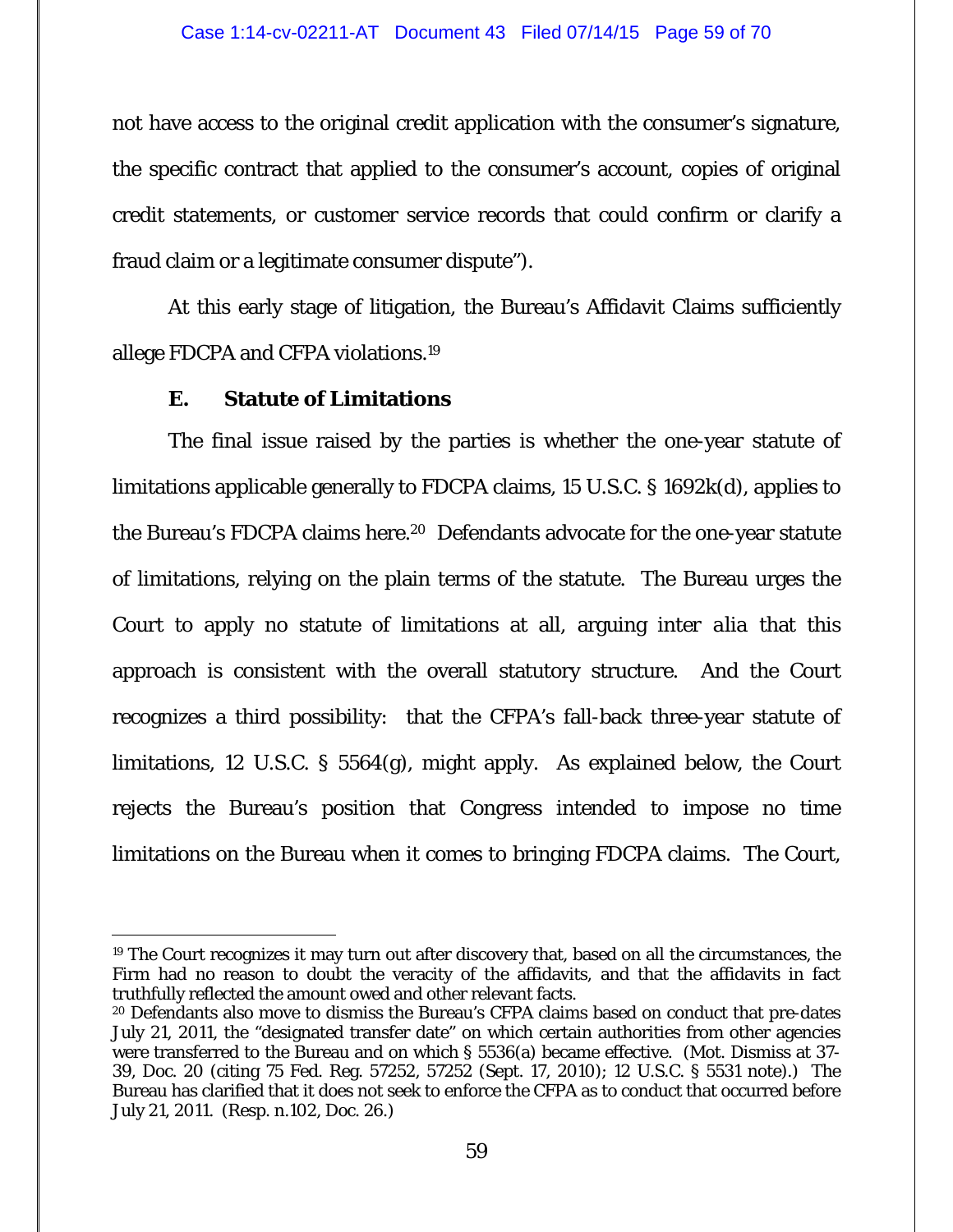#### Case 1:14-cv-02211-AT Document 43 Filed 07/14/15 Page 60 of 70

however, declines to decide at this time whether a one-year or three-year statute of limitations should apply.

According to Defendants, the inquiry begins and ends with § 1692k(d). They note that section 1692k(d) expressly provides, "An action to enforce *any liability created by this subchapter [the FDCPA]* may be brought in any appropriate United States district court . . . within one year from the date on which the violation occurs." 15 U.S.C. § 1692k(d) (emphasis added). As Defendants argue, "any liability" means *any* liability, including liability to the Government in an action brought by the Bureau. *See, e.g.*, *Black's Law Dictionary* (10th ed. 2014) (defining liability, in part, as "legal responsibility to another or to society, enforceable by civil remedy or criminal punishment"). This argument, rooted in the statute's plain text, has obvious appeal. *See Miljkovic*, 2015 WL 3956570, at \* 8 (noting that the "expansive" phrase "with respect to *any*  person" in 15 U.S.C. § 1692k(a) "is properly understood to encompass all persons") (emphasis added) (citing *CBS Inc. v. PrimeTime 24 Joint Venture*, 245 F.3d 1217, 1223 (11th Cir. 2001) ("[I]n the absence of any language limiting the breath of [the] word ['any'], it must be read as referring to all of the subject that it is describing.") (internal quotation marks omitted)).

For its part, the Bureau looks not only at subsection (d), but also at the rest of § 1692k and the following subsection, § 1692*l*, to infer that, although the statute announces a one-year statute of limitations for "an action to enforce any liability under this subchapter," the statute actually applies only to actions to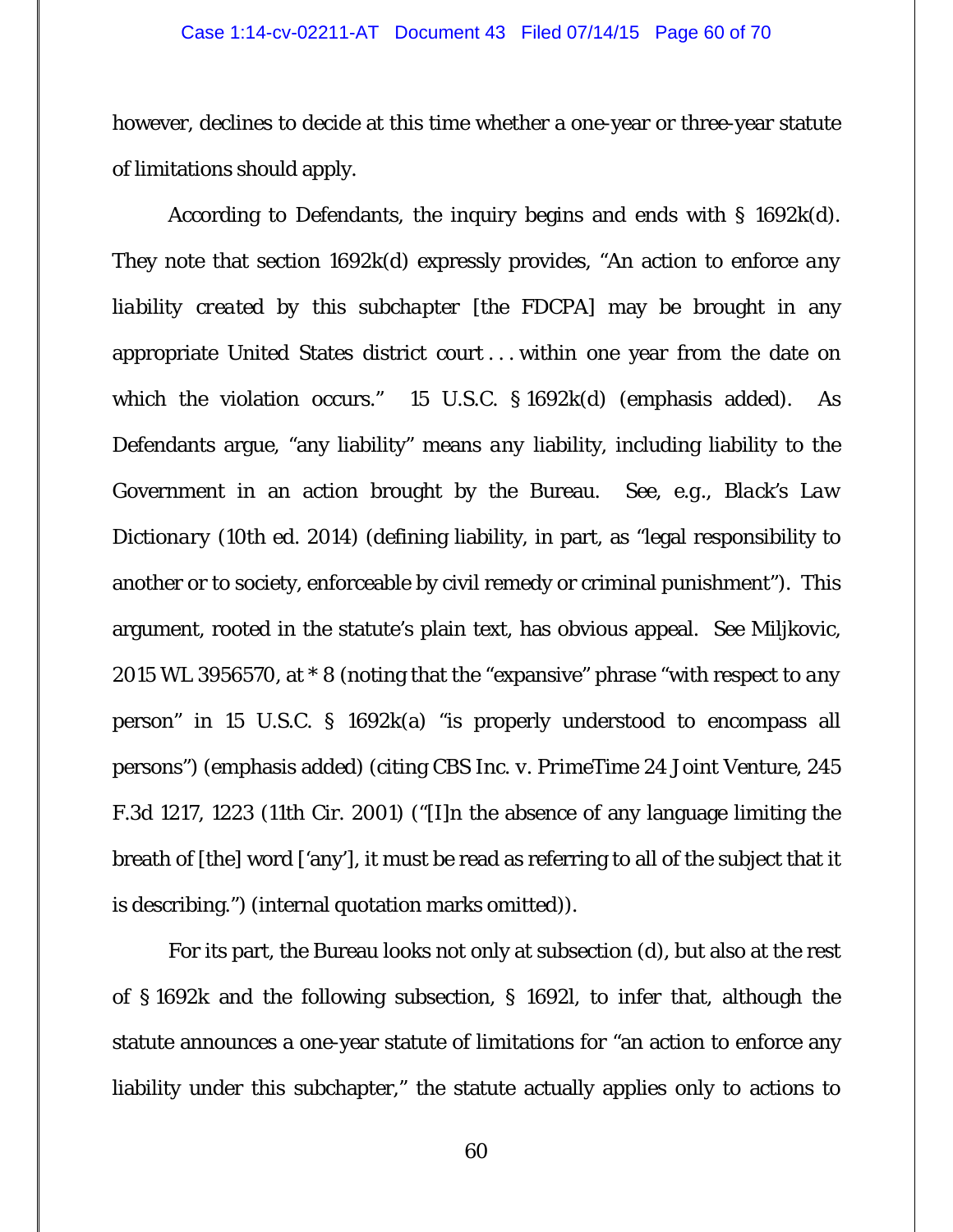enforce liability to individual consumers. The Court is of course required to consider the entire statute, and not individual terms in isolation. *See Harrison v. Benchmark Elec. Huntsville, Inc.* 593 F.3d 1206, 1212 (11th Cir. 2010) ("We do not look at one word or term in isolation, but instead we look to the entire statutory context.") (quoting *United States v. DBB, Inc.*, 180 F.3d 1277, 1281 (11th Cir. 1999)). Section 1692k, entitled "Civil liability," begins with two subparagraphs that are expressly focused on liability "to any person," not liability to the Government. Specifically, § 1692k(a) provides that "any debt collector who fails to comply with any provision of this subchapter *with respect to any person*  is *liable to such person* in an amount equal to the sum of" the enumerated examples below. 15 U.S.C. § 1692k(a). Section 1692k(b) then provides factors courts should consider in determining the amount of liability to assess in (a). The Bureau thus contends that § 1692k would be "incongruous if read to apply to a government enforcement action," since a debt collector's FDCPA violation is not "with respect to the government "in any meaningful sense." (Resp. at 35.) The Bureau essentially argues that the limiting language in (a) and (b) applies to all subparagraphs of § 1692k.

According to the Bureau, that § 1692k addresses only civil liability in a *private* enforcement action, as opposed to compliance in an action brought by the Bureau or the Federal Trade Commission, is buttressed by the fact that the scope of administrative enforcement actions is expressly addressed in the following section, § 1692*l*. Section 1692*l*, entitled "Administrative enforcement,"

61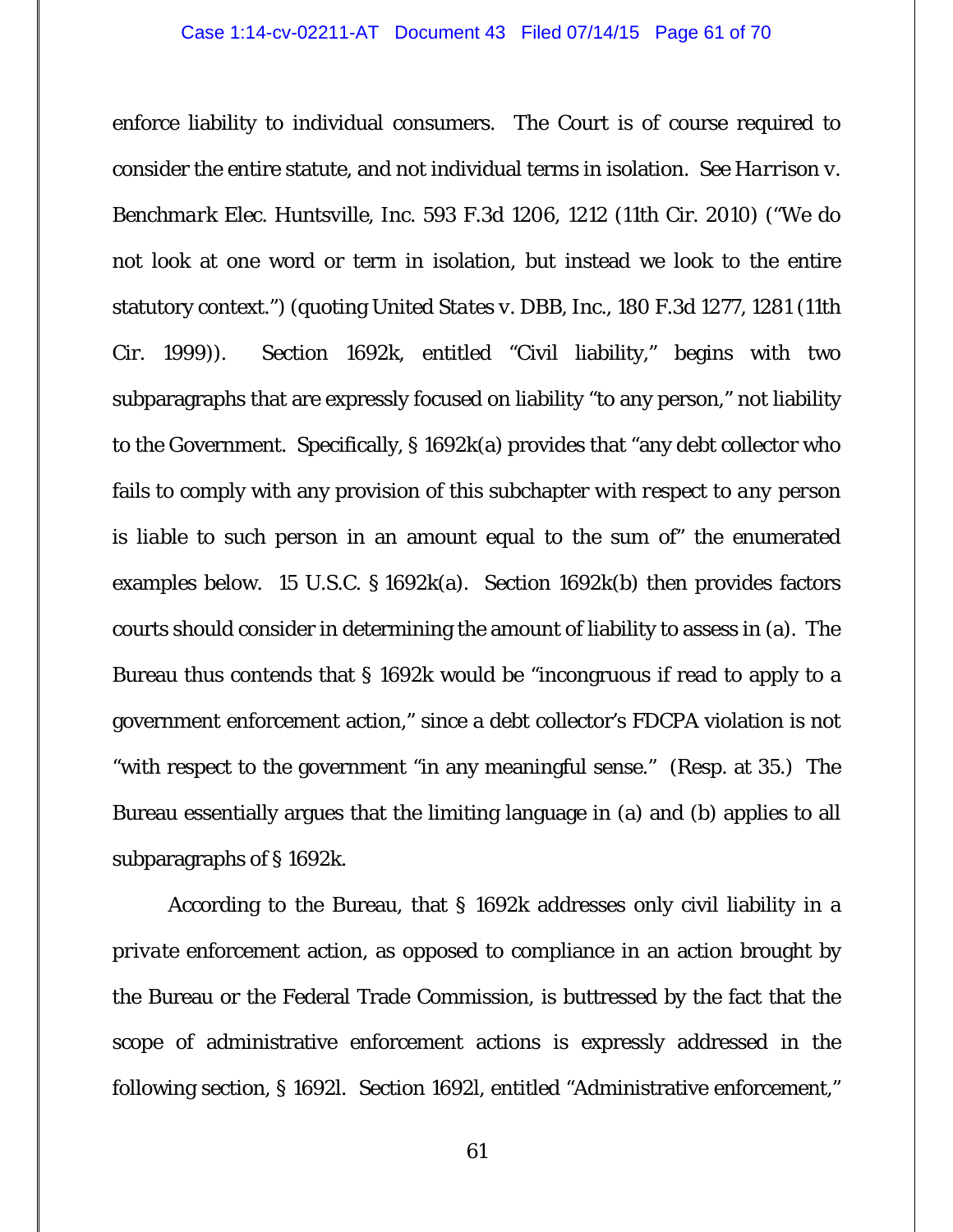#### Case 1:14-cv-02211-AT Document 43 Filed 07/14/15 Page 62 of 70

provides that the Federal Trade Commission and the Consumer Financial Protection Bureau are "authorized to *enforce compliance* with this subchapter." 15 U.S.C. §1692*l*(a) (emphasis added); *see also id.* § 1692*l*(b). This section does not use the term liability.21 (*See* Resp. at 36 ("[Section 1692*l*(b)] authorizes the Bureau's enforcement action, [but] makes no reference to enforcing 'liability.'").) And more importantly, the Bureau points out that § 1692*l* contains no statute of limitations.

The Bureau finally argues that because § 1692*l* contains no statute of limitations, none should apply here. The Bureau relies on the canon of construction, *quod nullum tempus occurrit regi* or "time does not run against the King." (Resp. at 37-38.) The general rule is "that statutes of limitations are construed narrowly against the government." *BP Am. Prod. Co. v. Burton*, 549 U.S. 84, 95 (2006) (citing *E.I. Du Pont De Nemours & Co. v. Davis*, 264 U.S. 456 (1924)). As the Bureau articulates it, "[i]n the absence of a congressional enactment clearly imposing a limitations period, the United States, in its

 $\overline{a}$ 

<sup>&</sup>lt;sup>21</sup> The Bureau also asserts that a 1977 Senate Banking Committee report supports its reading of the statute. The Court disagrees. It is true that, like the final version of the FDCPA, the report the Bureau cites separately addresses private enforcement actions and administrative enforcement actions. *See* S. Rep. No 382, 95th Cong, 1st Sess. at 5 (1977), *reprinted in* 1977 U.S.C.C.A.N. 1695, 1699-1700. But the Report in its separate discussions of the two types of actions makes no mention of the statute of limitations. *See id.* When the Report later provides a "section-by-section summary," the Report, like the statute itself, in no way indicates that the statute of limitations is limited to private actions. *See id.* at 1702 ("Jurisdiction for actions is conferred on U.S. district and state courts; there is a 1 year statute of limitations."). In fact, one reading of the Report suggests that the drafters of the legislation did not make the semantic distinction the Bureau advocates for between the terms "civil liability" and "enforcing compliance." As the Bureau observes, the Senate Banking Committee "view[ed] this legislation as primarily self-enforcing; consumers who have been subjected to collection abuses will be *enforcing compliance*." *Id.* at 1699. But according to the Bureau, the administrative agencies "enforce compliance," and the consumers commence actions to enforce liability. (Resp. at 35- 36.) In sum, this Senate Report is unhelpful to the Court's analysis here.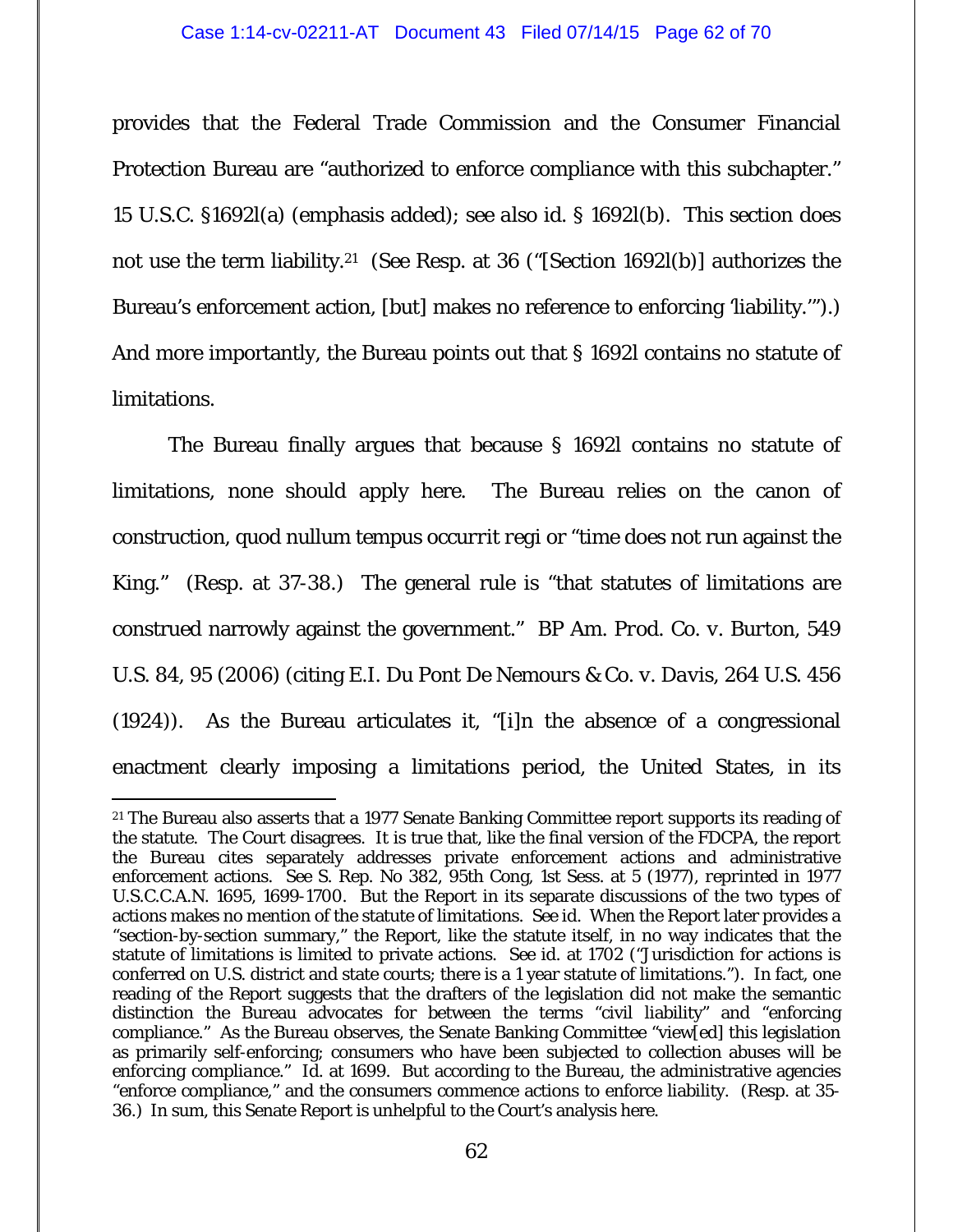governmental capacity, is not subject to one." (Resp. at 38 (citing *Davis*, 264 U.S. at 462).)

To bring this last point home, the Bureau relies on two actions brought by the Securities and Exchange Commission ("SEC"), in which the Eleventh Circuit held that the SEC was not subject to the limitations period applicable to private actions. *SEC v. Diversified Corporate Consulting Grp.*, 378 F.3d 1219, 1224 (11th Cir. 2004); *SEC v. Calvo*, 378 F.3d 1211, 1218 (11th Cir. 2004). In *Diversified Corporate Consulting*, the court considered what statute of limitations to apply when Congress was silent as to the limitations period applicable to the SEC. The defendant urged the court to "borrow" an analogous statute of limitations that was expressly applicable to private actions brought under 15 U.S.C. § 77*l*. The court declined to do so. It reaffirmed the principle that "[w]hen the United States brings suit in its sovereign capacity, a statute of limitations does not ordinarily apply unless Congress has expressly provided otherwise." *Diversified Corporate Consulting*, 378 F.3d at 1224 (citing *Calvo*, 378 F.3d at 1218).

When the SEC sues to enforce the securities laws, it is vindicating public rights and furthering public interests, and therefore is acting in the United States's sovereign capacity. This is so even though the SEC seeks disgorgement as a remedy of the violation and even though the disgorged proceeds may be used to compensate the defendant's victims.

*Id.* Because the relevant statute, 15 U.S.C. § 77t, contained no statute of limitations, the court held that the SEC was not subject to a statute of limitations.

63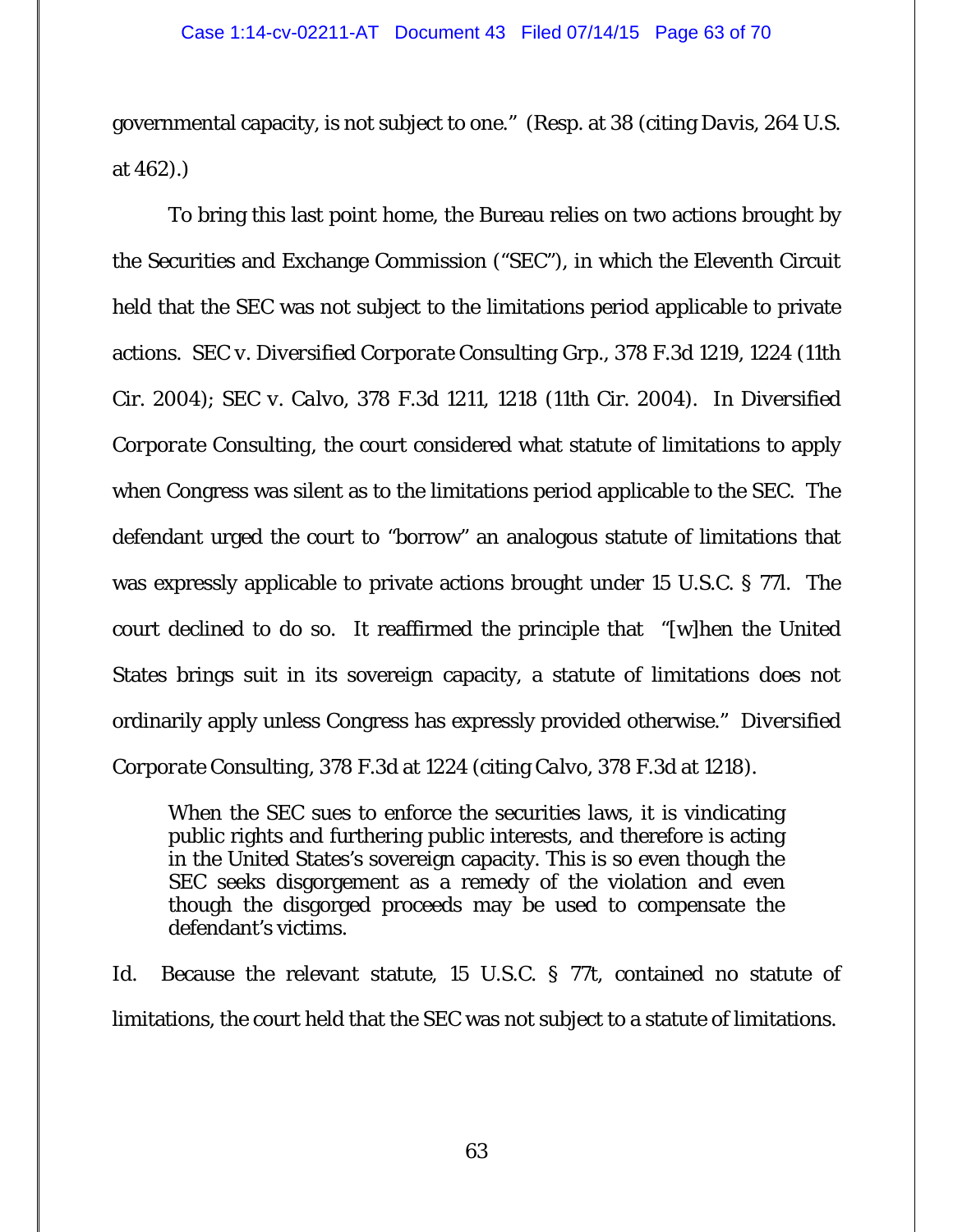The Court agrees that if Congress were silent as to the limitations period applicable to the Bureau's FDCPA claim, invoking this canon of construction would make sense. Here, however, the Court is hard-pressed to proclaim that Congress was silent as to the limitations period applicable to claims brought by the Bureau. The CFPA's own limitations provisions, and the provisions relevant to the Bureau's predecessor agency the FTC, suggest that Congress envisioned *some* statute of limitations applying when the Bureau brings an action. Section 5564(g) of the CFPA specifically proscribes the "[t]ime for bringing action." "Except as otherwise permitted by law or equity," § 5564(g) provides, "no action may be brought under this title more than 3 years after the date of discovery of the violation to which an action relates." 12 U.S.C. § 5564(g). Thus, under the CFPA, the Bureau generally has three years to bring an action from the date of discovery of the violation. 12 U.S.C. § 5564(g)(1); *see also* 15 U.S.C. § 57b(d) (providing that generally, the FTC shall be subject to a three-year statute of limitations). It seems odd that Congress would have provided a time limitation for consumers to bring FDCPA claims and the Bureau to bring CFPA claims, but placed no limitation on the Bureau's authority to bring FDCPA claims. For this reason, the Court rejects the Bureau's argument that no statute of limitations should apply.

 Rejecting the Bureau's position, however, does not resolve this issue because it is at least arguable that the appropriate limitations period for the Bureau's FDCPA claim is in fact provided in the CFPA itself, 12 U.S.C. § 5564(g).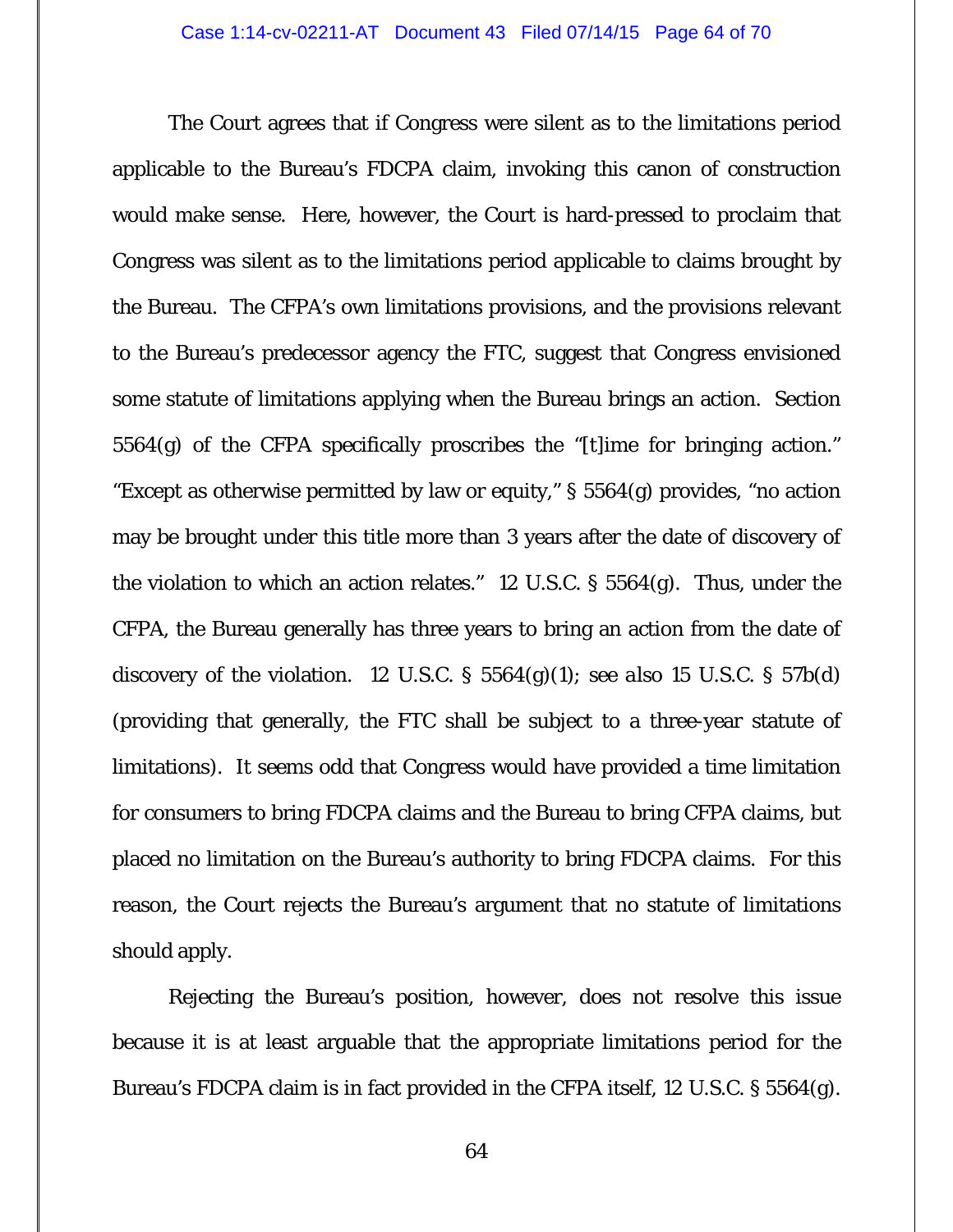While both sides anchor their arguments in the text of the FDCPA, neither side advocates for the application of the CFPA's three-year statute of limitations. Neither side, however, clearly articulates why the three-year period does not apply here. This section, in full, provides:

(g) Time for bringing action

(1) In general

Except as otherwise permitted by law or equity, *no action may be brought under this title more than 3 years after the date of discovery of the violation to which an action relates*.

(2) Limitations under other Federal laws

(A) In general

An action arising under this title does not include claims arising solely under enumerated consumer laws.

(B) Bureau authority

In any action arising *solely under an enumerated consumer law*, the Bureau may commence, defend, or intervene in the action in accordance with the requirements of that provision of law, as applicable.

(C) Transferred authority

In any action arising solely under laws for which authorities were transferred under subtitles F and H, the Bureau may commence, defend, or intervene in the action in accordance with the requirements of that provision of law, as applicable.

12 U.S.C. § 5564(g) (emphasis added).

One way to read this section is to hold that, absent some clear directive to

the contrary, the Bureau's "action," which was expressly brought under title 12,

(*see* Compl.), should be subject to a three-year statute of limitations. Admittedly,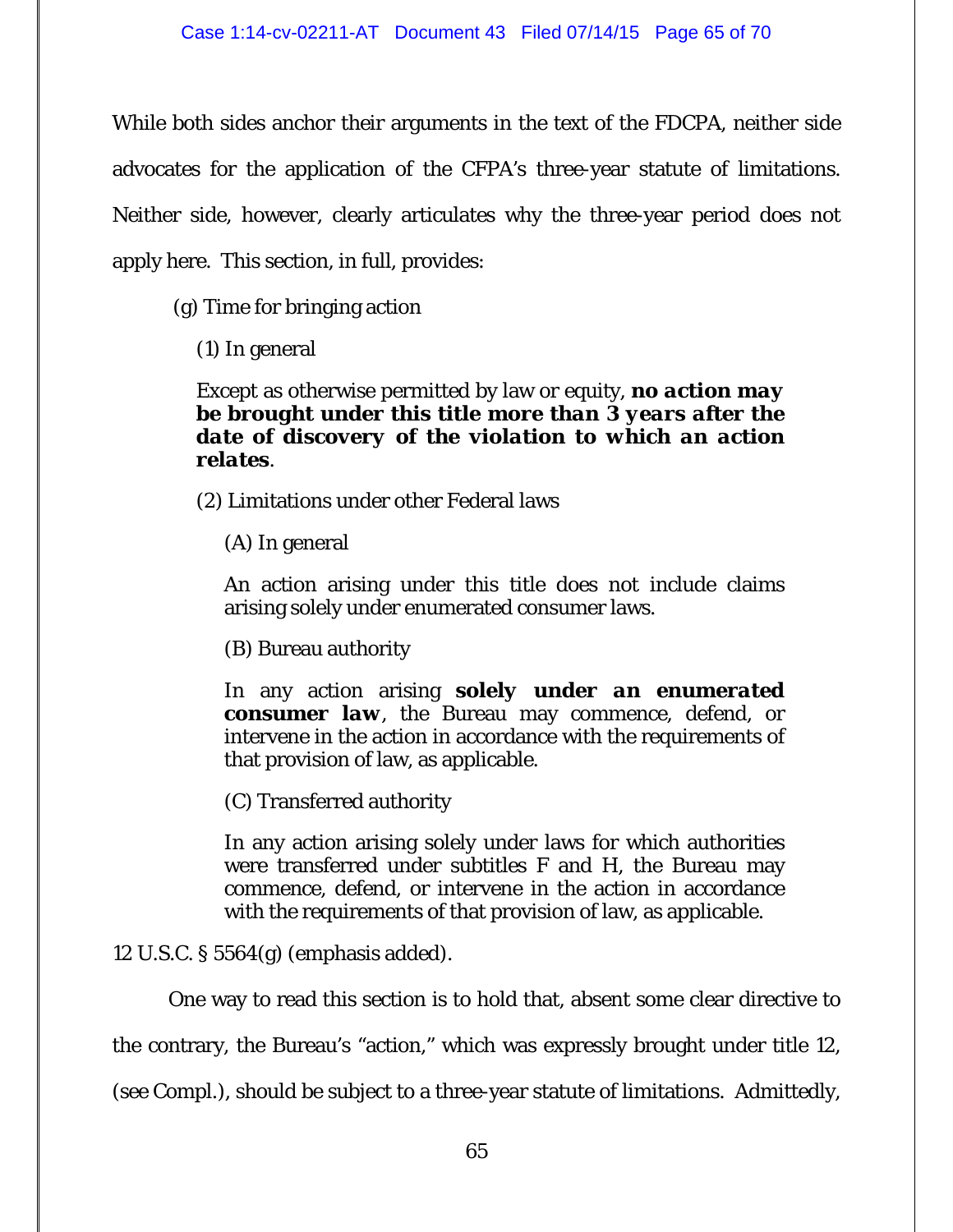the subparagraphs address actions that include claims or actions "arising solely under enumerated consumer laws," but they do not clearly foreclose the application of the three-year statute of limitations here. For example, Subparagraph (g)(2)(B) provides that for "any *action* arising solely under an enumerated consumer law, the Bureau may commence, defend, or intervene in the action in accordance with the requirements of that provision of law, as applicable." 12 U.S.C.  $\S 5564(g)(2)(B)$ . In other words, if the action arises solely under the FDCPA, the Court should turn to the FDCPA's one-year limitations period. But the action here arguably arises both under an enumerated consumer law, the FDCPA, *and* the CFPA. Thus, this is not an action arising "solely" under the FDCPA, and perhaps the three-year limitations period applies.

Unfortunately, subparagraph  $(g)(2)(A)$  does little to clarify. According to subparagraph (g)(2)(A), "[a]n *action* arising under this title does not include *claims* arising solely under enumerated consumer laws." 12 U.S.C. § 5564(g)(2)(A) (emphasis added). It is unclear what this section means. Perhaps subparagraph  $(g)(2)(A)$  means that for purposes of the three-year statute of limitations for any action "brought under this title [Title 12]," an action cannot include FDCPA claims. This would cut against applying a three-year statute of limitations here. But this interpretation would also suggest that the three-year statute of limitations period wouldn't apply at all if the action includes an FDCPA claim, causing one to wonder when the three-year limitations period would ever apply. To muddy the waters more, subsection  $(g)(1)$  refers to an action "brought"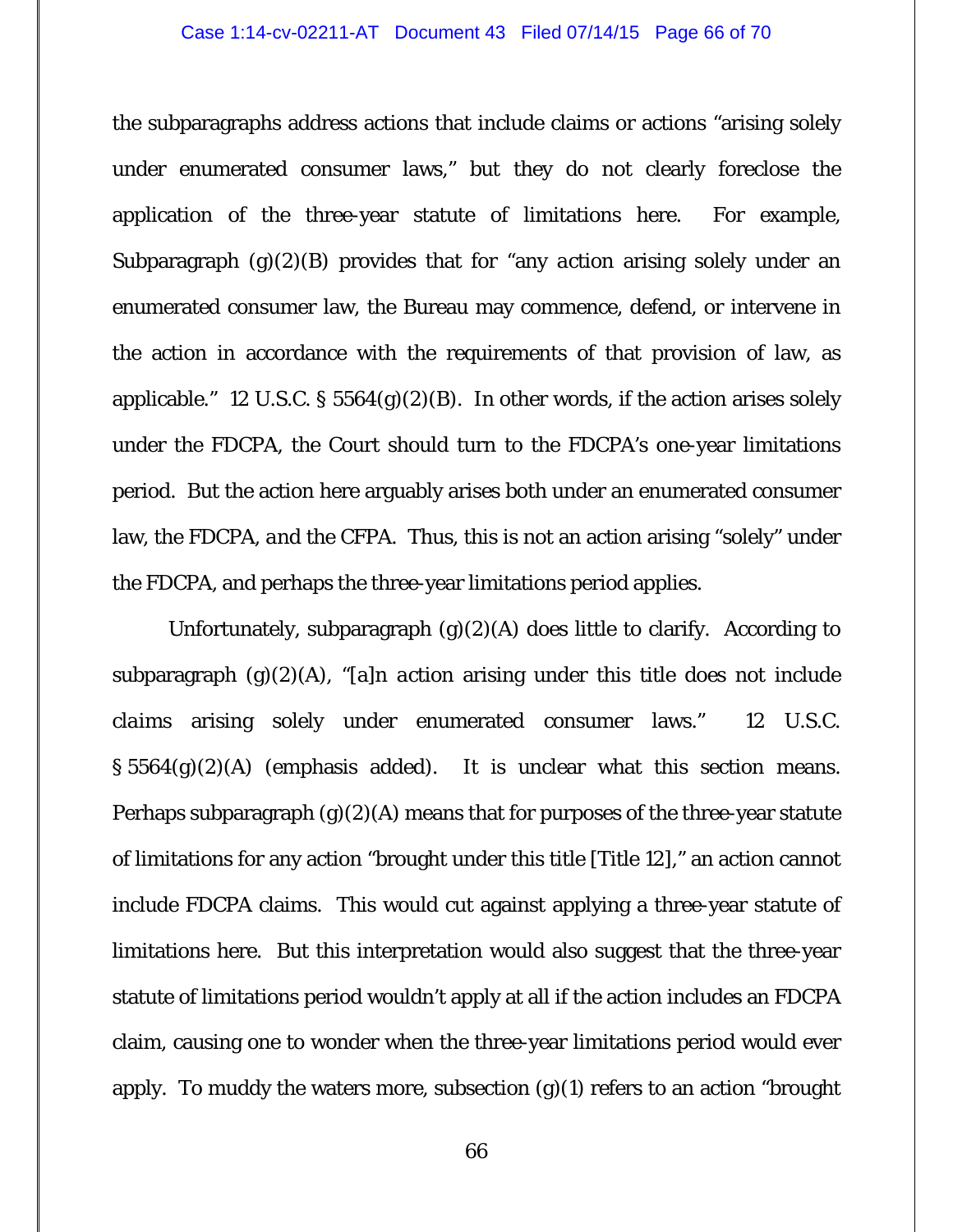under this title" while subsection  $(g)(2)(A)$  refers to any action "arising under" this title. It is not clear whether those phrases have different meanings, but presumably they do. Thus, absent additional argument or guidance, the Court at this time cannot reject the possibility that Congress intended for a three-year statute of limitations to apply in a case such as this one.

Finally, a survey of case law across the country has revealed little that is helpful to resolving the statute of limitations question here. The only case somewhat on point presented to the Court is one from this district, but if anything, it seems to favor the application of a three-year statute of limitations. In *FTC v. CompuCredit*, a Magistrate Judge in this district rejected the application of the one-year statute of limitations in an action brought by the Federal Trade Commission ("FTC"), for essentially the reasons advocated by the Bureau. *Fed. Trade Comm'n v. CompuCredit*, No. 1:08–CV–1976–BBM–RGV, 2008 WL 8762850, at \*10 (N.D. Ga. Oct. 8, 2008).22 The Honorable Judge Russell G. Vineyard concluded, without discussion,<sup>23</sup> that  $\S$  1692k(d) applies only to actions by 'consumers' against 'debt collectors.'" *Id.* He reasoned that, by definition, the term "consumer" does not include the Government and thus

 $\overline{a}$ 

<sup>22</sup> *CompuCredit* settled before the District Judge had occasion to consider Judge Vineyard's Report and Recommendation.

<sup>23</sup> Judge Vineyard relied without elaboration on *Weiss v. Regal Collections*, 385 F.3d 337, 341 (3d Cir. 2004). *Weiss* observed that different remedies are available for private litigants acting under § 1692k and government agencies acting under § 1692*l*. *Weiss*, 385 F.3d at 341.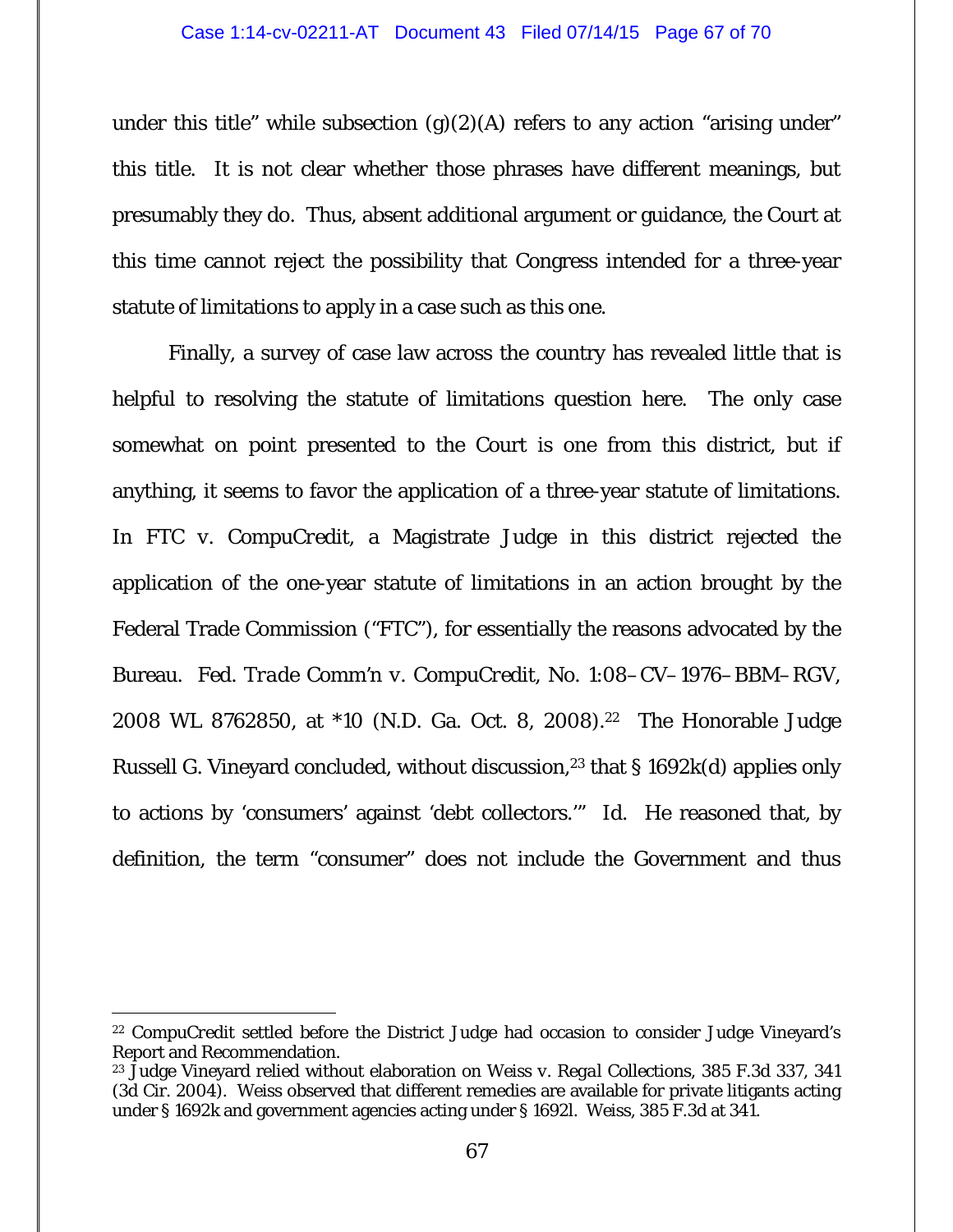§ 1692k(d) does not apply to the FTC. *Id.* He then found that the FTC action was governed by § 1692*l*, which expressly contains no limitations period.24 *Id.*

Judge Vineyard did not stop there, however. Rather than applying no limitations period at all, as the Bureau would have presumably argued had it been litigating the case, Judge Vineyard noted that under § 1692*l*, "to enforce compliance by any person under [the FDCPA]," the FTC is limited to "[a]ll of the functions and powers of the [FTC] under the [FTC] Act." 15 U.S.C. § 1692*l*(a). Judge Vineyard thus turned to the powers of the FTC under 15 U.S.C. § 57b(d). This section provides a three-year statute of limitations for any action brought by the FTC to enforce the FTC Act's prohibition against unfair or deceptive acts or practices. 15 U.S.C. § 57b(d). Judge Vineyard reasoned that because violations of the FDCPA are "deemed an unfair or deceptive act or practice" in violation of the FTC Act, 15 U.S.C. § 41 *et seq*., the FTC Act's three-year statute of limitations should apply. *Id.* 

Thus, even if the Bureau were correct that § 1692k(d) was inapplicable because the Bureau, rather than a consumer, brought this case, the Court could

 $\overline{a}$ 24 15 U.S.C. § 1692*l*(a) provides, "The [FTC] shall be authorized to enforce compliance with this subchapter, except to the extent that enforcement of the requirements imposed under this subchapter is specifically committed to another Government agency under any of paragraphs (1) through (5) of subsection (b), subject to subtitle B of the Consumer Financial Protection Act of 2010. For purpose of the exercise by the [FTC] of its functions and powers under the [FTC] Act (15 U.S.C. 41 *et seq*.), a violation of this subchapter shall be deemed an unfair or deceptive act or practice in violation of that Act. *All of the functions and powers of the [FTC] under the [FTC] Act are available to the [FTC] to enforce compliance by any person with this subchapter*, irrespective of whether that person is engaged in commerce or meets any other jurisdictional tests under the [FTC] Act, including the power to enforce the provisions of this subchapter, in the same manner as if the violation had been a violation of a [FTC] trade regulation rule." (Emphasis added.)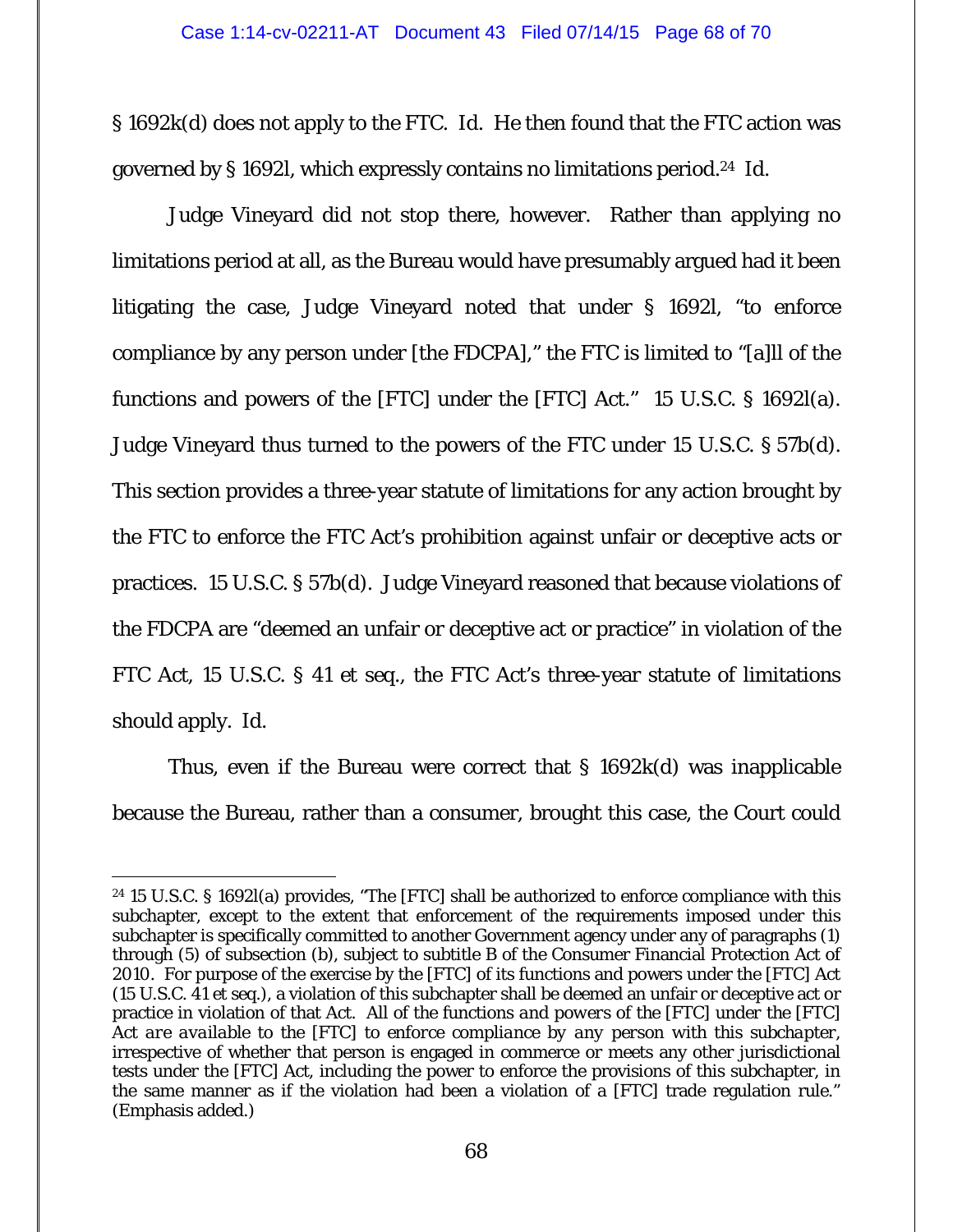#### Case 1:14-cv-02211-AT Document 43 Filed 07/14/15 Page 69 of 70

arguably follow Judge Vineyard's reasoning and hold that § 1692*l* indirectly imposes the three-year statute of limitations from the CFPA onto the FDCPA claim. As the Bureau recognizes, violations of the FDCPA are expressly recognized in the statute as violations of the CFPA. (*See* Resp. at 24.) 12 U.S.C. § 5536(a)(1)(A). Just as Judge Vineyard applied the three-year FTC Act statute of limitations, this Court could apply the equivalent limitations period of the CFPA. No party, however, has advocated for this approach.

As the Court rejects the "no limitations period" argument, the Court is left at this point with two possibilities: limiting the Defendants' potential liability to conduct occurring within one year of the filing of this lawsuit, or reaching back a full three years for liability purposes. Either way, however, no claim in this action will be completely foreclosed on statute of limitations grounds. And as a practical matter, it makes little difference at this stage of litigation whether a one-year or three-year statute of limitations applies. The Bureau's CFPA claims under 12 U.S.C. § 5536(a), which are not time-barred, are based on the same conduct as the FDCPA claims and thus support the same discovery. The CFPA claims reach back to conduct occurring on July 21, 2011, (*supra* note 20), one week shy of three years from the date this case was filed on July 14, 2014. Thus, a decision between the one- and three-year limitations period would do little to narrow the scope of discovery. Given the uncertainty regarding the appropriate statute of limitations to apply here, and the real possibility that other courts at the district or appellate level will in the next year address similar statute of limitations issues